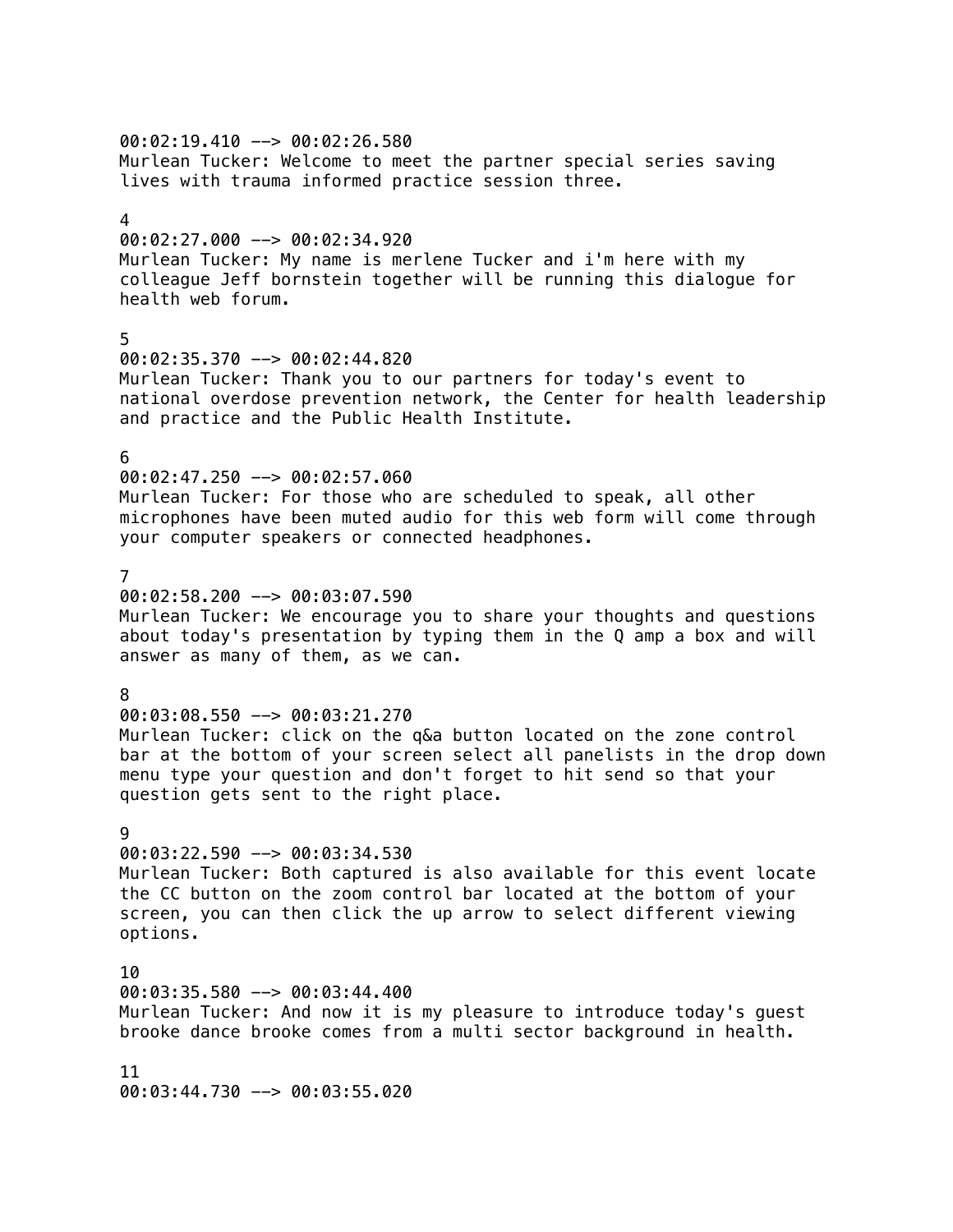Murlean Tucker: direct impact programming for children, youth and families and public education nonprofit work she is the program director for the Cyprus millions project. 12 00:03:55.380 --> 00:04:10.200 Murlean Tucker: and deputy director of faces for the future coalition both projects of the Public Health Institute she's a certified trainer in trauma informed systems and practice welcome brooke floors all yours. 13 00:04:11.550 --> 00:04:20.070 Brooke Briggance (she/her): Thank you so much, everyone, I really appreciate that warm introduction and it's lovely to have you all here and I just want to. 14 00:04:20.820 --> 00:04:28.020 Brooke Briggance (she/her): say first of all how much I appreciate everyone taking some time to talk about such an important topic, especially. 15 00:04:28.770 --> 00:04:34.950 Brooke Briggance (she/her): During this time, as we go through the pandemic and all of the secondary impacts of that experience. 16 00:04:35.220 --> 00:04:45.570 Brooke Briggance (she/her): And you know right now I sort of my mantra has been, this is an important dialogue for us to have now more than ever, I keep saying now more than ever, now more than ever, so. 17 00:04:46.170 --> 00:05:06.180 Brooke Briggance (she/her): Today is the third in our series and i'm going to get started sharing my screen and you know some of the things that we had talked about before we have talked about trauma informed practice and it sort of as a broad category, we have talked about. 18  $00:05:07.260$  -->  $00:05:14.910$ Brooke Briggance (she/her): making sure that we have some concept of neurobiology of trauma and understanding co regulation strategies and. 19 00:05:15.660 --> 00:05:29.940 Brooke Briggance (she/her): we've talked about historical trauma and so today is really because this is the last in our series, this is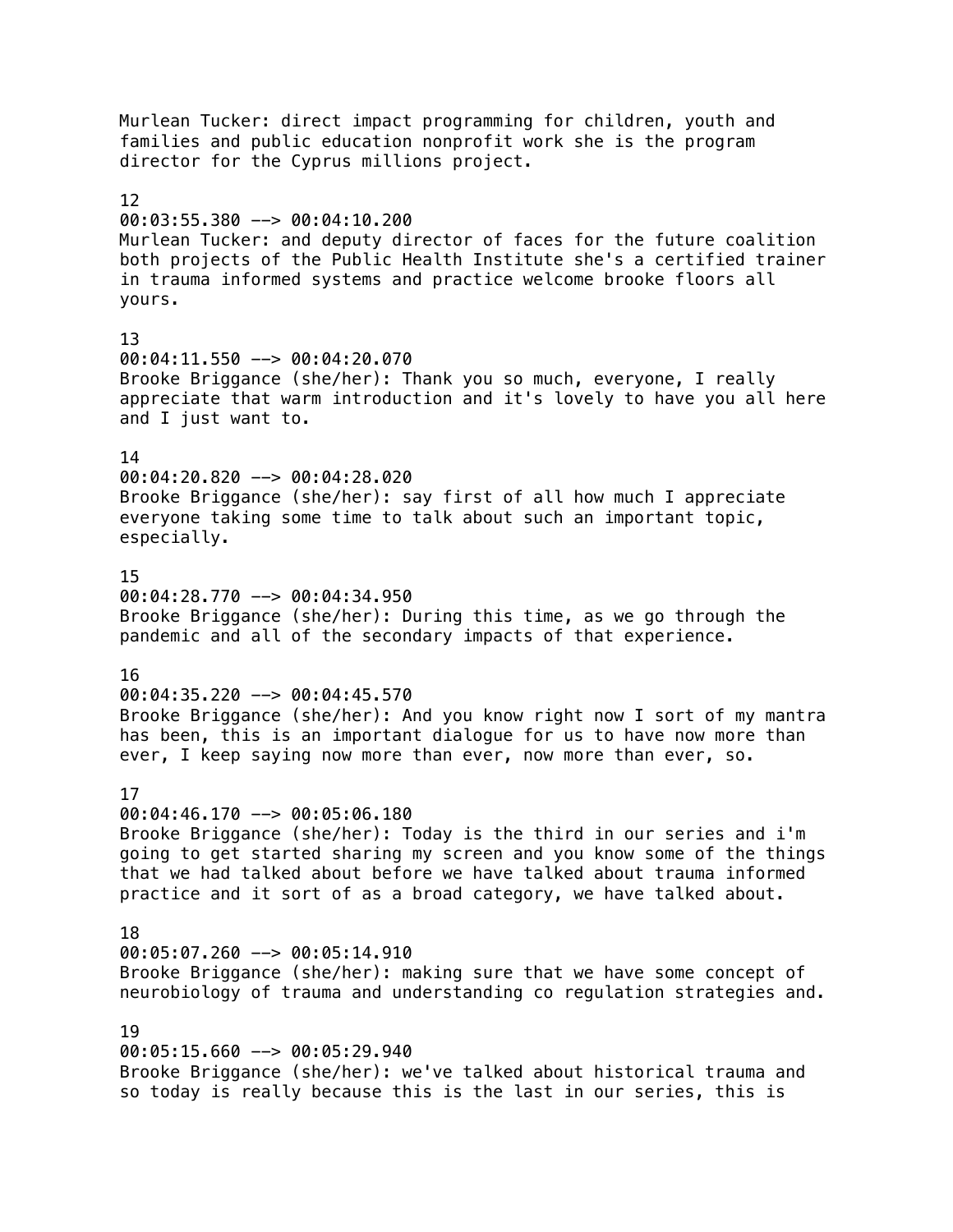really going to be pulling it all together and thinking about the intersection between the things that we've been talking about. 20 00:05:30.750 --> 00:05:41.760 Brooke Briggance (she/her): And you know, certainly, bringing it home to mental health issues substance use issues, which is why we're here today, of course, and then also thinking about the impact on public health. 21 00:05:42.120 --> 00:05:46.290 Brooke Briggance (she/her): But I didn't want to leave us just there, what I want us to also do is think about. 22 00:05:46.740 --> 00:05:55.350 Brooke Briggance (she/her): very practically speaking, what are some things that we need to consider as we continue to move in our collaborations and our work together. 23 00:05:55.890 --> 00:06:06.540 Brooke Briggance (she/her): With cross sector partners and thinking through prevention strategies and sort of what are we need to embed in our systems in our organizations in order to ensure.  $24$ 00:06:07.260 --> 00:06:21.450 Brooke Briggance (she/her): That we can address trauma, as it is feeding into these other sort of realities and secondary impact so that's kind of what we're going to be doing today's I want to, I want to keep our eyes focused forward and. 25 00:06:21.990 --> 00:06:33.720 Brooke Briggance (she/her): So there will be some review from the last few sessions, but we're going to be thinking most primarily about okay So what do we do about that and and particularly interested in our partnerships and systems. 26  $00:06:34.170$  -->  $00:06:45.960$ Brooke Briggance (she/her): So this is me we already talked about me I you know, one of the things I can say is that I have been actively training on all of these you know. 27 00:06:46.980 --> 00:06:55.290 Brooke Briggance (she/her): All these topics during the pandemic all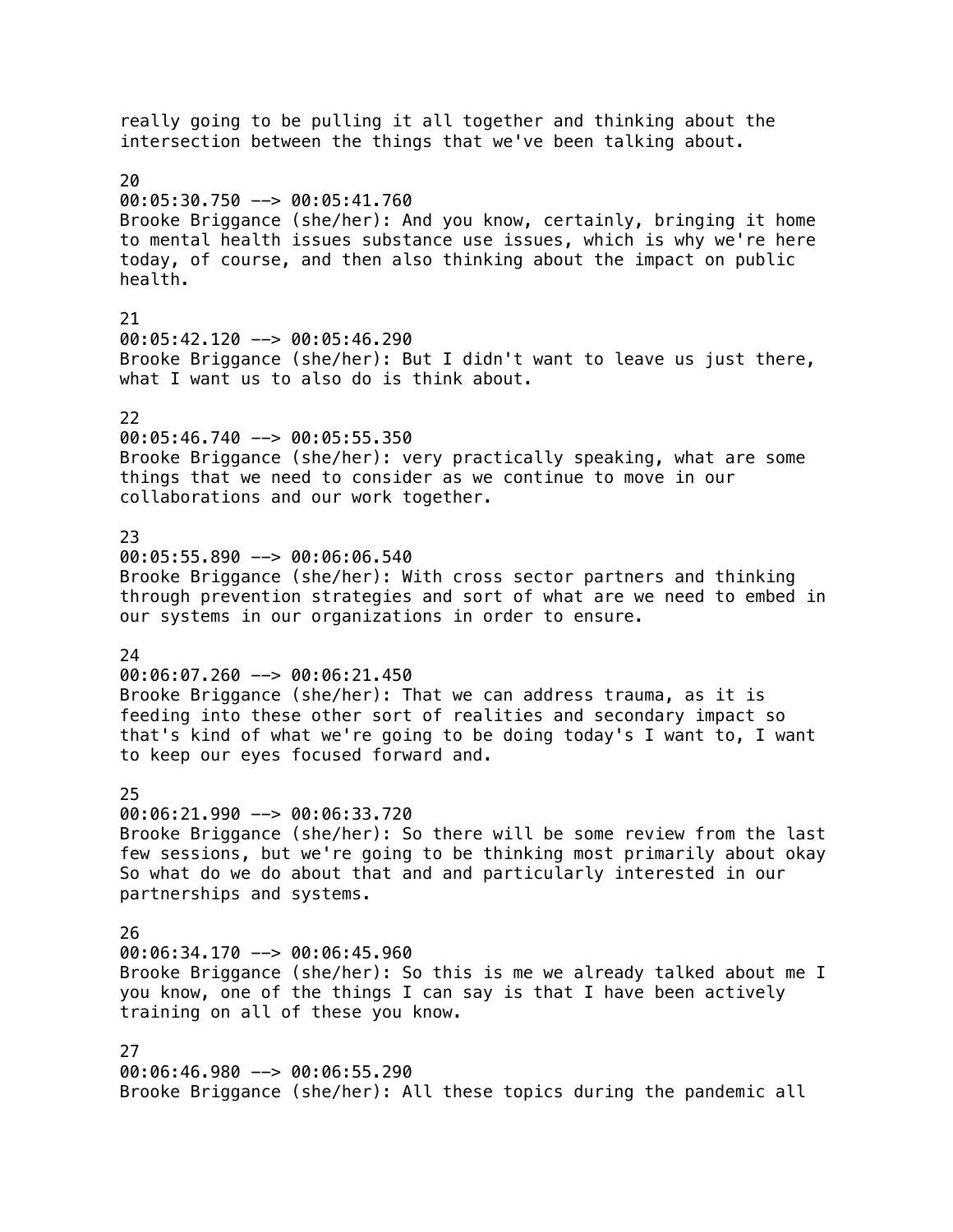virtually, of course, and all sorts of different kinds of environments of training. 28  $00:06:56.070$  -->  $00:07:04.170$ Brooke Briggance (she/her): So on the ground Community level trainings we have you know done health professionals and law enforcement and.  $29$ 00:07:04.860 --> 00:07:15.300 Brooke Briggance (she/her): education systems and you name it I we have been very active at Cypress resilience project, and I think this is, you know this quote really sums up why. 30 00:07:16.200 --> 00:07:23.880 Brooke Briggance (she/her): No matter, who we are, no matter what our profession, we have been impacted by this collective trauma. 31 00:07:24.540 --> 00:07:30.540 Brooke Briggance (she/her): i've been starting almost every presentation I do with this quote because I think it's so important for us to remember. 32 00:07:30.810 --> 00:07:40.890 Brooke Briggance (she/her): Even if we have been relatively safe, even if we have not had direct impact on our family of origin with coven we're not nobody is not impacted. 33 00:07:41.310 --> 00:07:50.910 Brooke Briggance (she/her): Right, and so in in some ways that's an opportunity for us to normalize the experience of trauma it's an opportunity for us to. 34 00:07:51.240 --> 00:08:00.390 Brooke Briggance (she/her): normalize and D stigmatize the experience of grief it's it's an opportunity for us to D stigmatize conversations around mental health. 35 00:08:00.870 --> 00:08:13.770 Brooke Briggance (she/her): Because, everyone is is feeling the impacts of this, we were just saying in the green room before we started this session, all of the numbers for things like anxiety depression overdose.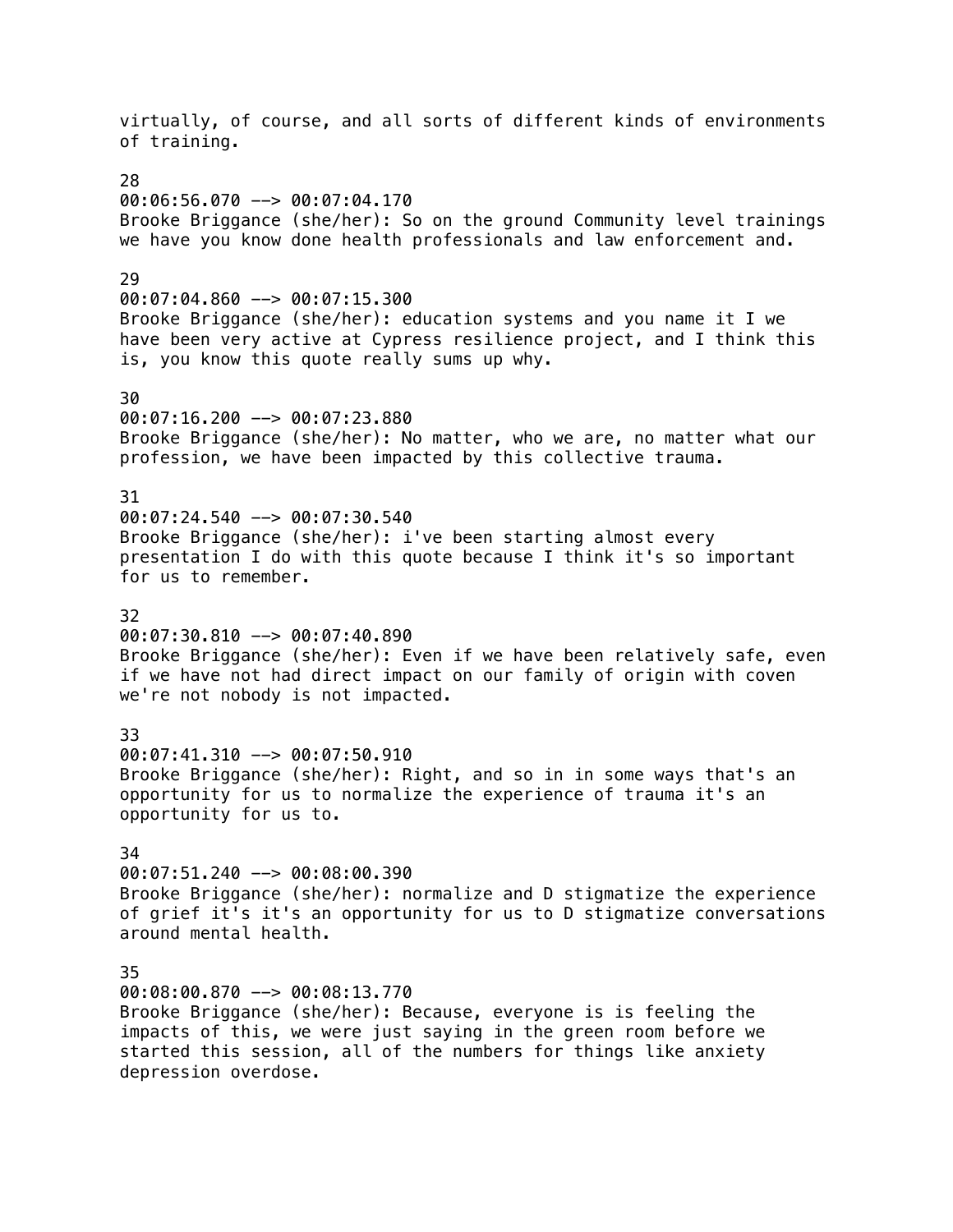36  $00:08:15.390$  -->  $00:08:22.620$ Brooke Briggance (she/her): Domestic partner violence gun violence, all of the numbers are escalating and we all knew that that would happen. 37  $00:08:23.370$  -->  $00:08:35.250$ Brooke Briggance (she/her): But I think even for those of us in the field, some of the numbers are still quite startling I you know I keep thinking back to some of the data that we got when the CDC in the census partnered last year. 38 00:08:36.270 --> 00:08:43.080 Brooke Briggance (she/her): They had added some questions to the census, and one of them that's really stuck with me over the course of time has been. 39 00:08:43.680 --> 00:08:54.180 Brooke Briggance (she/her): They found it was 25.5% of all young people who were aged 15 to 25 to actively thought of suicide in the last four weeks. 40 00:08:54.510 --> 00:09:01.980 Brooke Briggance (she/her): That it translates to about 82 million people of that age group, and so, think about that, like that scale. 41 00:09:02.640 --> 00:09:13.470 Brooke Briggance (she/her): Our systems, our professional response is not equipped to manage that scale, so one of the things we want to talk about is just sort of normalizing. 42 00:09:14.280 --> 00:09:23.580 Brooke Briggance (she/her): This experience and understanding that all of us are impacted and and it offers an opportunity to increase the dialogue at the Community level. 43 00:09:24.870 --> 00:09:25.290 Brooke Briggance (she/her): So. 44 00:09:26.310 --> 00:09:30.510 Brooke Briggance (she/her): I want to take just one step back and sort of just do this brief recap.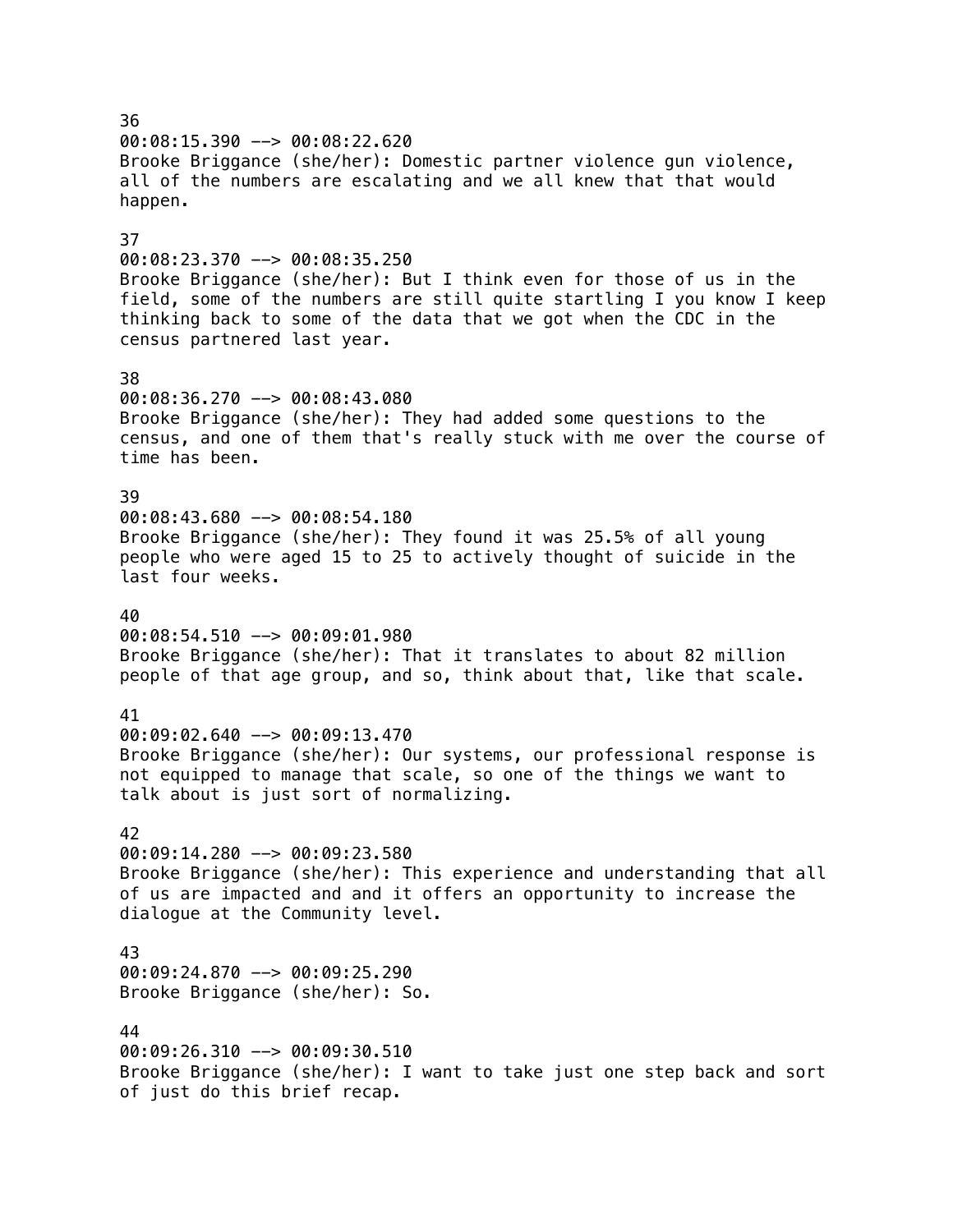# 45 00:09:31.020 --> 00:09:43.890 Brooke Briggance (she/her): So that we are all on the same page and have a shared mental model about some of the terminology that you might hear me use, first of all, when I work with organizations or I do trainings that are around trauma, this is the. 46 00:09:44.400 --> 00:09:55.020 Brooke Briggance (she/her): Active definition that we use, and there are a couple of things that I like to point out about it that I think are really important one, is that we are. 47 00:09:55.950 --> 00:10:04.020 Brooke Briggance (she/her): You know, we are getting out of this mindset that trauma is acute trauma only meaning one event. 48  $00:10:04.440$   $\rightarrow$  00:10:19.170 Brooke Briggance (she/her): Right it's incredibly important that we understand that many folks who experienced trauma are experiencing a series of events or a set of circumstances the set of circumstances is critical, so, for example. 49 00:10:19.860 --> 00:10:30.720 Brooke Briggance (she/her): Absolutely, I believe that we can put things like intergenerational and historical trauma into that conversation around a set of circumstances. 50 00:10:30.990 --> 00:10:41.400 Brooke Briggance (she/her): We could put things like the pandemic in a set of circumstances, we could put other social determinants of health into that set of circumstances, for instance, poverty. 51 00:10:41.850 --> 00:10:48.000 Brooke Briggance (she/her): Right, the climate crisis and climate emergency and how that's impacting certain populations. 52 00:10:48.660 --> 00:10:56.160 Brooke Briggance (she/her): More than others, and so I want us to keep in mind that set of circumstances, because too often when folks. 53 00:10:56.610 --> 00:11:05.850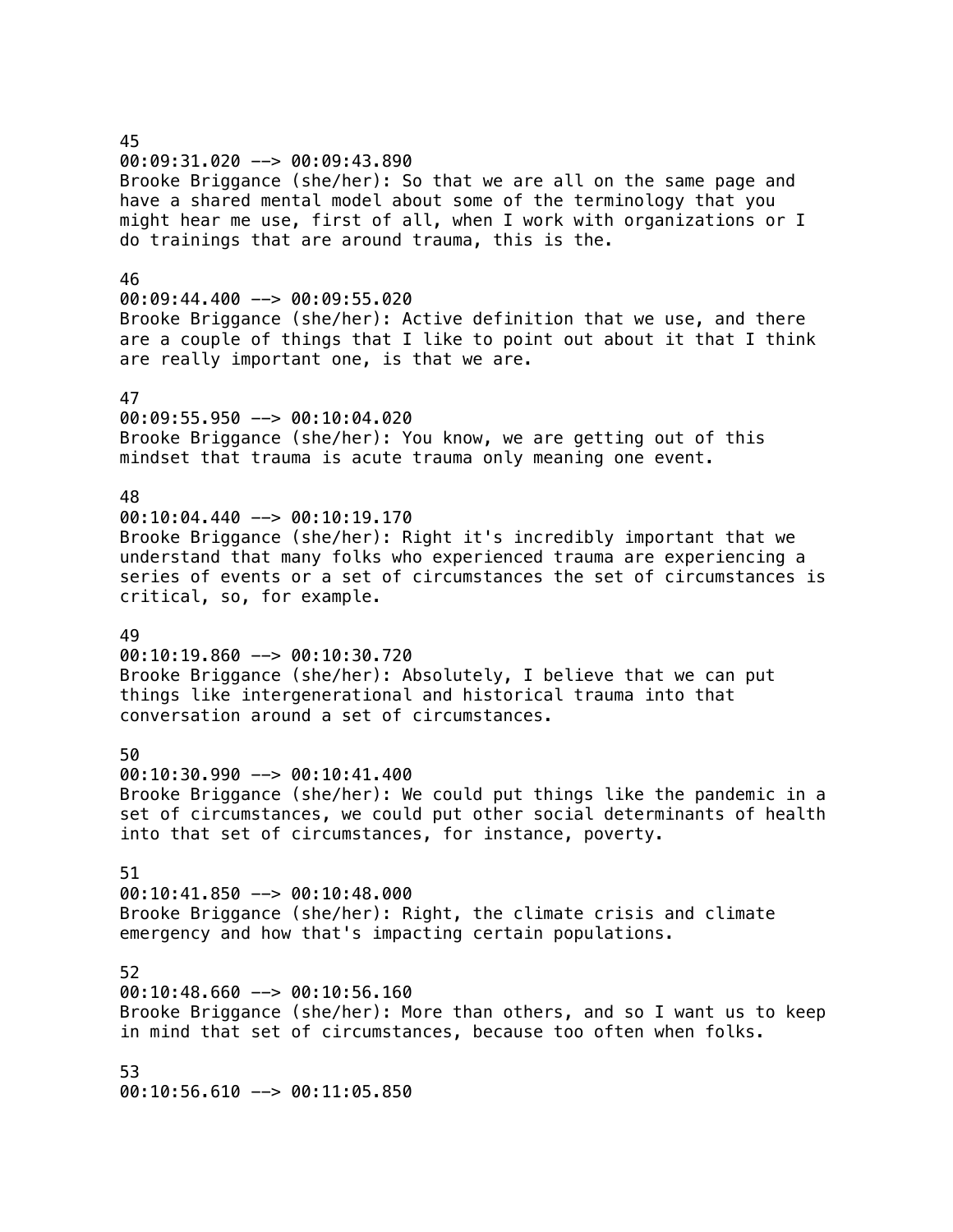Brooke Briggance (she/her): are thinking about trauma they think about it as a one and done kind of event and that's just not the way that many people experience it. 54 00:11:06.570 --> 00:11:17.310 Brooke Briggance (she/her): The other thing that I think is so important here is that it's a holistic experience trauma is felt in all of our person, it is not. 55 00:11:17.580 --> 00:11:34.110 Brooke Briggance (she/her): Physical only oftentimes people will not necessarily understand, for example, the impact of SAVE verbal abuse or neglect right, these are included in the adverse childhood experience score. 56 00:11:34.710 --> 00:11:49.680 Brooke Briggance (she/her): But it's not necessarily what folks first think of when they think of trauma very often folks initially will think of something physical but trauma is experienced holistically it's experienced in the body, the neuroscience. 57  $00:11:50.460$  -->  $00:12:02.190$ Brooke Briggance (she/her): is very, very clear that this is a bodily experience and even outside of necessarily our thought recognition of it, and so I want to bring into the space. 58 00:12:03.090 --> 00:12:14.010 Brooke Briggance (she/her): The acknowledgement and honoring the fact that people have this holistic experience of trauma that it's impacting them socially mentally emotionally. 59 00:12:14.490 --> 00:12:23.730 Brooke Briggance (she/her): spiritually and physically and, finally, one of the things that I really think is so important, here in this definition is that. 60 00:12:24.240 --> 00:12:35.010 Brooke Briggance (she/her): You know trauma overwhelms the brain is completely overwhelmed and dis regulated in the experience the stress response is an overwhelming stress response it's happening. 61 00:12:35.700 --> 00:12:48.480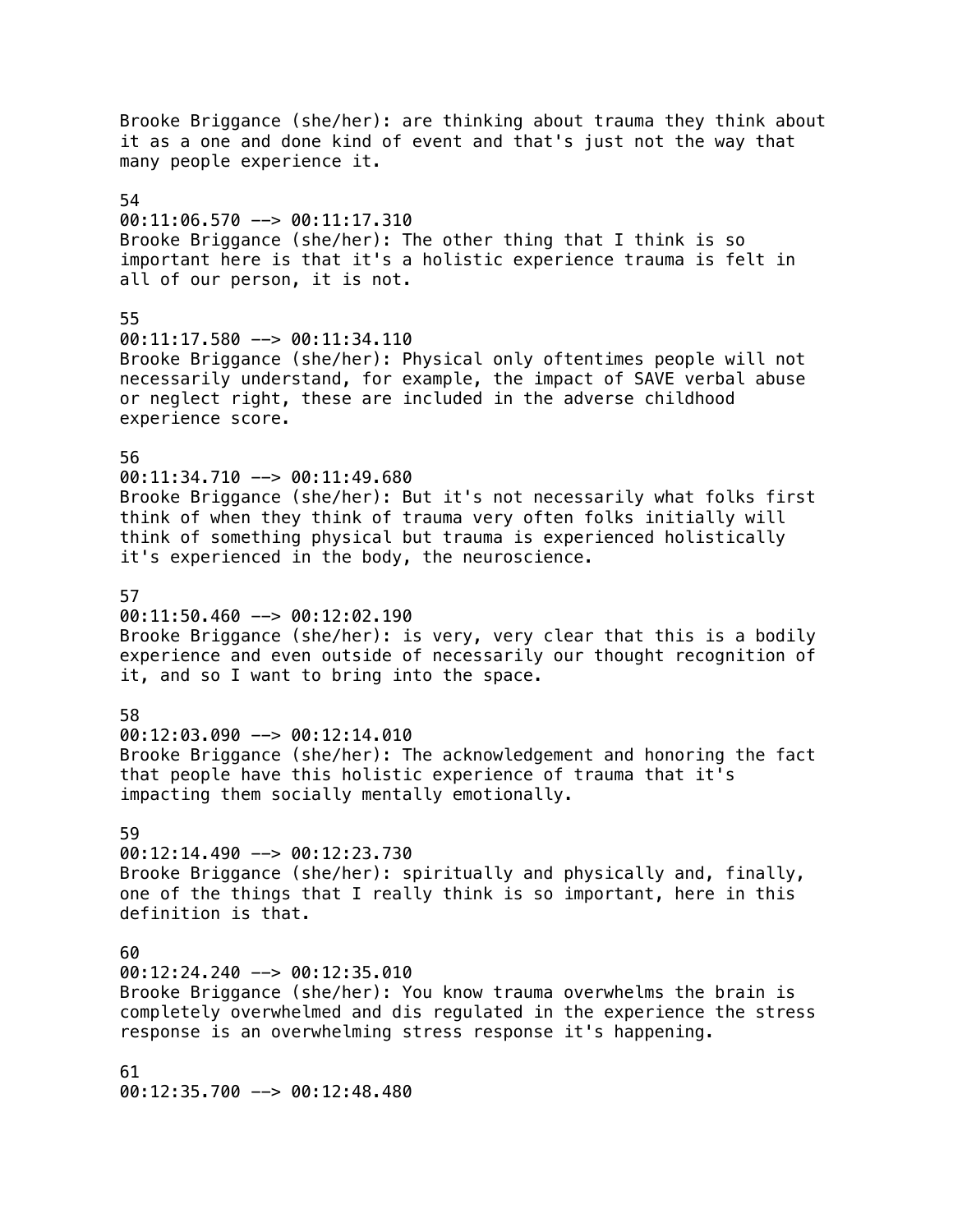Brooke Briggance (she/her): more frequently it's happening over longer longer periods of time so that idea of overwhelm that's really something when we think of trauma informed practice, there are certain. 62 00:12:48.960 --> 00:12:56.040 Brooke Briggance (she/her): sort of foundational thoughts that I like to suggest to people and I just always want to include that sense of overwhelm. 63 00:12:56.700 --> 00:13:08.220 Brooke Briggance (she/her): The systems are overwhelmed they're dis regulated and the person experiences that sense of overwhelm also often coupled with a sense of helplessness. 64 00:13:08.520 --> 00:13:14.850 Brooke Briggance (she/her): and a lack of regulation in the moment so, for example, that image that we have on this slide. 65 00:13:15.750 --> 00:13:25.650 Brooke Briggance (she/her): You know it's not just, and this is particularly true in childhood, of course, it's not just that the body is experiencing the sense of overwhelm it's also. 66 00:13:25.920 --> 00:13:33.600 Brooke Briggance (she/her): That there may not be a Co regulator there for us so, for example, if i'm this little one. 67 00:13:34.200 --> 00:13:40.590 Brooke Briggance (she/her): And i'm experiencing stress and adversity in my home and that's happening with the adults, if we think of the. 68 00:13:40.890 --> 00:13:46.320 Brooke Briggance (she/her): aces score and what's included in that the adults are over there, it means that no one is here. 69  $00:13:46.620$  -->  $00:13:55.620$ Brooke Briggance (she/her): Teaching my brain how to self sooth and a healthy regulated manner and so it's a twofer right it's not just the experience but it's also.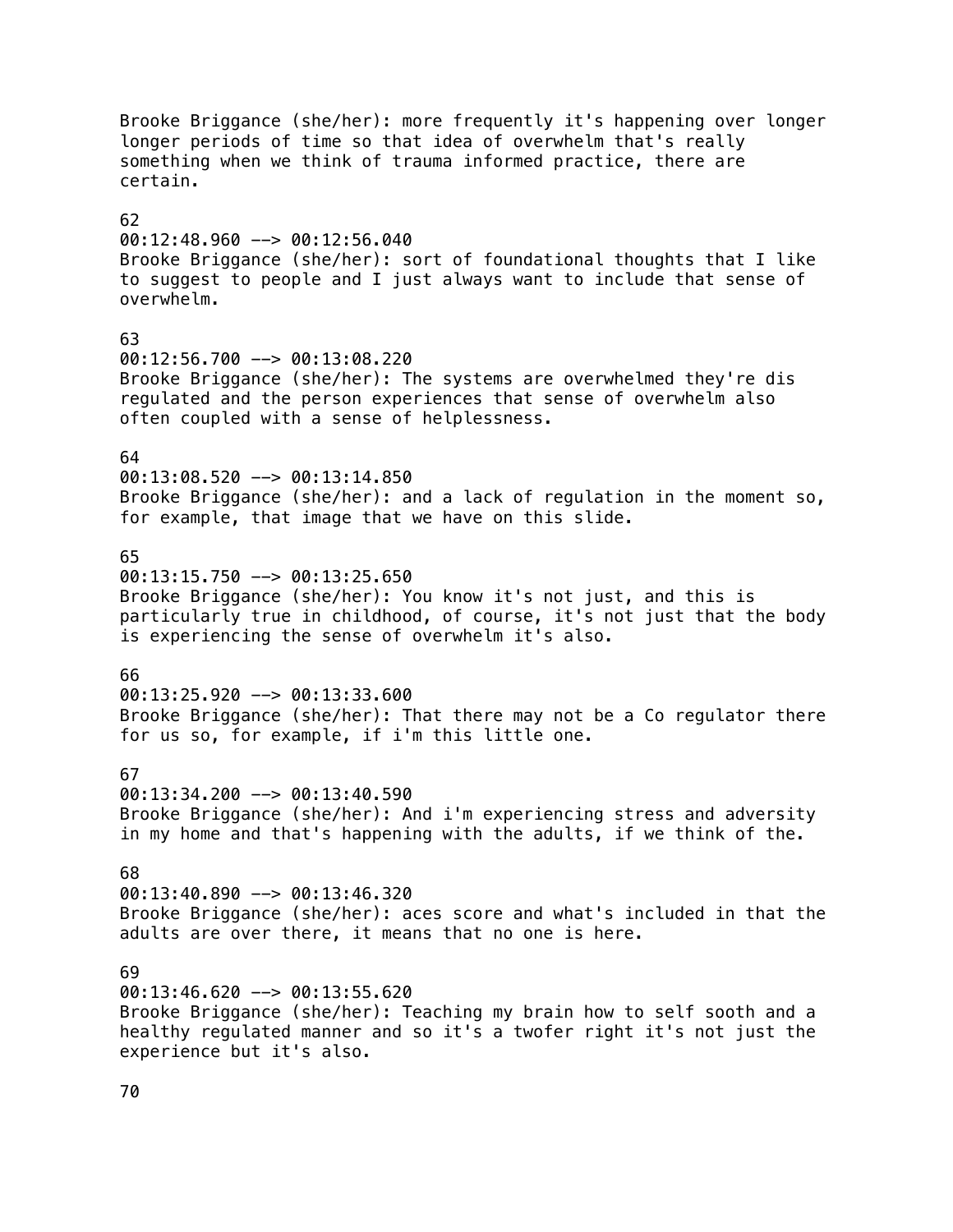00:13:55.830 --> 00:14:02.640 Brooke Briggance (she/her): What were the adaptive strategies that my brain came up within the moment to manage the stress of that situation. 71 00:14:02.970 --> 00:14:11.190 Brooke Briggance (she/her): And so it's that sense of overwhelm right it's the fact that, whatever the event was was overwhelming. 72 00:14:11.460 --> 00:14:21.990 Brooke Briggance (she/her): And then the brain strategies for survival, can also be overwhelming, so the, for example, the experience of dissociation during the traumatic event. 73 00:14:22.260 --> 00:14:38.040 Brooke Briggance (she/her): in and of itself is traumatic for folks right so it's it's a twofer it's that experience plus it's the reaction, or the lack of co regulation reaction that we experienced and again that's why childhood trauma is so impactful. 74  $00:14:39.990$  -->  $00:14:48.210$ Brooke Briggance (she/her): These are some common terminologies have already been using them here and there, so I you know I apologize for using them before I got to the slide. 75 00:14:48.540 --> 00:14:58.440 Brooke Briggance (she/her): But the you know these are common you know words that will here in the landscape right and you'll see some of the things that were pointing out right away. 76  $00:14:59.190$  -->  $00:15:10.320$ Brooke Briggance (she/her): We had some conversation in our earlier sessions and i've done other webinars for nope and where we've talked about vicarious trauma toxic stress management, etc. 77  $00:15:11.070$  -->  $00:15:19.020$ Brooke Briggance (she/her): really critical for all of you who are in caring professions right now in managing work at the Community level. 78 00:15:19.890 --> 00:15:27.270 Brooke Briggance (she/her): And you know thinking about your responses to all of these secondary impacts, with the pandemic and to the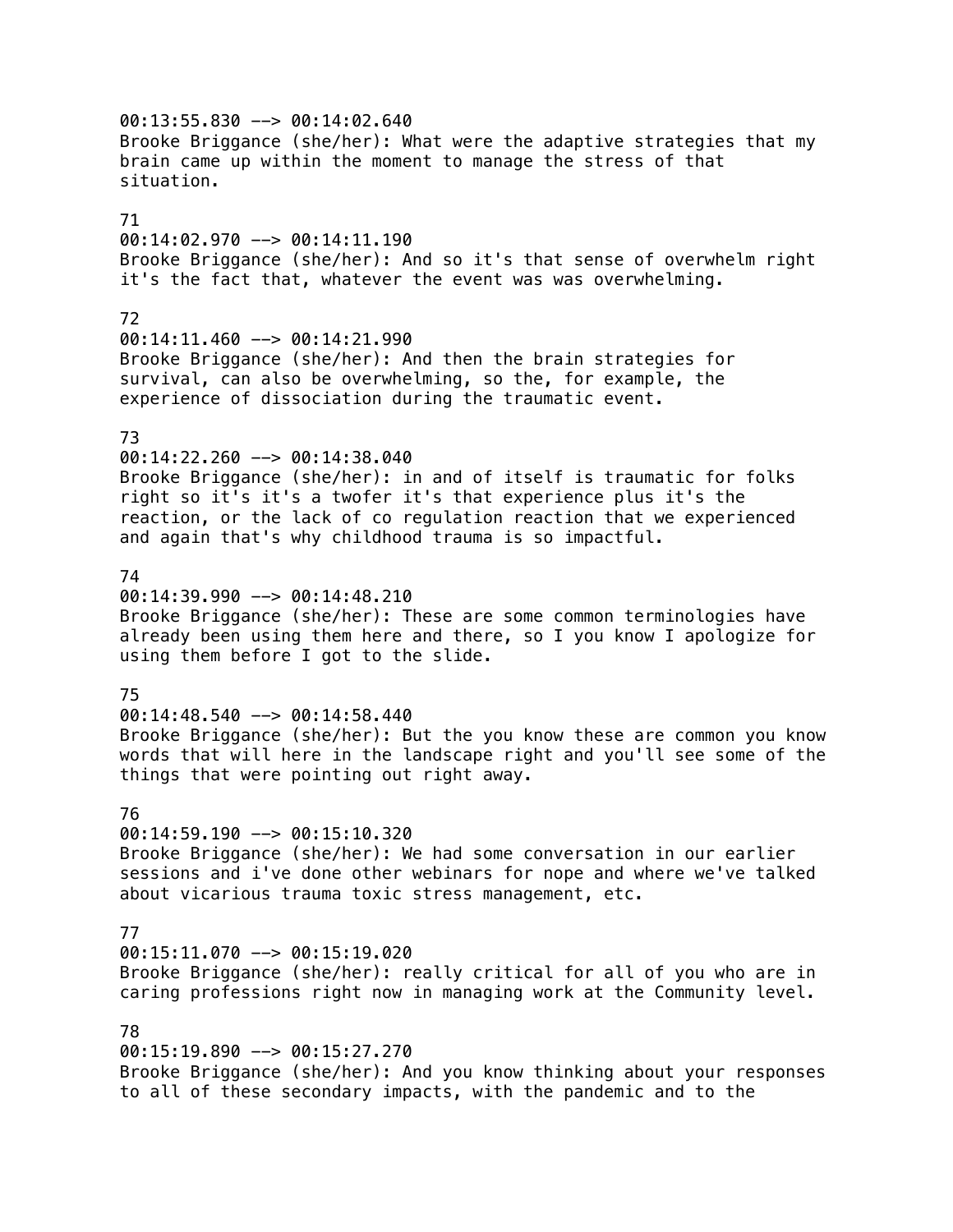pandemic itself. 79 00:15:28.170 --> 00:15:40.200 Brooke Briggance (she/her): You know i've been doing lots of trainings on vicarious trauma diarization and how we can actually have self care practices that are rooted in the neuroscience because we want to make sure that. 80 00:15:40.500 --> 00:15:50.640 Brooke Briggance (she/her): If we're going to spend time on self care and we we are able to be you know do that and spend the time doing that we want to make sure that it's going to work right. 81 00:15:51.480 --> 00:16:01.380 Brooke Briggance (she/her): And so, toxic stress management is sort of how I frame now, what do we do to mitigate burnout, what are we doing in our professions to really think through. 82 00:16:02.100 --> 00:16:09.240 Brooke Briggance (she/her): What self cares got to look like what are those strategies, going to be, how do we incorporate them into the work that we do. 83 00:16:09.630 --> 00:16:19.020 Brooke Briggance (she/her): And the other sort of thing that we think of is, you know that vicarious trauma diarization is so important for us to consider right now. 84 00:16:19.620 --> 00:16:26.970 Brooke Briggance (she/her): Because we're also I think of it as just we're home we're holding stories right we're starting to hear the stories were holding stories. 85 00:16:27.240 --> 00:16:35.820 Brooke Briggance (she/her): Of what's been going on in the Community level for folks dealing with coville dealing with threat of eviction dealing with. 86 00:16:36.450 --> 00:16:42.120 Brooke Briggance (she/her): You know institutional racism, all of the

things that we talked about in the trauma landscape and so.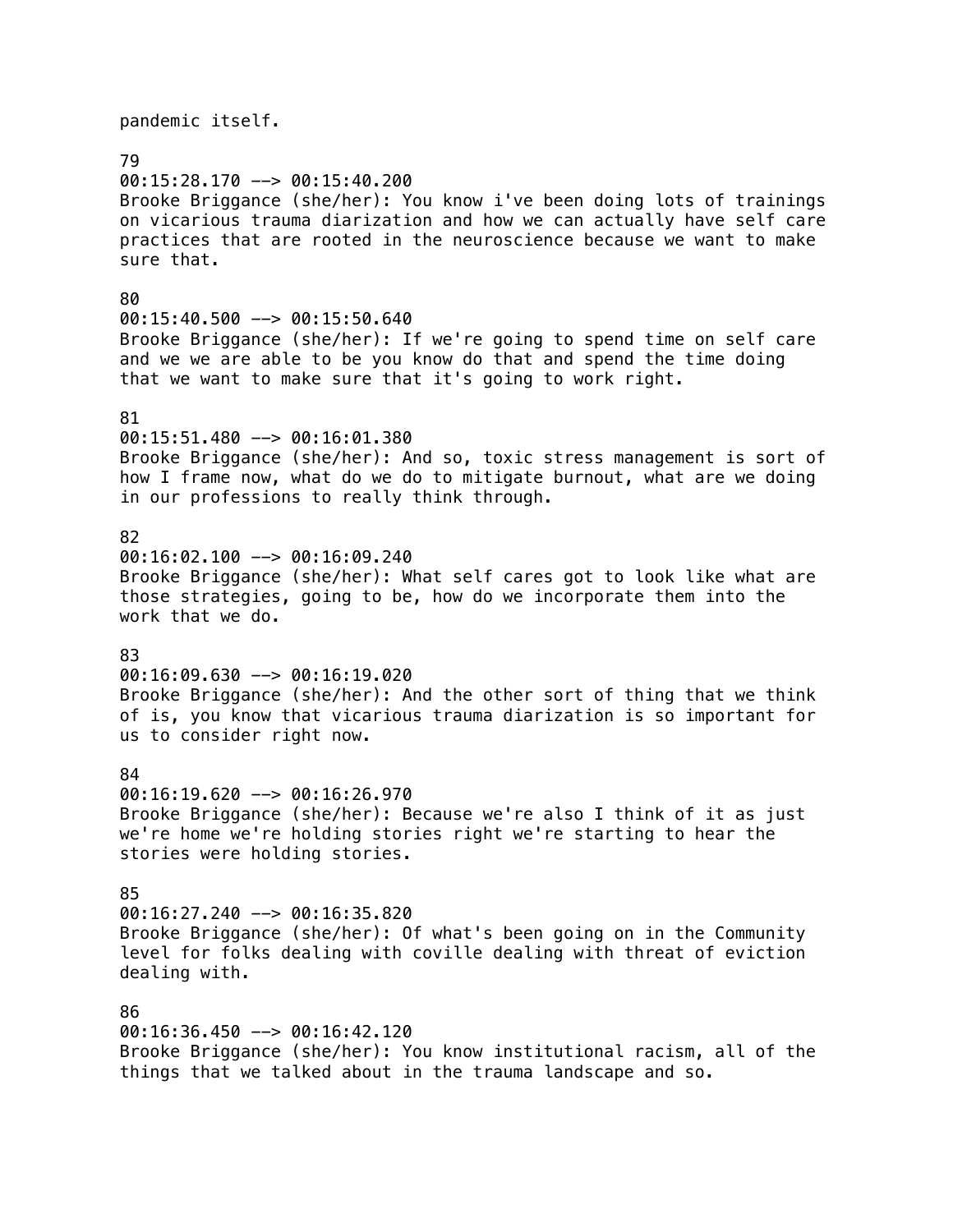# $00:16:42.840$  -->  $00:16:51.000$ Brooke Briggance (she/her): Ensuring that we have strategies to manage our own compassion fatigue and burnout or are critical right now I know you know that. 88 00:16:51.810 --> 00:17:01.440 Brooke Briggance (she/her): But it doesn't mean that you don't need a reminder, because you know these are one of those things that sometimes we're really good at talking about not so great at doing. 89 00:17:02.730 --> 00:17:16.980 Brooke Briggance (she/her): So this is an important slide, I think, because it gets us into the space of talking about work that we need to do to understand Community based traumas and we have. 90  $00:17:17.760$  -->  $00:17:32.460$ Brooke Briggance (she/her): Obviously the adverse childhood experiences there's been lots and lots of work being done in aces i'm sure many of you are familiar with aces may even use the ace scoring sheet in your work. 91 00:17:33.390 --> 00:17:50.130 Brooke Briggance (she/her): You know I live in California and in California our surgeon general Dr Nadine Burke Harris has a goal of cutting adverse childhood experiences in half by the year 2050, and so we are starting to see. 92 00:17:50.580 --> 00:18:04.830 Brooke Briggance (she/her): At our state level universal screening and pediatric clinics we're starting to see mandated mental health services and schools we're starting to see trauma informed practice and training. 93 00:18:05.850 --> 00:18:14.250 Brooke Briggance (she/her): You know, in all different types of systems were families are integrated and so really important that we understand the. 94 00:18:14.670 --> 00:18:21.630 Brooke Briggance (she/her): Individual experience of childhood

adversity and how it impacts a person's health outcomes.

### 87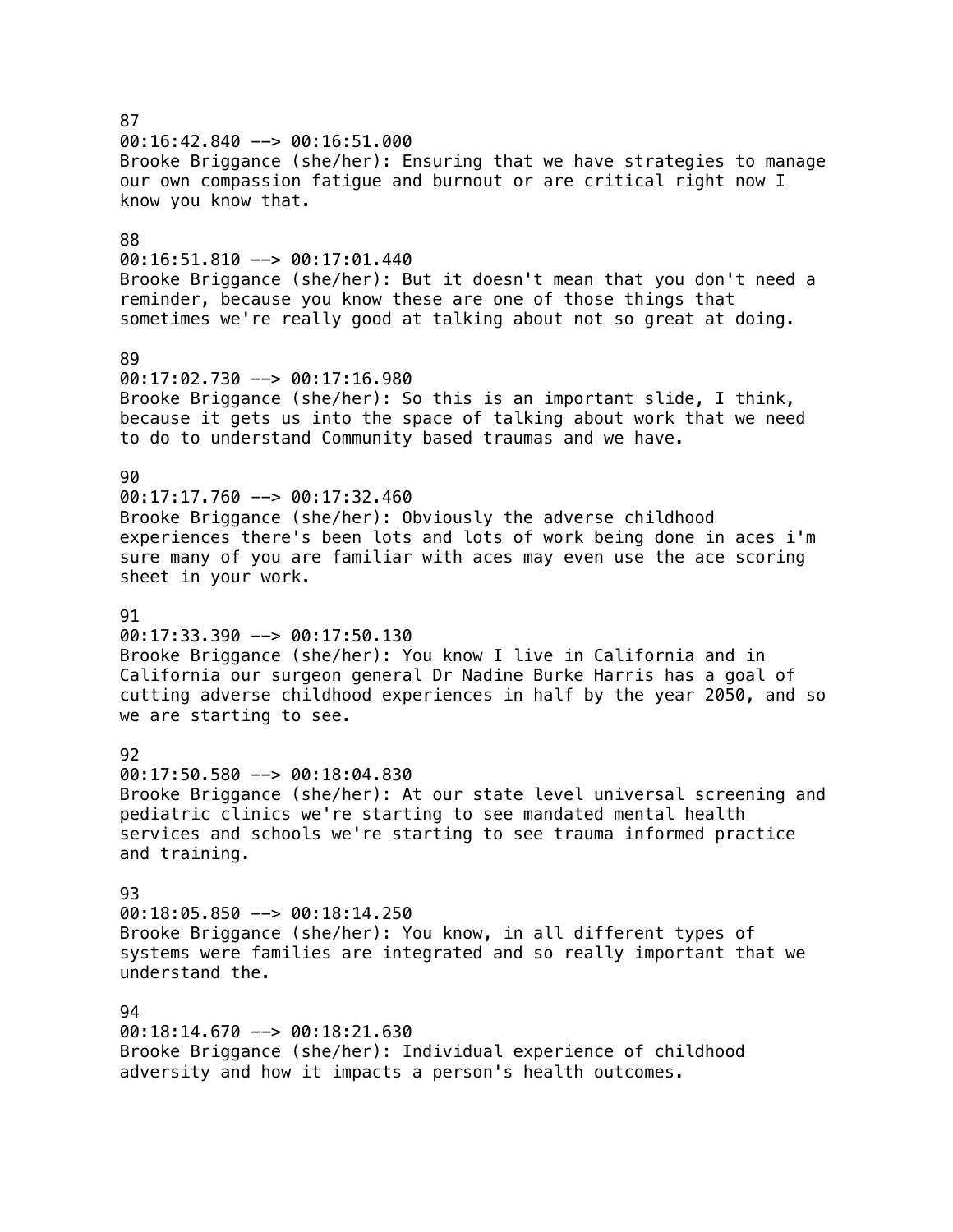95  $00:18:22.200$  -->  $00:18:31.080$ Brooke Briggance (she/her): The connection to chronic disease, all of the work that folks are doing and to really help us understand childhood adversity and how to intervene. 96 00:18:31.470 --> 00:18:45.180 Brooke Briggance (she/her): And it's not the whole story, remember, we talked about that set of circumstances we talked about the fact that it's a series of events, we talked about that chronic state right that. 97  $00:18:45.690$  -->  $00:18:52.560$ Brooke Briggance (she/her): Chronic trauma is something that folks experience and many people experienced that in Community at the Community level. 98  $00:18:53.190$  -->  $00:19:05.070$ Brooke Briggance (she/her): Now this is not by any means an exhaustive list of the things that people experience I don't see things here like documentation status. **99**  $00:19:05.670$  -->  $00:19:10.350$ Brooke Briggance (she/her): I don't see the climate emergency here there's plenty of stuff I don't see the pandemic here. 100 00:19:10.710 --> 00:19:22.830 Brooke Briggance (she/her): And there are lots of things that would fall into these categories and in a public health, you know lens we would say things like health disparities social determinants etc. 101 00:19:23.580 --> 00:19:42.960 Brooke Briggance (she/her): These adverse Community experiences exacerbate an individual's adverse childhood experiences and the impacts of that right so some people are getting trauma, both in the home and and having individual experiences of trauma and in community. 102 00:19:43.890 --> 00:19:49.410 Brooke Briggance (she/her): Maybe because of the color of their skin or their gender identity, whatever that is. 103 00:19:49.740 --> 00:20:00.570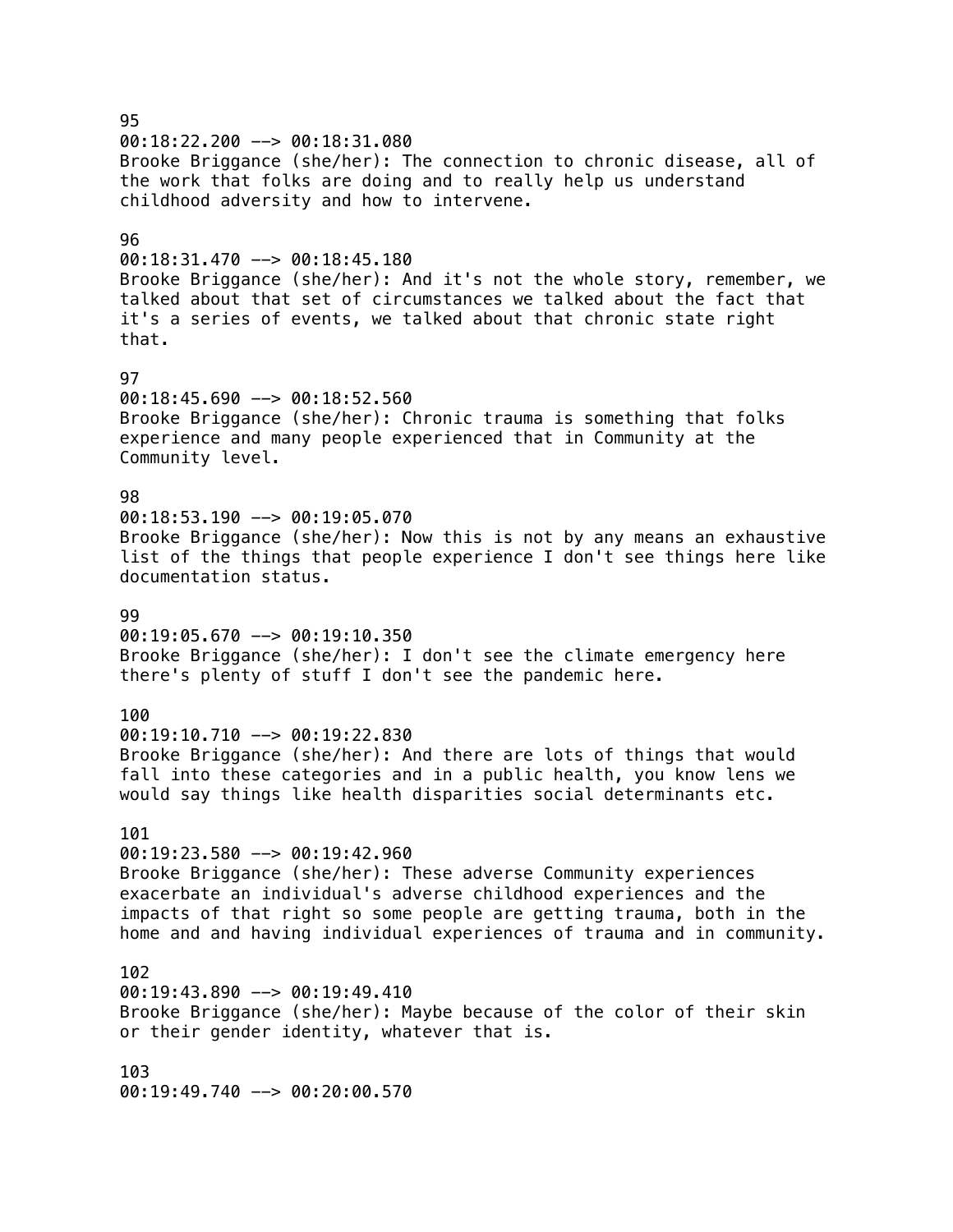Brooke Briggance (she/her): There is a dual problem here, and the issue for the brain, which is what I always go back to the issue for the brain, is that we know from the science. 104 00:20:00.930 --> 00:20:08.970 Brooke Briggance (she/her): That two things, help support healing from trauma protected space meaning places where I feel 100% safe. 105 00:20:09.300 --> 00:20:19.080 Brooke Briggance (she/her): and protected relationships relationships, where I feel 100% say it gives the brain arrest and so, if I am having an experience of trauma in the home. 106 00:20:19.620 --> 00:20:29.700 Brooke Briggance (she/her): And I go out into Community and I have you know experiences of trauma in my community as well where's the brain rest where's the protection. 107 00:20:30.180 --> 00:20:39.270 Brooke Briggance (she/her): Right and so that's why some of the dialogue comes back to organizations and systems it's not just intervening in the home. 108 00:20:39.600 --> 00:20:51.090 Brooke Briggance (she/her): That is creating protected space and protected relationship, it is intervening in organizations and systems to give brains respite to give them safe haven so. 109 00:20:51.420 --> 00:21:02.310 Brooke Briggance (she/her): What does my classroom look like you know if i'm in third grade and i'm experiencing childhood adversity, what is my is my classroom trauma informed an offering. 110 00:21:02.550 --> 00:21:15.930 Brooke Briggance (she/her): You know transformation and healing for my brain and so you know we certainly didn't always conceive of systems as being places of neurological intervention, but that's what they can be. 111 00:21:16.290 --> 00:21:33.990 Brooke Briggance (she/her): Right and so that's what the work is in talking about trauma informed practice is to say we are going to be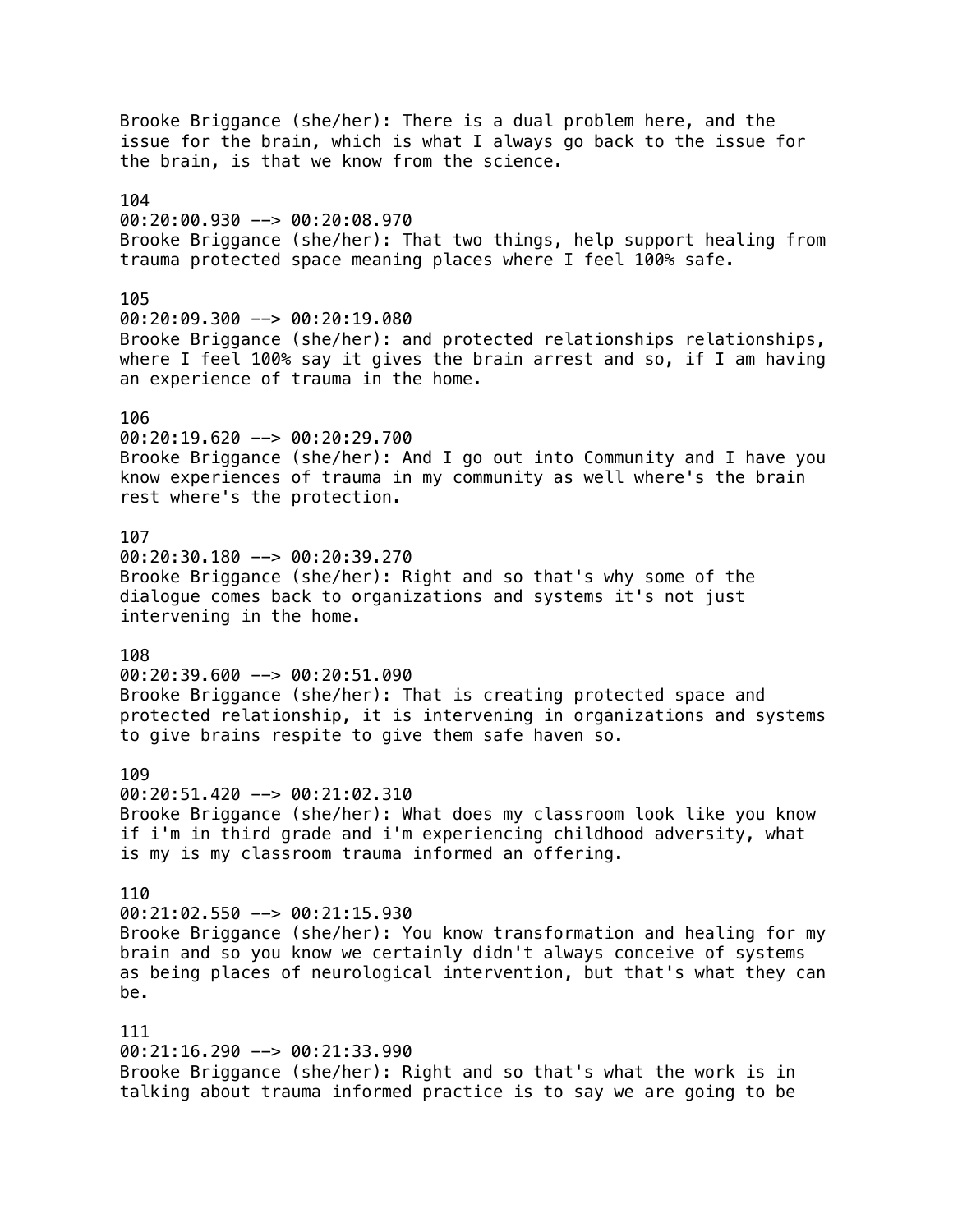neurologically intervening in the lives of the people we serve by creating spaces that offer healing that in my mind is what trauma informed practices really about. 112 00:21:35.400 --> 00:21:51.510 Brooke Briggance (she/her): So we know that traumas intergenerational and it comes in a few different ways it's expressed in the DNA, we know that cortisol infiltrates and changes brain development we inherit intergenerational trauma. 113 00:21:51.900 --> 00:22:14.550 Brooke Briggance (she/her): And that means that some of us before we get here are impacted by it, and we also know that some communities are impacted more than others, and I tend to think of historical trauma as being intergenerational trauma at the level of systems right, so it is the literally the systematized. 114  $00:22:15.660$  -->  $00:22:26.040$ Brooke Briggance (she/her): version of intergenerational trauma so white supremacy bigotries all of these things that you see listed here and we can imagine, then all of the people impacted. 115 00:22:26.700 --> 00:22:41.580 Brooke Briggance (she/her): By these sets of circumstances differently than others, I am you know I am a white middle aged woman right, I live with a lot of privilege, I have inherited trauma in my family. 116 00:22:42.300 --> 00:22:47.460 Brooke Briggance (she/her): So I have inherited intergenerational trauma, but not to the level of systems. 117 00:22:48.180 --> 00:23:00.030 Brooke Briggance (she/her): Right and that's something that we need to address right there may be individual interventions that we can make for folks who have experienced intergenerational trauma. 118 00:23:00.330 --> 00:23:12.840 Brooke Briggance (she/her): And there's a role for systems in mitigating historical trauma and Community intergenerational trauma and so that's really again the work that we do at Cypress is to. 119 00:23:13.500 --> 00:23:28.560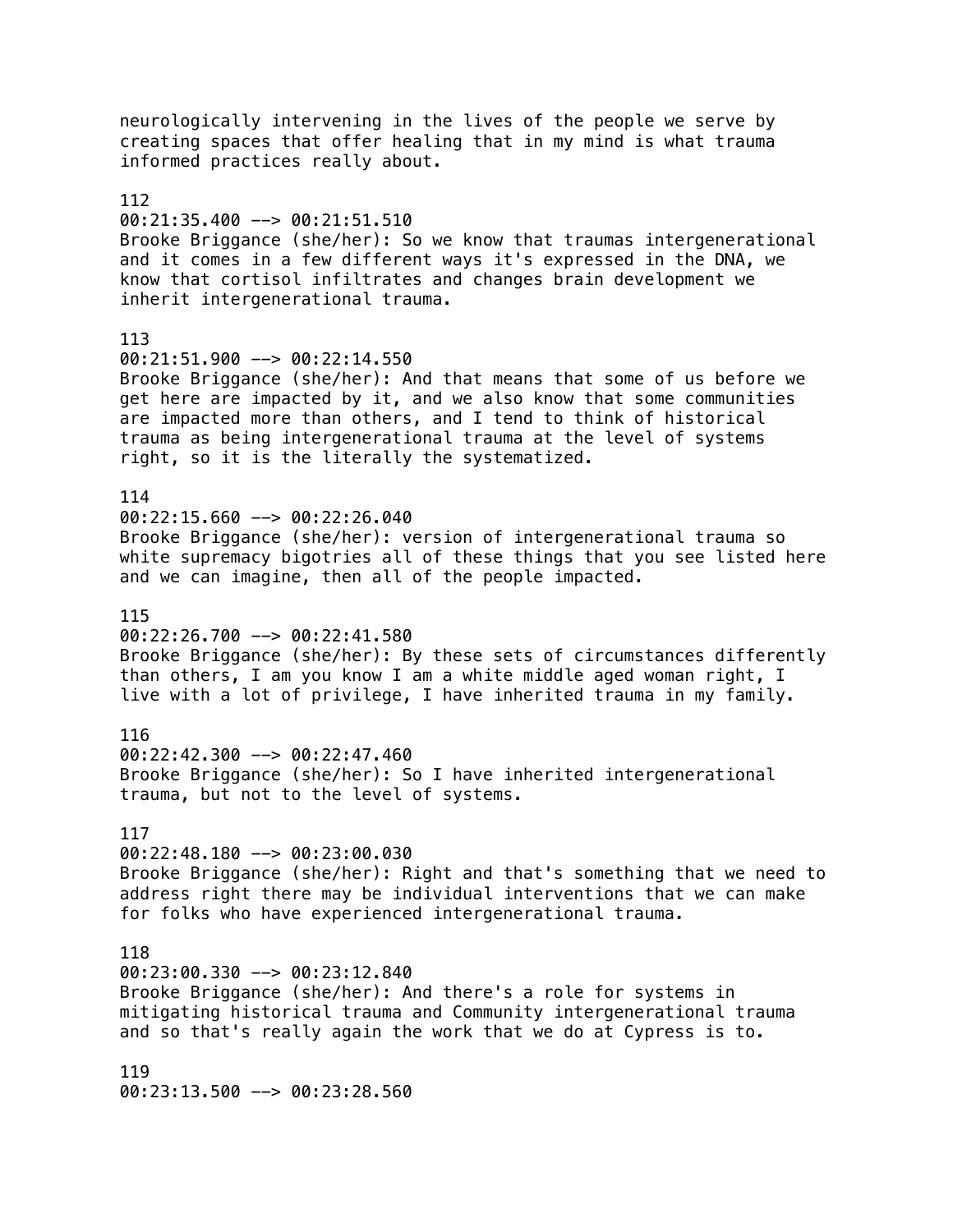Brooke Briggance (she/her): Help organizations help leadership help systems figure out how are we going to address the systematized intergenerational trauma and that may be a part, for example, of diversity equity inclusion efforts. 120 00:23:29.100 --> 00:23:41.580 Brooke Briggance (she/her): Sometimes we get called in to support hey we've got diversity equity inclusion and belonging efforts in our organization, we want to ensure that we're adding the lens of trauma in that work. 121  $00:23:42.510$  -->  $00:23:54.150$ Brooke Briggance (she/her): It we sometimes are brought in to talk very specifically about policies and procedures within an organization to be trauma informed because there may be a population being served. 122  $00:23:54.420$  -->  $00:24:05.610$ Brooke Briggance (she/her): That experiences historical trauma and and what is that it's very specific policy doing that is communicating transformation and healing or is it really traumatizing. 123 00:24:06.240 --> 00:24:12.480 Brooke Briggance (she/her): Right and before we got into this webinar we were talking about emergency response. 124 00:24:13.350 --> 00:24:20.670 Brooke Briggance (she/her): To mental health crisis right and i'm also a mental health first aid instructor and so when we teach mental health first aid we talk about. 125  $00:24:20.910$  -->  $00:24:30.030$ Brooke Briggance (she/her): What are the responses that we have open to us if we're calling in professional help to help us manage a mental health crisis, and I think we know in this country. 126  $00:24:30.270$  -->  $00:24:41.100$ Brooke Briggance (she/her): We don't have a very clear and cohesive response for mental health emergency in fact we have pretty damaging responses that often lead in people dying. 127 00:24:41.940 --> 00:24:50.040 Brooke Briggance (she/her): And so you know what is a trauma informed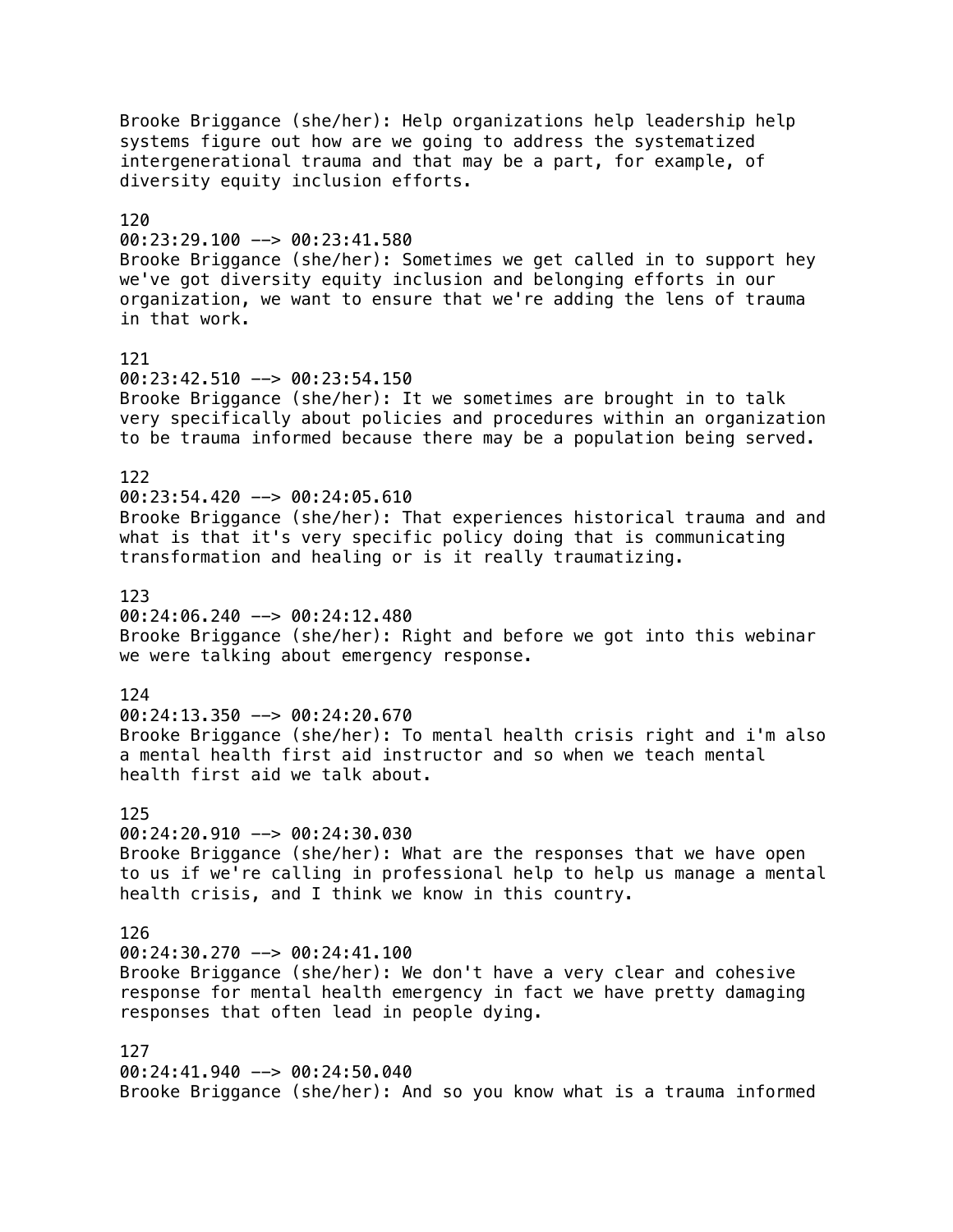response to crisis Those are some things that we've got to think about so. 128 00:24:50.850 --> 00:25:09.000 Brooke Briggance (she/her): My point here is for us to keep getting back to that definition of trauma to understand that it's a set of circumstances, we have a role to play when it comes to thinking through our organizational response as much as we do the response for trauma of the individual. 129 00:25:11.190 --> 00:25:15.210 Brooke Briggance (she/her): I love this quote and this helps me it always grounds me. 130 00:25:16.230 --> 00:25:26.580 Brooke Briggance (she/her): In sort of like thinking about the person in front of me and the work that we do I, when I am interacting with an individual. 131  $00:25:27.030$  -->  $00:25:36.960$ Brooke Briggance (she/her): I am not only speaking to that person's individual pain and suffering, I am and i'm speaking to the lineage. 132 00:25:37.320 --> 00:25:43.740 Brooke Briggance (she/her): And I also believe we're speaking to the descendants, because, if I have trauma informed practice. 133 00:25:44.010 --> 00:25:52.170 Brooke Briggance (she/her): If I am working on my trauma informed practice, both from my personal interpersonal communication skills as well as within my organization. 134 00:25:52.440 --> 00:26:02.100 Brooke Briggance (she/her): Maybe in my role as a leader I develop a program whatever, that is if i'm doing that I am a disrupter of that intergenerational link. 135 00:26:02.460 --> 00:26:16.350 Brooke Briggance (she/her): I am interacting with the coping strategies of the family and the Community in the individual, as well

as intervening on behalf of that person's lineage moving forward.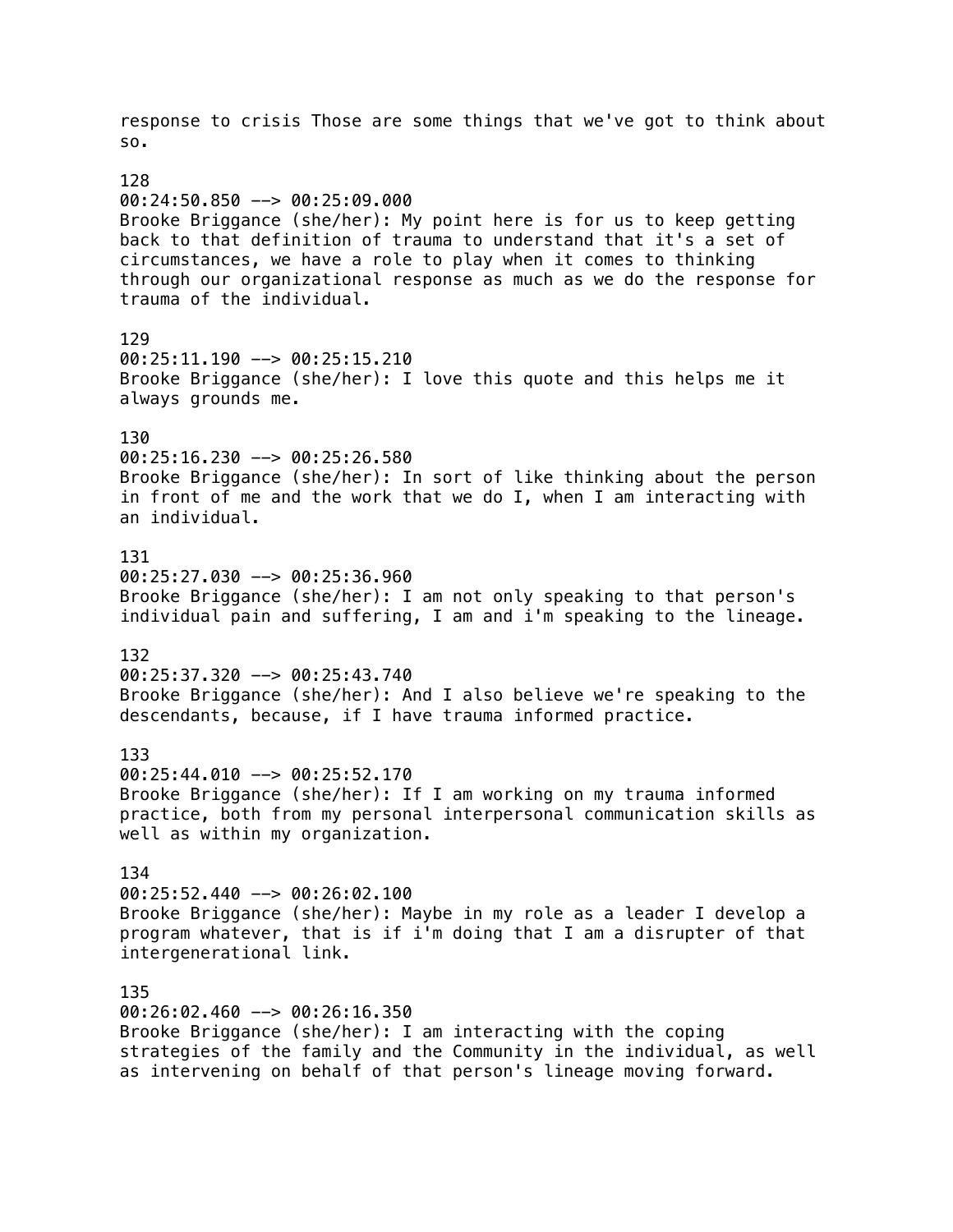136  $00:26:16.980$  -->  $00:26:27.300$ Brooke Briggance (she/her): Right, so I often even think of like you know the children and grandchildren I haven't met yet like who, when i'm working with someone I am working with them. 137  $00:26:27.660$  -->  $00:26:31.470$ Brooke Briggance (she/her): And i'm also working with the children and grandchildren, maybe they don't even have yet. 138 00:26:32.190 --> 00:26:40.320 Brooke Briggance (she/her): Right that's what intergenerational trauma intervention and disruption can mean, but it really helps me to be thinking of. 139 00:26:40.860 --> 00:26:56.220 Brooke Briggance (she/her): This quote when we're doing that work, because sometimes we can get stuck with stigmatizing the individual in front of us, we can get stuck stigmatizing the reaction to trauma of the individual in front of us. 140 00:26:56.550 --> 00:27:07.860 Brooke Briggance (she/her): And it can be difficult for us to remember, we are speaking to ancestors and descendants, when we speak to the person, but that neuro biologically is the truth. 141 00:27:08.430 --> 00:27:19.320 Brooke Briggance (she/her): Right and so when we create protected space we are teaching co regulation strategies to an individual those strategies, then our past intergenerational. 142 00:27:19.950 --> 00:27:30.330 Brooke Briggance (she/her): And so, intervening with at the Community level and standardizing this conversation has ripple effects that's a really important thing for us to consider. 143 00:27:31.470 --> 00:27:37.890 Brooke Briggance (she/her): Oh sandy I see that you're interested in mental health first aid that's awesome i'm so glad to see that you are. 144 00:27:38.580 --> 00:27:43.170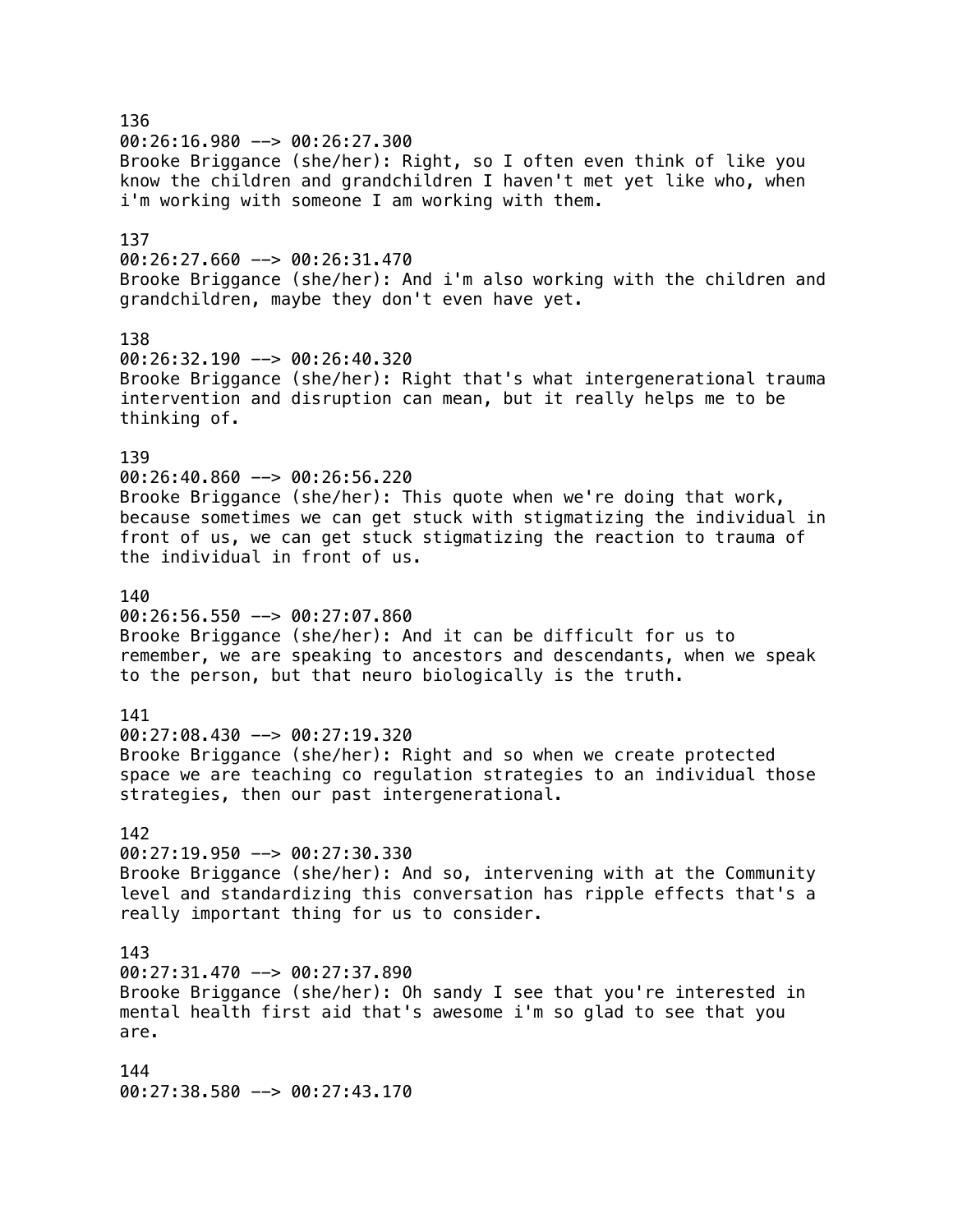Brooke Briggance (she/her): Mental health first aid we'll talk about it, maybe in a little bit, but mental health first aid is. 145  $00:27:43.890$  -->  $00:27:55.170$ Brooke Briggance (she/her): it's a three year professional certificate conferred by the National Council of behavioral health and it while i'm sorry, they just rebranded there now the National Council of mental well being. 146 00:27:56.220 --> 00:28:07.470 Brooke Briggance (she/her): And you know it basically looks to building skills on how to identify early signs and symptoms of mental health challenges. 147 00:28:07.740 --> 00:28:16.710 Brooke Briggance (she/her): How to intervene and approach, and you know connect to professional care, but also how to manage a mental health emergency, including overdose. 148  $00:28:16.980$  -->  $00:28:30.510$ Brooke Briggance (she/her): thoughts of suicide non suicidal self injury psychosis, and so it is I you know quickly becoming not just a best practice, but a first practice i'm seeing more and more often, for example. 149 00:28:31.230 --> 00:28:40.650 Brooke Briggance (she/her): On grant proposals or even in legislation requirements for X percent of organizations be mental health first aid certified so. 150  $00:28:41.280$  -->  $00:28:53.760$ Brooke Briggance (she/her): it's really an important just basic skill building certification for organizations and it's just a good thing to know as a person again because of all the secondary impacts. 151  $00:28:54.480$  -->  $00:29:07.890$ Brooke Briggance (she/her): it's these are just good skills to have in our back pocket as we move about the world right now, because things are so so serious for folks and I really love going into and thinking through. 152 00:29:09.000 --> 00:29:23.910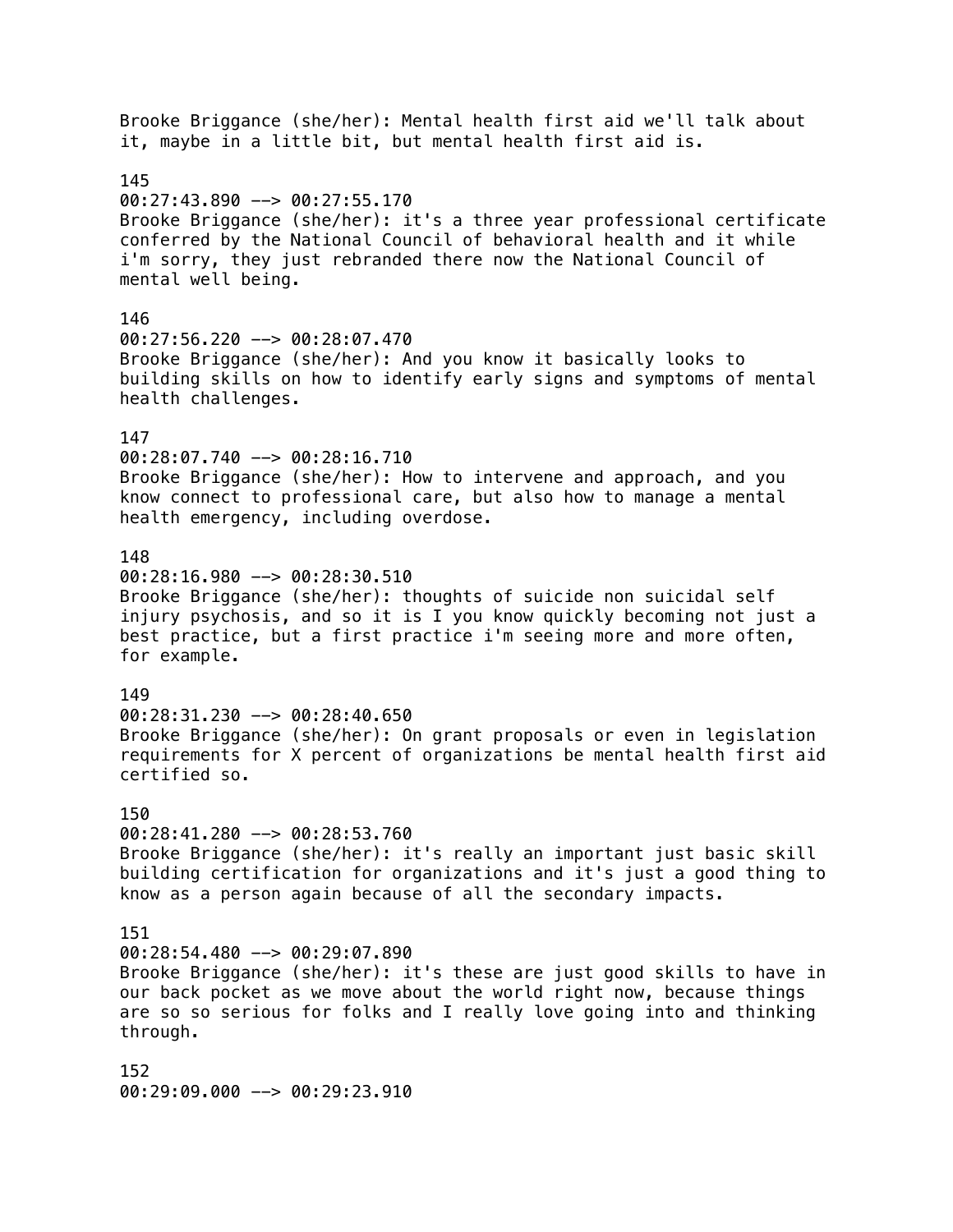Brooke Briggance (she/her): You know what actually happens neuro biologically right so just a reminder that trauma is experienced most significantly in this limbic system part of the brain. 153 00:29:24.570 --> 00:29:33.030 Brooke Briggance (she/her): Parts of the brain that are implicated are your amygdala your pair aqua Dr grey like these Defense survival parts of the brain. 154 00:29:33.960 --> 00:29:45.600 Brooke Briggance (she/her): And you know it certainly is I sometimes when we teach trauma informed practice we often go into I use a metaphor of a rider and a horse right. 155 00:29:46.080 --> 00:29:57.420 Brooke Briggance (she/her): This idea that when the parts of the brain are working in balance, this prefrontal cortex area this executive function area is working in tandem. 156  $00:29:57.660$  -->  $00:30:07.140$ Brooke Briggance (she/her): With the limbic system if you imagine, this is the rider, and this is your horse, this is the part of your brain that's interested in survival it's interested in. 157 00:30:07.500 --> 00:30:24.750 Brooke Briggance (she/her): defensive reaction it's interested in analyzing for safety it's taking in all of the data that your senses are offering it so smell and sight and i'm analyzing all the time, am I safe, am I safe, am I, safe and i'm reacting. 158 00:30:25.380 --> 00:30:40.350 Brooke Briggance (she/her): And i've been telling the story recently about I walk my dog rosie like every single morning, we take a long, long walk and I have a little buddy that I met during coven. 159  $00:30:41.310$  -->  $00:30:50.520$ Brooke Briggance (she/her): On the dog walk he's about 80 years old, his name is Gilbert and he and I sort of crossed paths at about the same time. 160 00:30:50.820 --> 00:31:00.480 Brooke Briggance (she/her): And our dogs would say hello, and then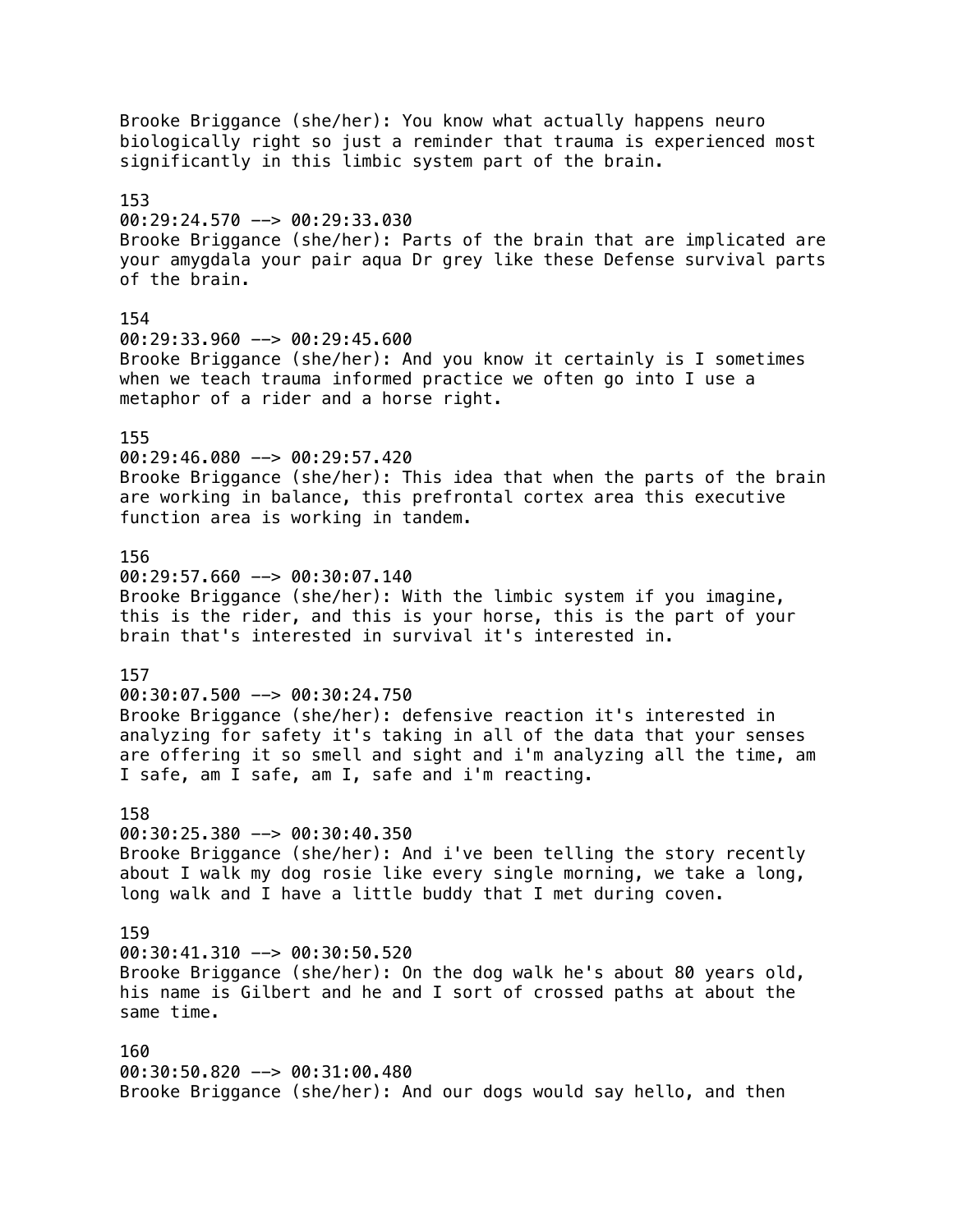we'd go on our way and we would just do a little check in once a day and I got to a certain time where Gilbert wasn't there. 161 00:31:00.960 --> 00:31:11.760 Brooke Briggance (she/her): And I you know he didn't come and didn't come, and I was worried about him, I thought Oh, my goodness, I hope he didn't get sick and you know what happened to Gilbert and Gilbert showed up one day. 162 00:31:12.450 --> 00:31:20.550 Brooke Briggance (she/her): And I was like oh my gosh Gilbert it's so great to see you Oh, I was so worried about blah, and he said brooke I just I got hit by a car. 163 00:31:21.060 --> 00:31:32.220 Brooke Briggance (she/her): And I oh my gosh Gilbert tell me what happened Well he and his dog Java had been walking at dusk and they were crossing an intersection and someone came. 164 00:31:33.150 --> 00:31:45.960 Brooke Briggance (she/her): And he didn't see the car he just woke up he was you know he's called it waking up and that he said I looked up and I was on the ground and Java was barking and people on the scene. 165 00:31:46.890 --> 00:31:51.360 Brooke Briggance (she/her): said it Gilbert you know because he's kind of one of these guys in the neighborhood everyone knows who he is. 166 00:31:52.230 --> 00:32:06.570 Brooke Briggance (she/her): And Gilbert you know they said Gilbert you jumped and you know you jumped in when you jumped you took Java with you on your leash and because you jumped you landed on the hood of the car, so you didn't get hit hit head on. 167 00:32:07.200 --> 00:32:16.050 Brooke Briggance (she/her): Right, this is such a wonderful example of how the brain reacts in survival mode. 168 00:32:16.710 --> 00:32:29.130 Brooke Briggance (she/her): right before this part of the brain of gilbert's brain ever even saw car ever even registered car even knew

what was going on this part of the brain.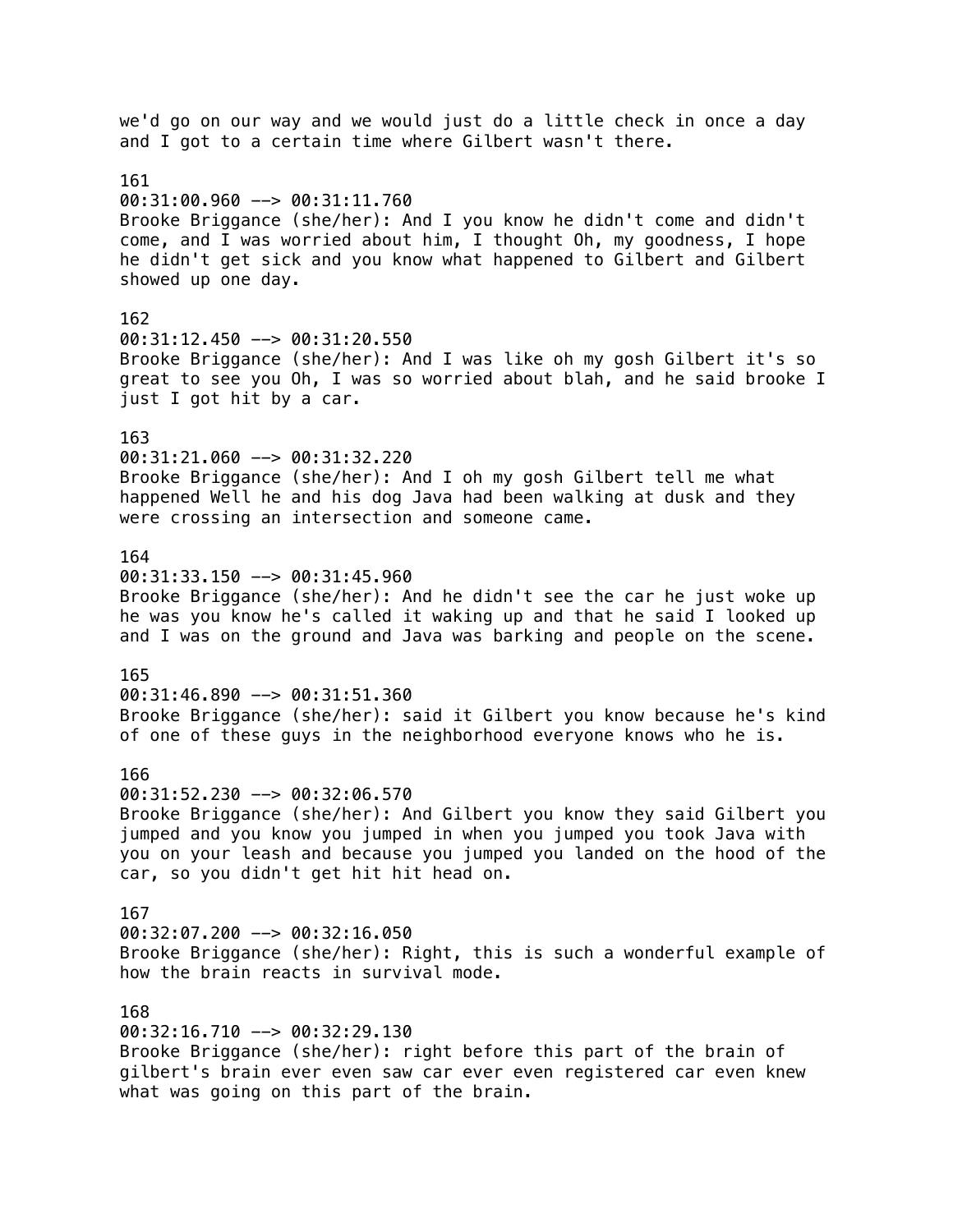169 00:32:29.460 --> 00:32:34.590 Brooke Briggance (she/her): analyze the data and created a response that saved gilbert's life. 170 00:32:35.160 --> 00:32:46.500 Brooke Briggance (she/her): Right that's how strong this part of the brain is is that you know Gilbert and Java were in the air and landing on the hood of the car before this part of the brain ever said car. 171 00:32:47.340 --> 00:33:00.810 Brooke Briggance (she/her): And that's a really, we need to have respect for this part of the brain trauma informed practice is respecting and honoring the brains seeking survival. 172 00:33:01.740 --> 00:33:06.570 Brooke Briggance (she/her): And you know they're all different kinds of behaviors that get stigmatized. 173 00:33:07.200 --> 00:33:17.670 Brooke Briggance (she/her): Where we judge people's reactions to survival, where we judge a community's reaction to survival, but that's how strong and that part of the brain is. 174 00:33:17.910 --> 00:33:28.170 Brooke Briggance (she/her): And so it's again it's just really important for us to remember that when we're thinking about what do we want to do, what do we want to privilege in our dialogue about trauma. 175  $00:33:28.500$  -->  $00:33:38.400$ Brooke Briggance (she/her): I like to privilege, the inherent resilience of the brain that's why we need our our project Cypress resilience project right is because resilience is a given. 176  $00:33:38.850$  -->  $00:33:52.260$ Brooke Briggance (she/her): that's that's already in there now how do we leverage that inherent resilience to lead to healing right but let's acknowledge the resilience and the power of that part of the brain initially and and honor it. 177

00:33:54.000 --> 00:34:02.370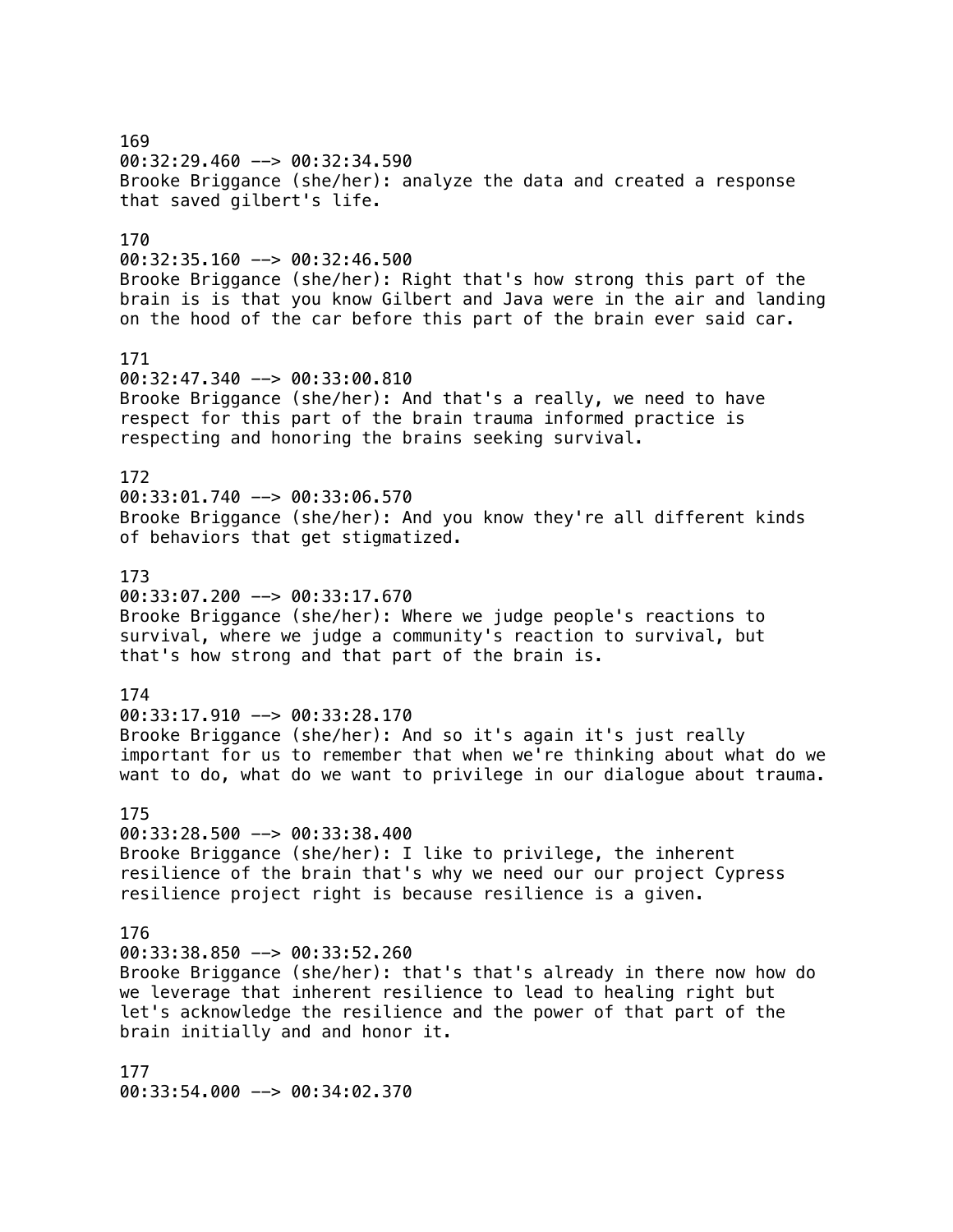Brooke Briggance (she/her): This is a you know why I say this, the trauma is happening in parts of the brain that we don't have access to. 178 00:34:02.760 --> 00:34:15.210 Brooke Briggance (she/her): trauma is occurring and parts of the brain we have memories of trauma or the precursors of trauma that we don't necessarily have the access to you know, in terms of our executive function. 179 00:34:15.900 --> 00:34:24.390 Brooke Briggance (she/her): And and that's a really important thing for us to remember when we're working with someone that there may be behaviors they have they are maybe. 180 00:34:25.320 --> 00:34:34.860 Brooke Briggance (she/her): Coping mechanisms they've developed maladaptive behaviors that we have, and you know see evidence of and we're like what is this, why is this person reacting this way. 181  $00:34:35.130$  -->  $00:34:42.600$ Brooke Briggance (she/her): They may not necessarily understand they you know they're pair of awkward ductile Gray may be analyzing data. 182 00:34:42.900 --> 00:34:51.240 Brooke Briggance (she/her): and saying you know what happened just before this trauma occurred someone smiled and so when people smile at me, I see that as a threat. 183 00:34:51.690 --> 00:35:03.630 Brooke Briggance (she/her): When people are nice to me, I see that as a threat, because that happened, but I don't have necessarily conscious connection to that reaction I just know that physiologically i've a reaction when people smile. 184 00:35:04.140 --> 00:35:12.120 Brooke Briggance (she/her): Right, so it, you know when we are thinking of interventions when we think of treatment plans when we're thinking of all the systems work. 185 00:35:12.480 --> 00:35:26.940 Brooke Briggance (she/her): This is one of the things that we have to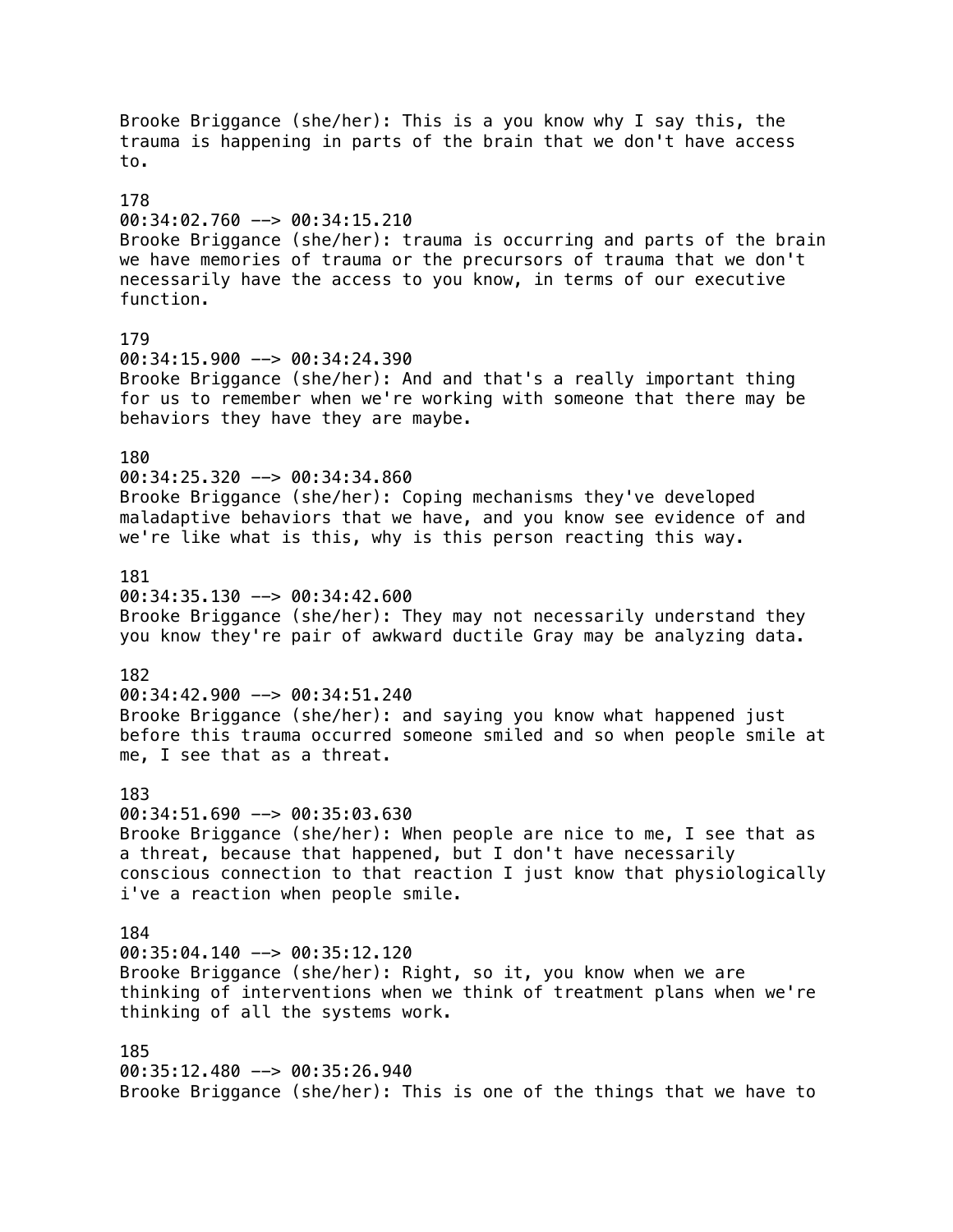have respect for is that the behavior that we're seeing may or may not be something the person has conscious connection to because trauma is occurring at the most primal level of our brain. 186 00:35:29.040 --> 00:35:39.780 Brooke Briggance (she/her): You know how does this become so unhealthy, you know we've talked in the past about you know, for me, this is all about the chemicals that are released right. 187 00:35:40.440 --> 00:35:51.270 Brooke Briggance (she/her): This is about a combination of the adaptive you know behaviors the coping mechanisms that we come up with to survive and to try to regulate ourselves and self sooth during trauma. 188 00:35:51.540 --> 00:36:01.170 Brooke Briggance (she/her): As well as being inundated with with chemicals adrenaline and cortisol most directly implicated most likely cortisol. 189 00:36:01.440 --> 00:36:15.030 Brooke Briggance (she/her): And cortisol you know the problem with the amygdala and the limbic system is that it gets sensitized over time it's just getting more and more sensitive, it takes less and less stimuli for the stress response to occur. 190 00:36:15.360 --> 00:36:26.940 Brooke Briggance (she/her): And we see that folks have a difficult time getting back to that baseline and if you've been out in Community lately, just like even at the grocery store you've been out and about. 191 00:36:27.420 --> 00:36:35.790 Brooke Briggance (she/her): Some of us are out and about maybe a little bit more Oh, my goodness, people are just popping off left and right people are you know. 192 00:36:36.270 --> 00:36:49.380 Brooke Briggance (she/her): there's if they had started at zero and gotten to 30 before now they're starting at 30 getting to 60 and you see that I think of it almost like sunburn. 193 00:36:49.980 --> 00:36:59.850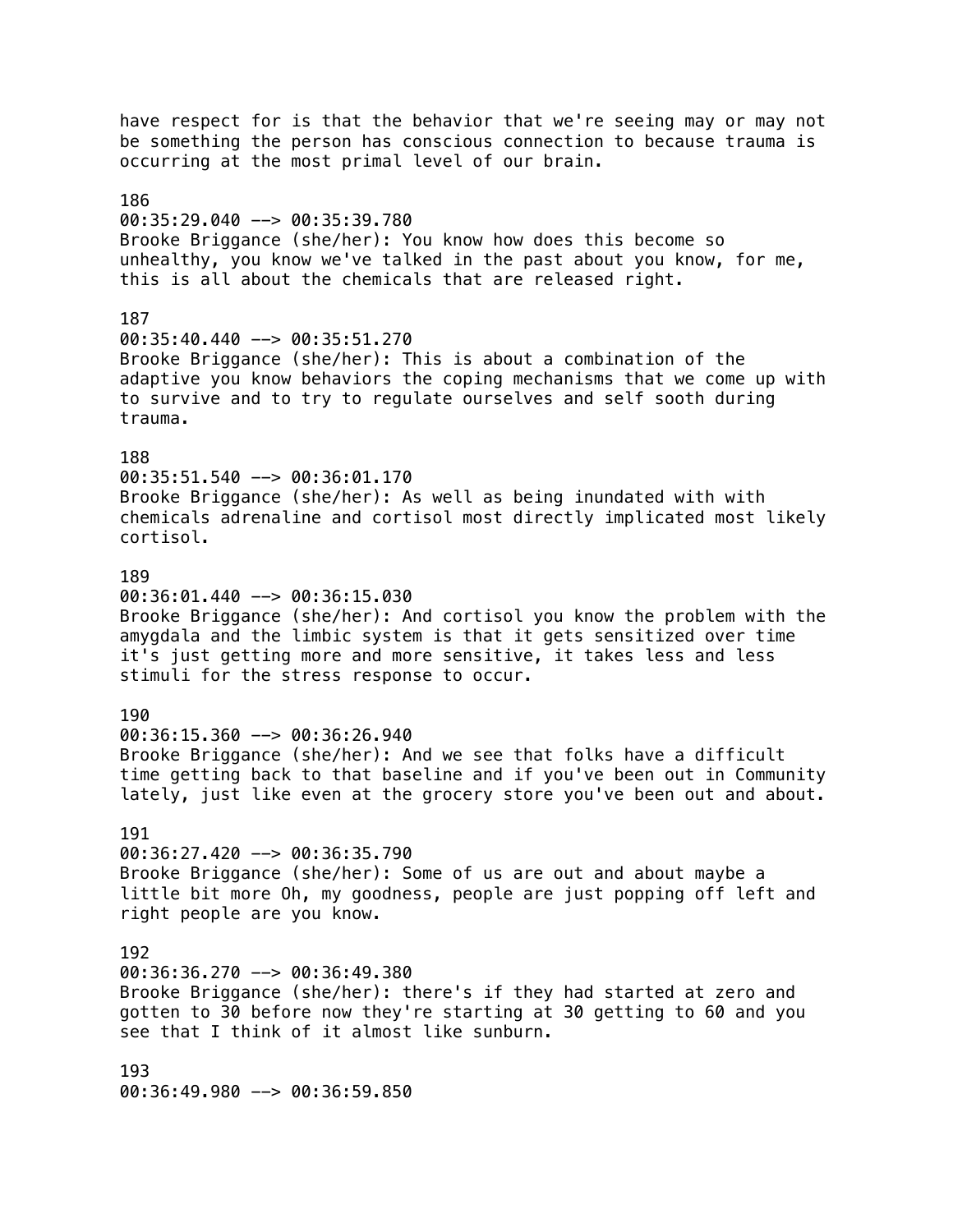Brooke Briggance (she/her): You know if you have a really bad sunburn if you've ever had that or you've been too long in the sun, you know even the the slightest piece of fabric hurts. 194 00:37:00.180 --> 00:37:11.790 Brooke Briggance (she/her): right that just that slight, you could have a real light top on and it just feels like it's just scratching across the surface of your skin that's sort of how I think of the stress response. 195 00:37:12.600 --> 00:37:24.420 Brooke Briggance (she/her): When that is activated, then you know it's getting more and more sensitive, so I need less than less information going into that limbic system to activate the stress response. 196 00:37:24.780 --> 00:37:32.640 Brooke Briggance (she/her): And in addition i'm having a harder and harder time getting back to zero so i'm starting at a state of escalation. 197 00:37:33.480 --> 00:37:45.690 Brooke Briggance (she/her): And that you know, for those of us again I mentioned vicarious trauma burnout that's not what this workshop is about, but if you've ever experienced it before you know that's what it feels like. 198 00:37:46.050 --> 00:37:54.840 Brooke Briggance (she/her): you're your threshold is lower and lower it's harder and harder for us to be able to keep it together it's difficult. 199 00:37:55.560 --> 00:38:01.320 Brooke Briggance (she/her): For us to sort of like hold that feeling at bay and you feel that sense of depletion. 200 00:38:02.070 --> 00:38:06.120 Brooke Briggance (she/her): Right like I don't I think of it too is like i'm running out of gas in the tank. 201 00:38:06.510 --> 00:38:18.930 Brooke Briggance (she/her): Right like that's exactly what we're talking about is that sort of sense of depletion I don't need as much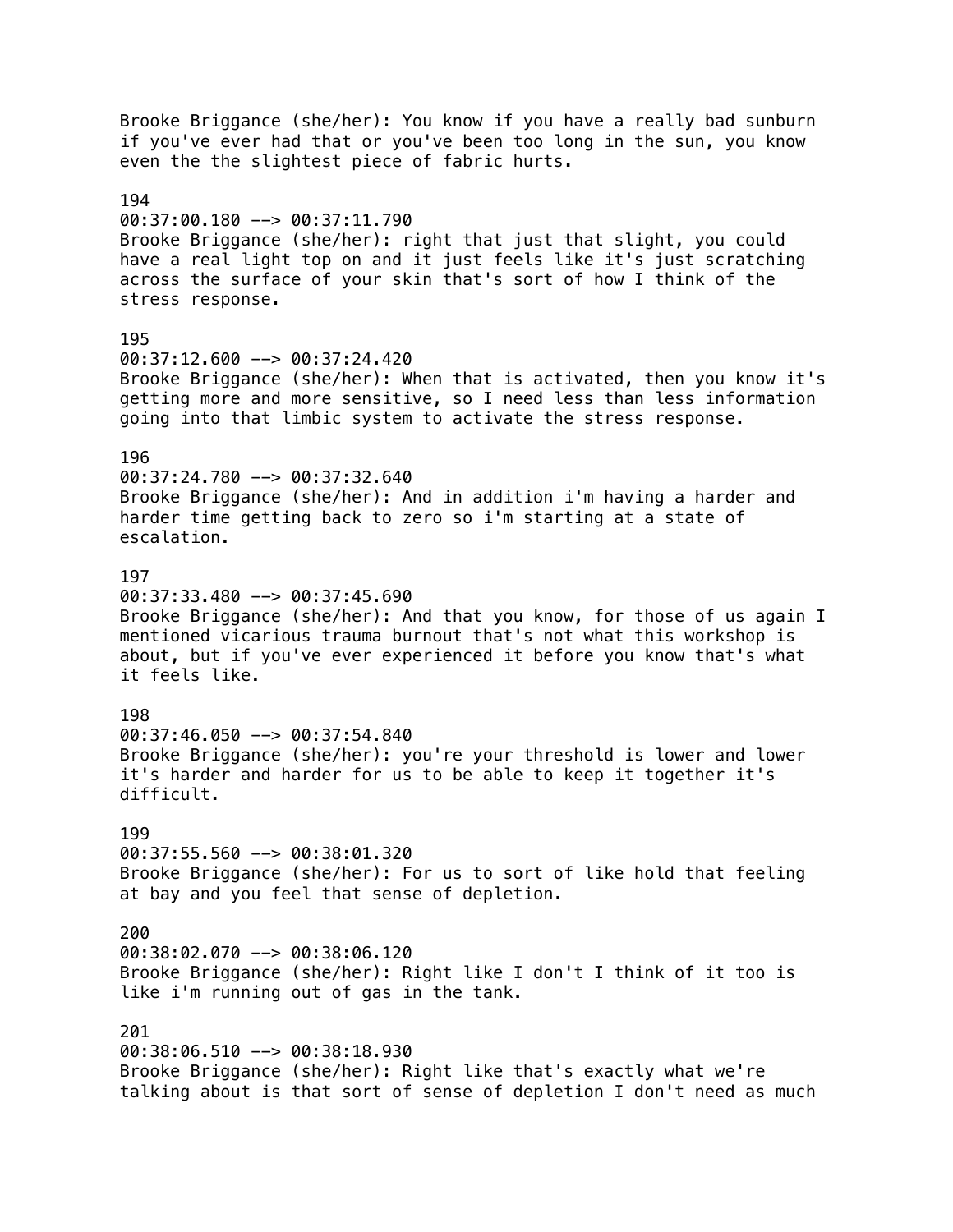stimuli to you know it activate that stress response, which means then i'm exposed to more cortisol. 202 00:38:19.380 --> 00:38:29.460 Brooke Briggance (she/her): Right so it's that vicious cycle of corey exposure to cortisol The more I get the more sensitized Am I need less stimuli to get there. 203 00:38:29.700 --> 00:38:37.800 Brooke Briggance (she/her): I am having a harder and harder time getting down to my baseline it's means i've just got cortisol going through my body, you know all the time. 204 00:38:38.340 --> 00:38:47.850 Brooke Briggance (she/her): And this is some of the stuff that starts to happen, all of these you know physical symptoms are directly related to. 205 00:38:48.570 --> 00:39:04.170 Brooke Briggance (she/her): Exposure to cortisol and and I yes exactly Peter Thank you see, I Peter you're here I love to see Peter here, Peter is going to pop into the chat all of the fancy ways of talking about this, because he and I make a good team. 206 00:39:04.860 --> 00:39:13.620 Brooke Briggance (she/her): So I you know I think this is really important for us to normalize as well, because one of the things that happens is. 207 00:39:13.860 --> 00:39:21.600 Brooke Briggance (she/her): We begin now it's, not to say other things aren't implicated here right like it's not that cortisol is the only thing happening. 208  $00:39:22.050$  -->  $00:39:29.880$ Brooke Briggance (she/her): That is directly correlated to all of these physical things there may be other things going on, of course, and we know it's not helping. 209 00:39:30.210 --> 00:39:45.390 Brooke Briggance (she/her): And we know that it, you know, has a lot of wear and tear on the body, and so you know, one of the things that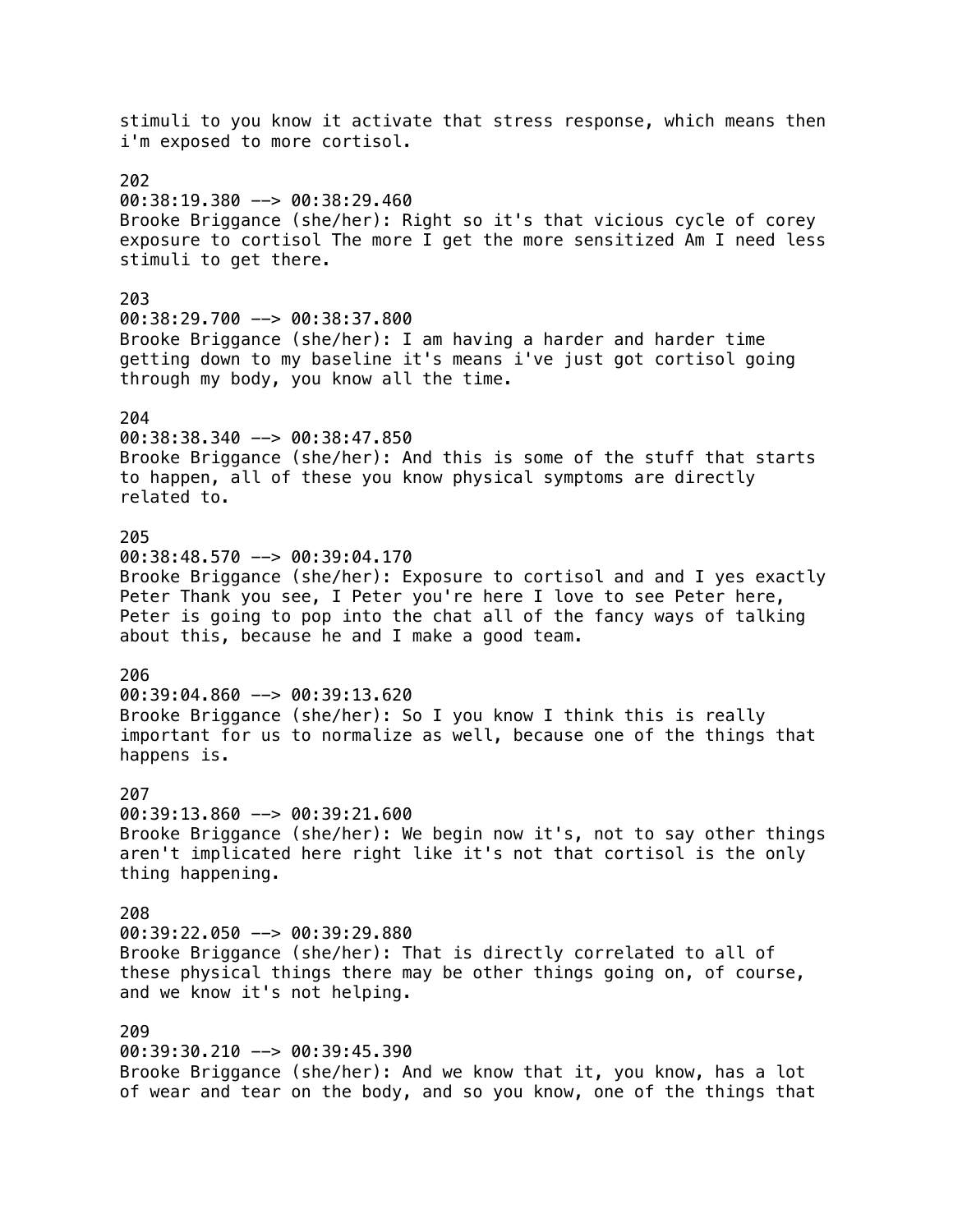we've been doing is trying to normalize some of these things, trying to help people understand why, might I be feeling these physical effects. 210 00:39:46.410 --> 00:39:51.060 Brooke Briggance (she/her): What is the link between the stress response and some of the things i'm experiencing physically. 211  $00:39:51.900$  -->  $00:39:56.040$ Brooke Briggance (she/her): When we talk and mental health first aid, we talked about connection to professional help. 212 00:39:56.400 --> 00:40:06.990 Brooke Briggance (she/her): Maybe someone you know doesn't you know, maybe there's stigma and they're not open to thinking about therapy, but they've got a lot of these physical signs and symptoms. 213 00:40:07.200 --> 00:40:11.880 Brooke Briggance (she/her): that we know are connected potentially to some of their trauma and toxic stress and. 214 00:40:12.150 --> 00:40:21.120 Brooke Briggance (she/her): Maybe we could offer you know primary care is an option let's roll out some of this stuff and figure out what's going on right, so we kind of talk about. 215 00:40:21.390 --> 00:40:29.430 Brooke Briggance (she/her): You know, sometimes primary care of family medicine is a backdoor into getting some early intervention to avoid. 216 00:40:29.760 --> 00:40:38.220 Brooke Briggance (she/her): You know, an increase or an escalation in a mental health challenge with someone with a trauma background, so I would rather have early intervention. 217 00:40:38.730 --> 00:40:44.850 Brooke Briggance (she/her): I can use some of these physical effects of the stress response to get someone some care. 218 00:40:45.150 --> 00:40:55.500 Brooke Briggance (she/her): Right so it's another way of approaching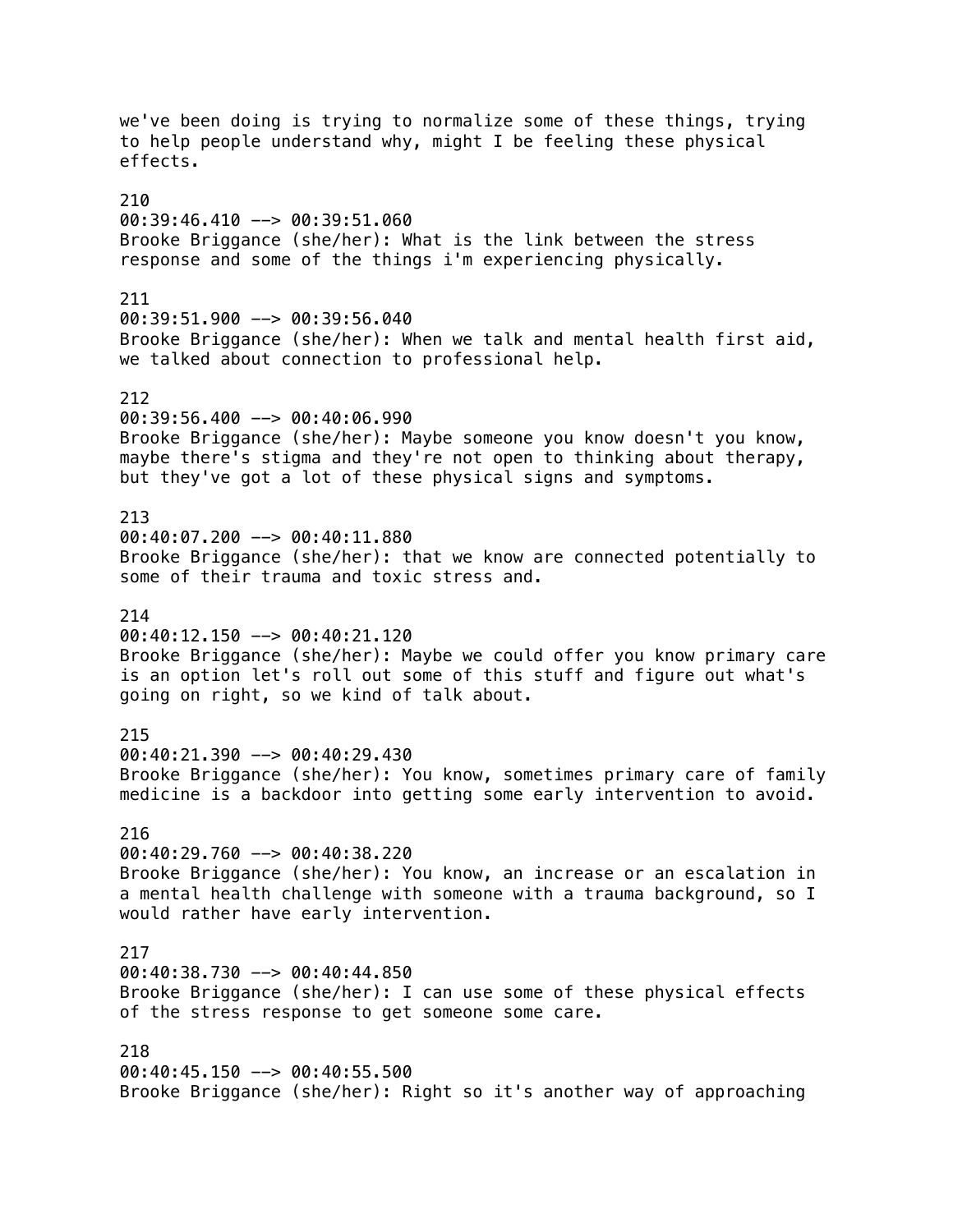someone to get them some help potentially and to start having a conversation about stress mental health trauma, etc. 219 00:40:56.100 --> 00:41:02.940 Brooke Briggance (she/her): without necessarily coming right up against the stigma that they may feel about saying it's a mental health problem. 220 00:41:03.540 --> 00:41:11.760 Brooke Briggance (she/her): But you can see, I you know, whenever I do a self care workshop and we're talking about the neuroscience of self care and we get to this slide. 221 00:41:12.030 --> 00:41:31.440 Brooke Briggance (she/her): I you know the chat starts blowing up about all of the different things that people are experiencing right now and and it can feel at you know sort of finally like oh Okay, you know I now I have an understanding of why right Why am I feeling this way, so, for instance. 222  $00:41:32.550$  -->  $00:41:44.850$ Brooke Briggance (she/her): You know, during shelter in place like craving carbs and you know sugars and things like well cortisol sending a message I need cheap energy because I got to get ready to fight a bear. 223 00:41:45.150 --> 00:41:53.550 Brooke Briggance (she/her): Right, so one of the things that does is it says, give me some cheap energy, so it, you know if you're sitting there and you're binge watching netflix and you just want to eat chips and. 224 00:41:53.790 --> 00:42:00.030 Brooke Briggance (she/her): You know French Fries and put them on top of ice cream like let's normalize that let's look at your stress level. 225 00:42:00.870 --> 00:42:13.170 Brooke Briggance (she/her): One of the things to muscle tension, right here so much about muscle tension cortisol sends a message to your muscles to contract because it's trying to get ready to fight the bear right that's the threat and so.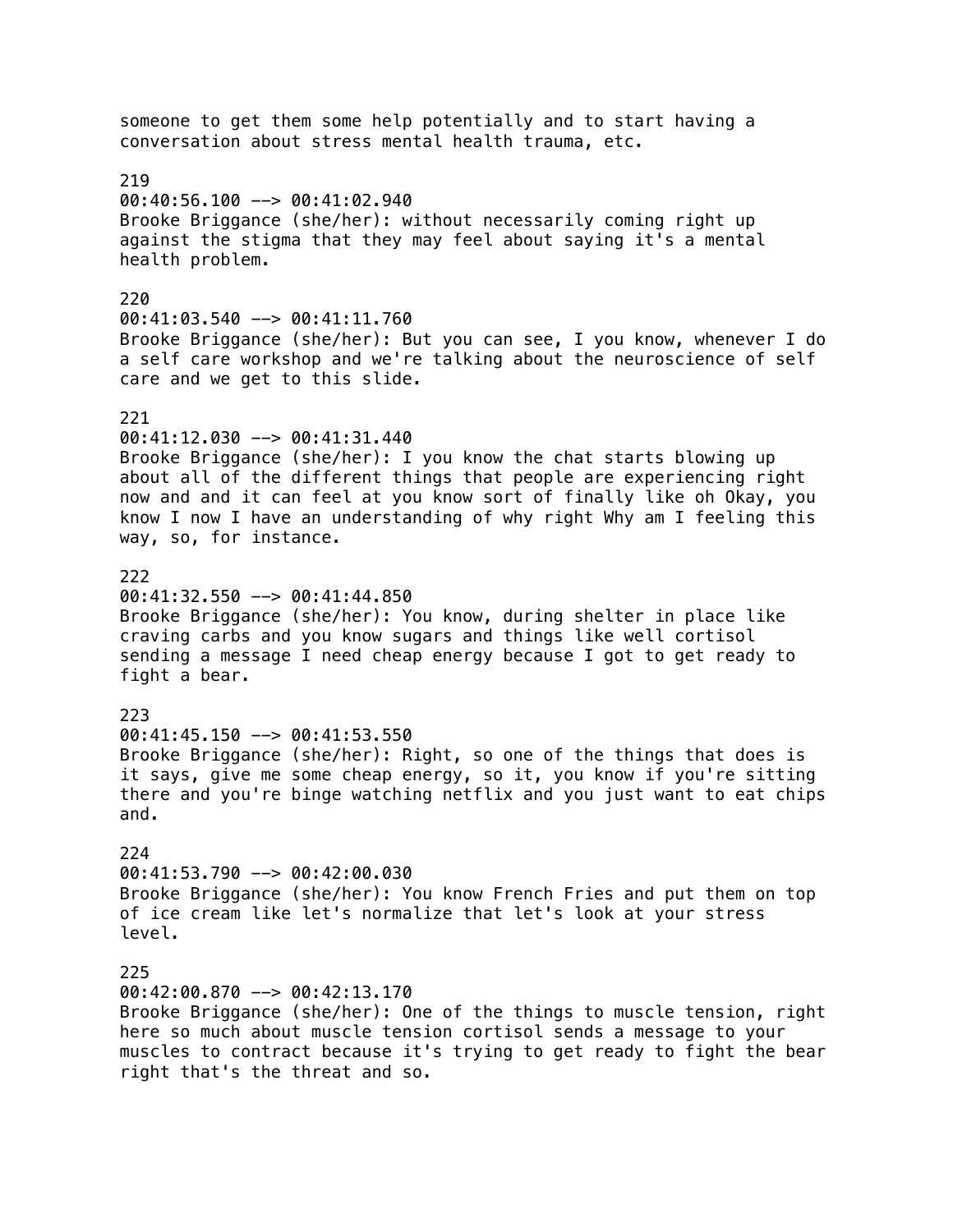226  $00:42:13.620$  -->  $00:42:21.810$ Brooke Briggance (she/her): You know a lot of us this year have been getting migraines or headaches, or you know feeling as though, like our muscles are sore that's implicated. 227 00:42:22.320 --> 00:42:30.150 Brooke Briggance (she/her): sleep disruption right super common right now well cortisol wakes you up in the morning it's one of the activator is in our system so. 228 00:42:30.420 --> 00:42:37.860 Brooke Briggance (she/her): You know if I am really struggling with sleep or i'm having trouble getting to sleep, I am waking up and I can't get back to sleep. 229 00:42:38.580 --> 00:42:44.880 Brooke Briggance (she/her): let's look at stress levels let's look at trauma backgrounds let's look at those things, so all of this, by way of saying. 230 00:42:45.510 --> 00:42:57.270 Brooke Briggance (she/her): You know, we just want to continue to normalize and how we are responding right both to ourselves, like let's be nice to ourselves as well as. 231 00:42:58.020 --> 00:43:06.870 Brooke Briggance (she/her): d stigmatizing this cortisol reaction in others, and this is why I say this is a public health issue. 232  $00:43:07.620$  -->  $00:43:15.420$ Brooke Briggance (she/her): For me trauma is the public health bell once I heard it I can't hear it it's the thing once I saw it, I can't see it. 233  $00:43:16.200$  -->  $00:43:28.080$ Brooke Briggance (she/her): It to me it is implicated in so many of the things that we talk about in public health, including chronic disease, so we know that cortisol is implicated in the sixth leading causes of death. 234 00:43:28.980 --> 00:43:40.380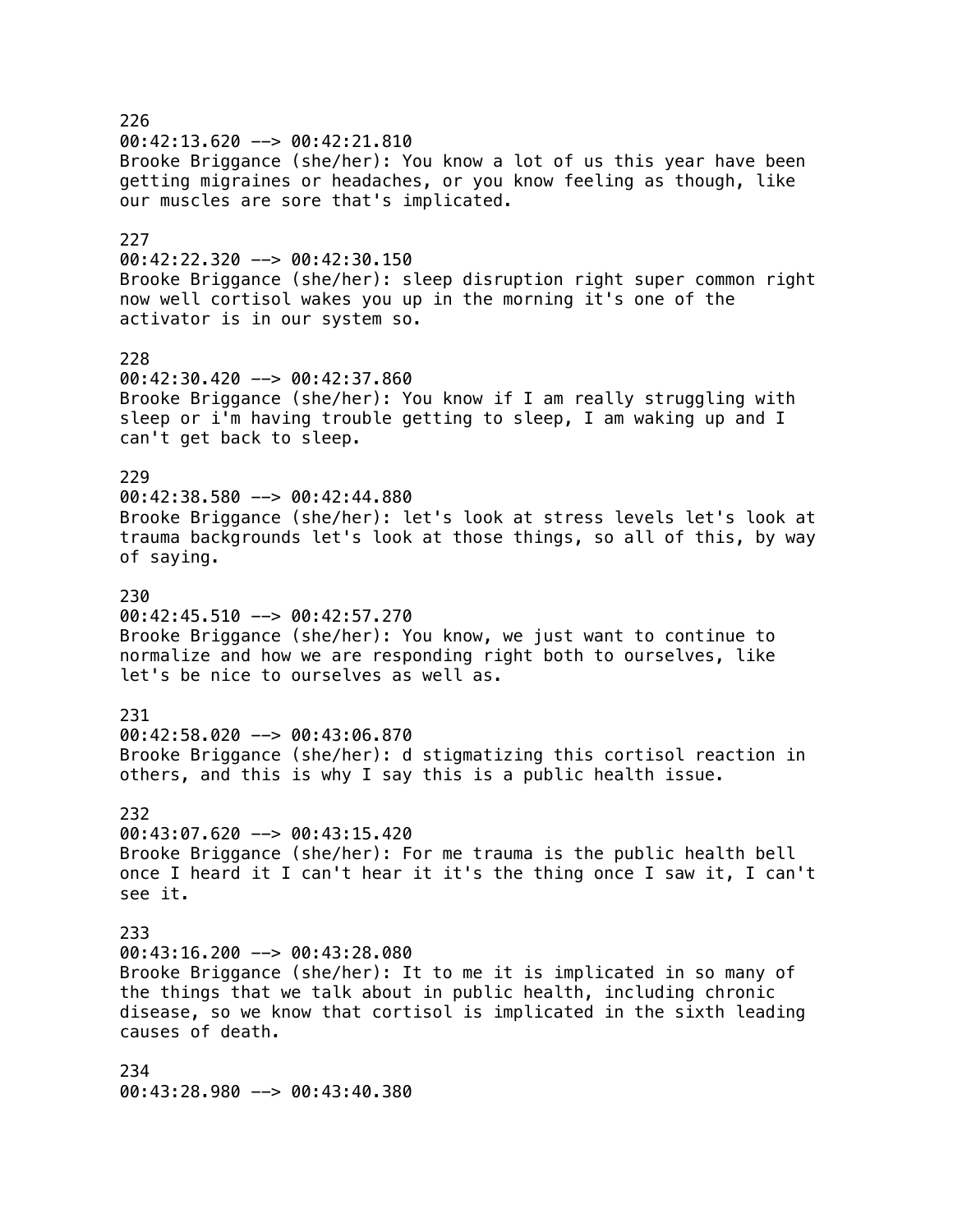Brooke Briggance (she/her): We know that this is heart like right in the heart of health disparities and it is not by any means the you know only social determinants. 235 00:43:40.680 --> 00:43:45.900 Brooke Briggance (she/her): Of course not right, we have all sorts of other things, to think about environmental factors. 236 00:43:46.500 --> 00:44:08.340 Brooke Briggance (she/her): Poverty, etc, all of that stuff and the trauma of those health disparities living the social determinants of health itself is contributing to cortisol production, which is exacerbating right all of these health disparities and what happened during coven. 237 00:44:09.660 --> 00:44:20.610 Brooke Briggance (she/her): who died more often during coven folks of color right folks you know we're living in poverty folks of color folks who had pre existing conditions. 238  $0.44:21.210$   $\rightarrow$  00:44:29.370 Brooke Briggance (she/her): Why did they have pre existing conditions right, it is not only it's not the only social determinants of health but it's there. 239 00:44:29.820 --> 00:44:41.550 Brooke Briggance (she/her): And it's there in practically everything that you see now when I when I work at Public Health Institute and we do work with, but you know public health departments and systems and all of that. 240 00:44:41.850 --> 00:44:52.620 Brooke Briggance (she/her): One of the things i'm constantly asking, even if we're talking about something like diabetes we're talking about heart disease i'm saying what's the implication of trauma here like where's trauma involved. 241 00:44:53.160 --> 00:45:02.190 Brooke Briggance (she/her): Right at the Community level like what do we what, how can we impact, for instance, diabetes interventions with a trauma informed lens.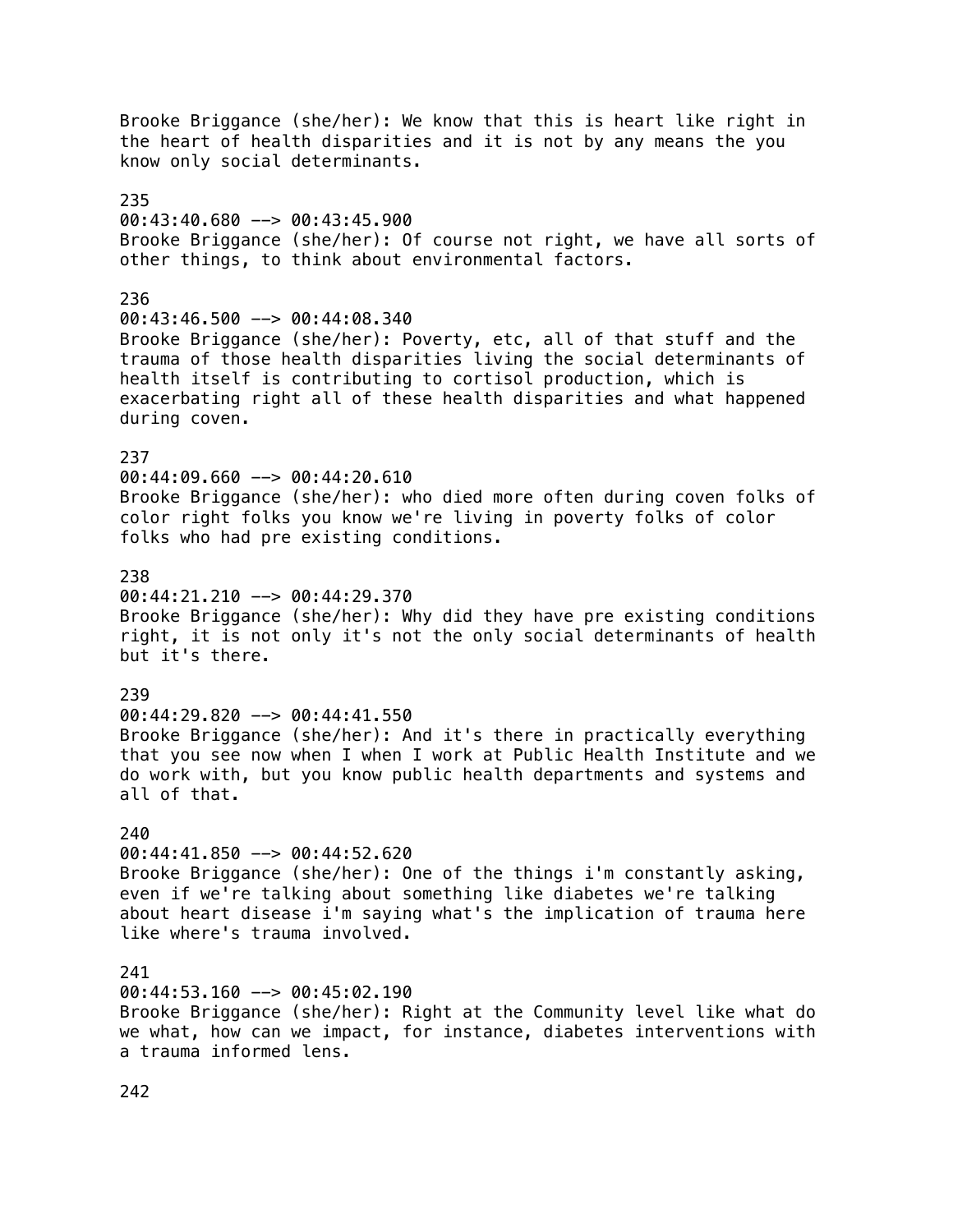00:45:02.880 --> 00:45:09.150 Brooke Briggance (she/her): Right, because I know if I reduce cortisol I can have impact on that I know that if I reduce. 243 00:45:09.930 --> 00:45:17.430 Brooke Briggance (she/her): You know the stress response, meaning i'm offering protected space and protected relationships, I can reduce cortisol I can have impact there. 244 00:45:18.000 --> 00:45:31.680 Brooke Briggance (she/her): So, if we take, for example, a diet only approach that's not enough right the body will continue to respond and will continue to offer that wear and tear simply because of the cortisol. 245 00:45:34.710 --> 00:45:47.820 Brooke Briggance (she/her): So this is a you know, one of the reasons why I think that we have got to you know oftentimes when we talk about trauma we talk about it in in individual terms. 246  $00:45:48.240$  -->  $00:45:55.410$ Brooke Briggance (she/her): How am I going to create a program that helps this individual that individual this individual that's important it's, not to say it's not important. 247 00:45:56.010 --> 00:46:07.320 Brooke Briggance (she/her): And it's got to be a systems organizational conversation how am I supporting trauma informed practice within the system because I now know this is a population health problem. 248 00:46:07.890 --> 00:46:17.340 Brooke Briggance (she/her): Right, this is directly linked, it should be no different than any of the other systems approaches, we have to managing health disparities. 249 00:46:18.030 --> 00:46:24.570 Brooke Briggance (she/her): We know that trauma is directly linked to lower life expectancy your a score actually matters. 250 00:46:25.380 --> 00:46:36.660 Brooke Briggance (she/her): You know in in some I saw map once of my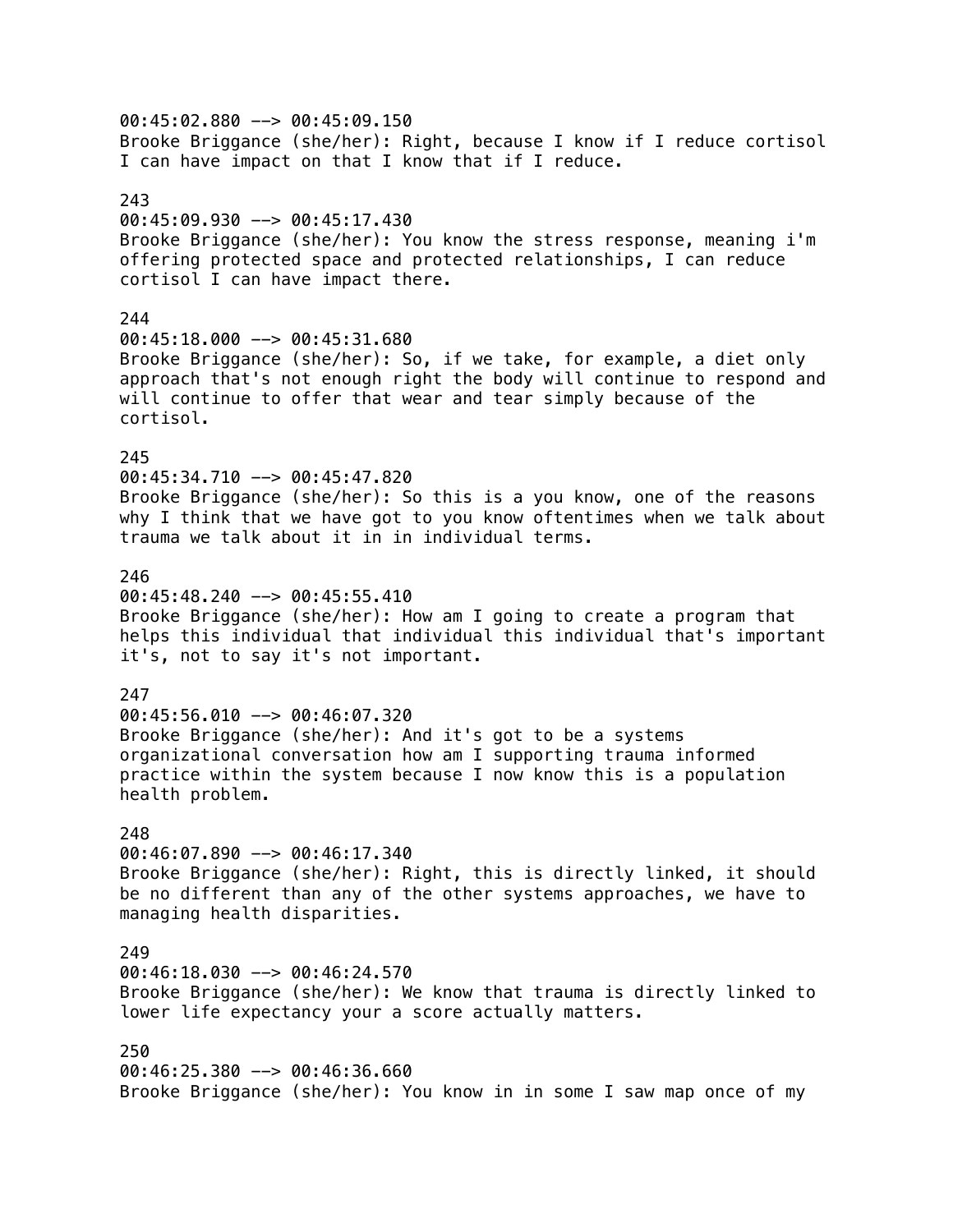region, and there was a difference of 20 years of life expectancy based on your a score and the geography of your birth. 251  $00:46:37.500$  -->  $00:46:51.180$ Brooke Briggance (she/her): And that's a tremendous difference in disparity, so what you know, we also need to think about where are we putting these trauma informed practices, where do we, where do we start. 252 00:46:51.930 --> 00:46:58.170 Brooke Briggance (she/her): And one of the things I think we have to do is look at the populations that are impacted most specifically. 253 00:46:58.560 --> 00:47:16.290 Brooke Briggance (she/her): Right, so we have to think about historical trauma, we have to think of intergenerational trauma Community based traumas those other aces right those adverse Community environments adverse Community experiences and intervene as part of our social justice practice in public health. 254  $00:47:18.570$  -->  $00:47:27.270$ Brooke Briggance (she/her): We also know that trauma is directly linked to mental health diagnoses and I, you know these are just like just. 255 00:47:27.870 --> 00:47:35.490 Brooke Briggance (she/her): I mean we could go on and on and on finding data, this is just scratching the surface, I mean how many slides do you need to see right. 256  $00:47:36.360$  -->  $00:47:42.720$ Brooke Briggance (she/her): So I you know this is stuff that we thought was interesting, but the reality is like we could have slide after slide after slide. 257 00:47:43.500 --> 00:47:53.490 Brooke Briggance (she/her): There have been multiple studies done that show us there's a direct correlation between trauma and mental health challenges it's part of the reason why I think. 258 00:47:54.270 --> 00:48:06.900 Brooke Briggance (she/her): Mental health first aid as a best practice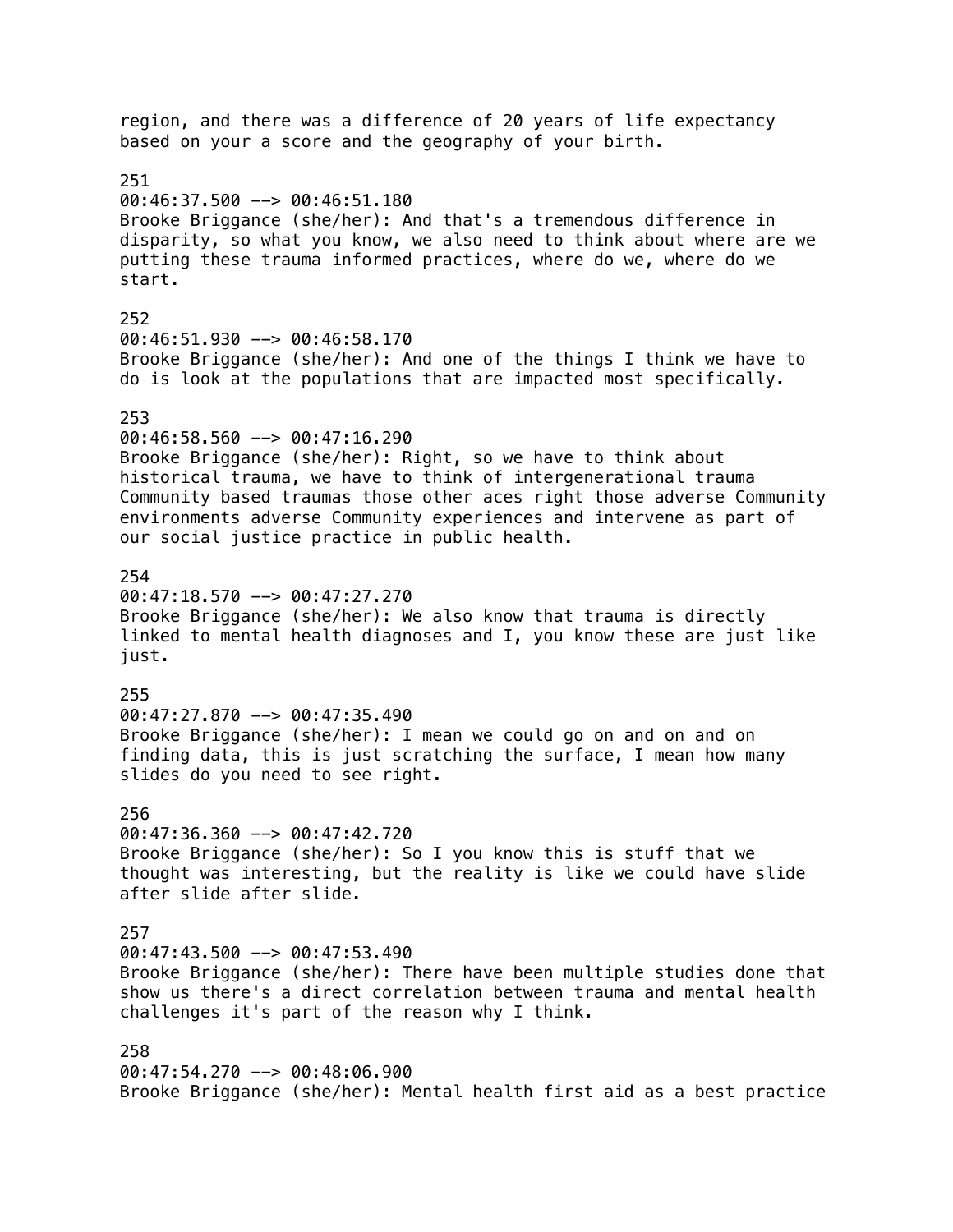is critical, because we know there's a couple we talked about when we do mhf a training, we talk a little bit about trauma not nearly enough, in my opinion. 259 00:48:07.560 --> 00:48:19.140 Brooke Briggance (she/her): But it at least sets the standard and says that there is this correlation between the experience of trauma and mental health challenges and it sets a standard for early intervention. 260 00:48:19.920 --> 00:48:32.010 Brooke Briggance (she/her): And you know we know from the data that people are more likely to accept help or accept the encouragement to seek professional care if it's coming from someone they know and respect. 261 00:48:32.550 --> 00:48:42.780 Brooke Briggance (she/her): Right so having family members having people who are trained at the Community level actually really matters because we don't want the situation to escalate. 262 00:48:43.050 --> 00:48:50.730 Brooke Briggance (she/her): I need to get in there early and intervene early, because otherwise I may be facing a situation where i'm managing crisis. 263 00:48:50.970 --> 00:48:56.340 Brooke Briggance (she/her): And so I you I just sort of think of it as we need more eyes and ears, on the situation. 264  $00:48:56.640$  -->  $00:49:11.490$ Brooke Briggance (she/her): Right I want everybody to get trained in mental health first aid, because I think we just need other people, I want the soccer coach the bus driver, I want the person who sees it, you know that person in the restaurant likes let's get waitstaff. 265 00:49:12.840 --> 00:49:22.890 Brooke Briggance (she/her): I recently trained, public health or public Librarians and it for in San Francisco I trained them all in mental health first aid, I have never. 266 00:49:23.190 --> 00:49:35.340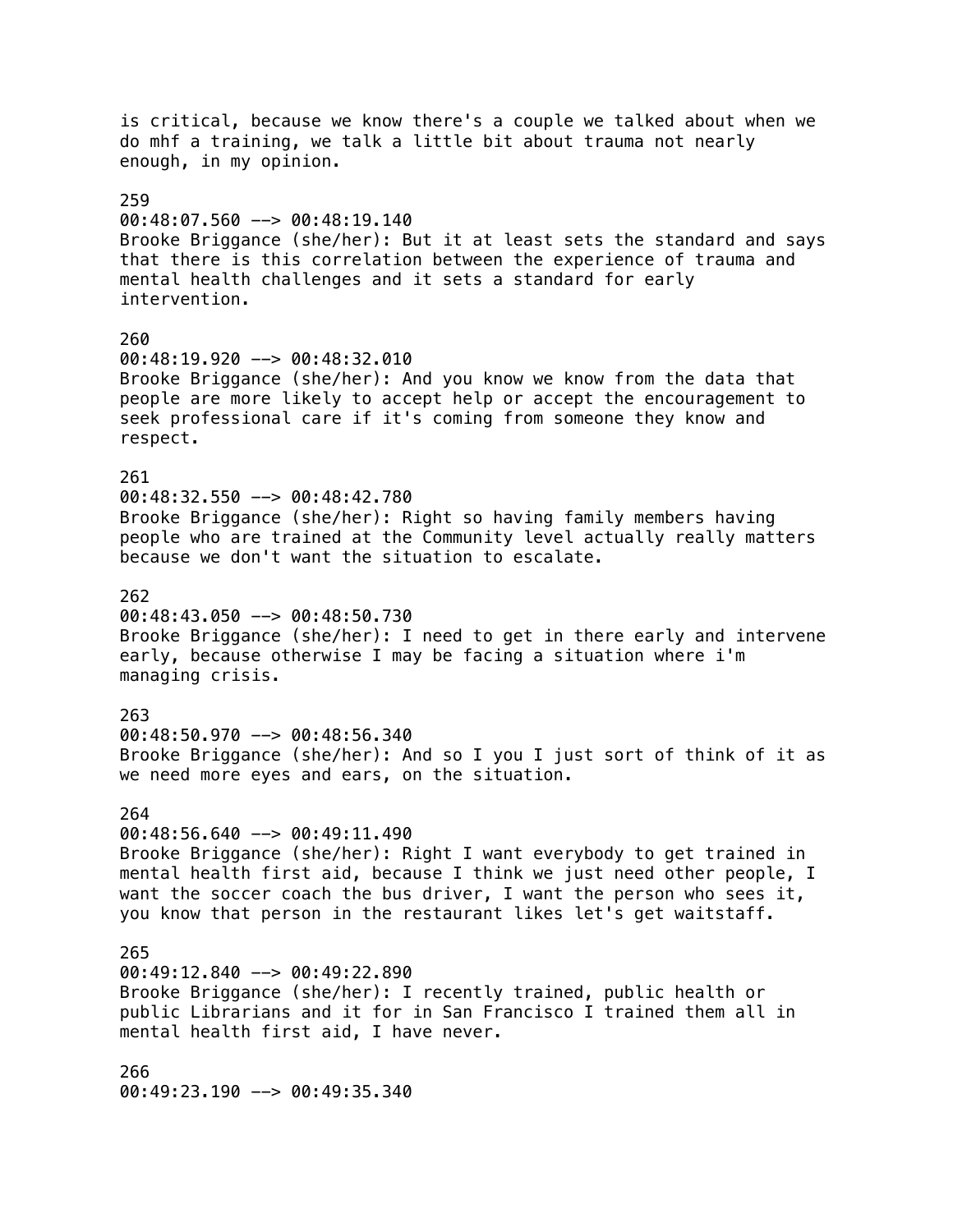Brooke Briggance (she/her): met a more traumatized group of folks in my life, they were managing multiple episodes of psychosis a day multiple episodes of overdose death by suicide in the libraries, you name it. 267 00:49:36.300 --> 00:49:48.570 Brooke Briggance (she/her): And you know you that's the kind of situation that you don't normally think of right like a profession that you don't normally assume would need crisis intervention, training and mental health. 268 00:49:49.350 --> 00:49:59.880 Brooke Briggance (she/her): That libraries right, if I have a traumatized brain a library is a really comfortable place to go the lighting is low it's quiet, the people are kind. 269 00:50:00.180 --> 00:50:16.140 Brooke Briggance (she/her): Right it's a safe space remember the brain wants that safe protected space makes a lot of sense that you know publicly open space, like a library withdraw folks with trauma backgrounds, so you know just be thinking about. 270  $00:50:17.190$  -->  $00:50:32.490$ Brooke Briggance (she/her): How it as we're thinking about overdose right, we want to prevent overdose one of the things that we need to do, then, is to identify someone who's vulnerable to overdose before we get to the overdose. 271 00:50:33.330 --> 00:50:53.310 Brooke Briggance (she/her): And we know that that is going to likely start with some sort of mental health challenge often related to trauma, so if we can begin even that upstream thinking at the level of trauma itself can we then help prevent crisis and overdose. 272 00:50:55.770 --> 00:51:07.050 Brooke Briggance (she/her): Sarah there are any number of trauma informed care training curriculums for first responders there is a version of mental health first aid that's for first responders. 273 00:51:07.380 --> 00:51:24.510 Brooke Briggance (she/her): And there is a version of mental health

first aid that is also for law enforcement, so you can work with law enforcement, you can get certified in these subcategories and tailor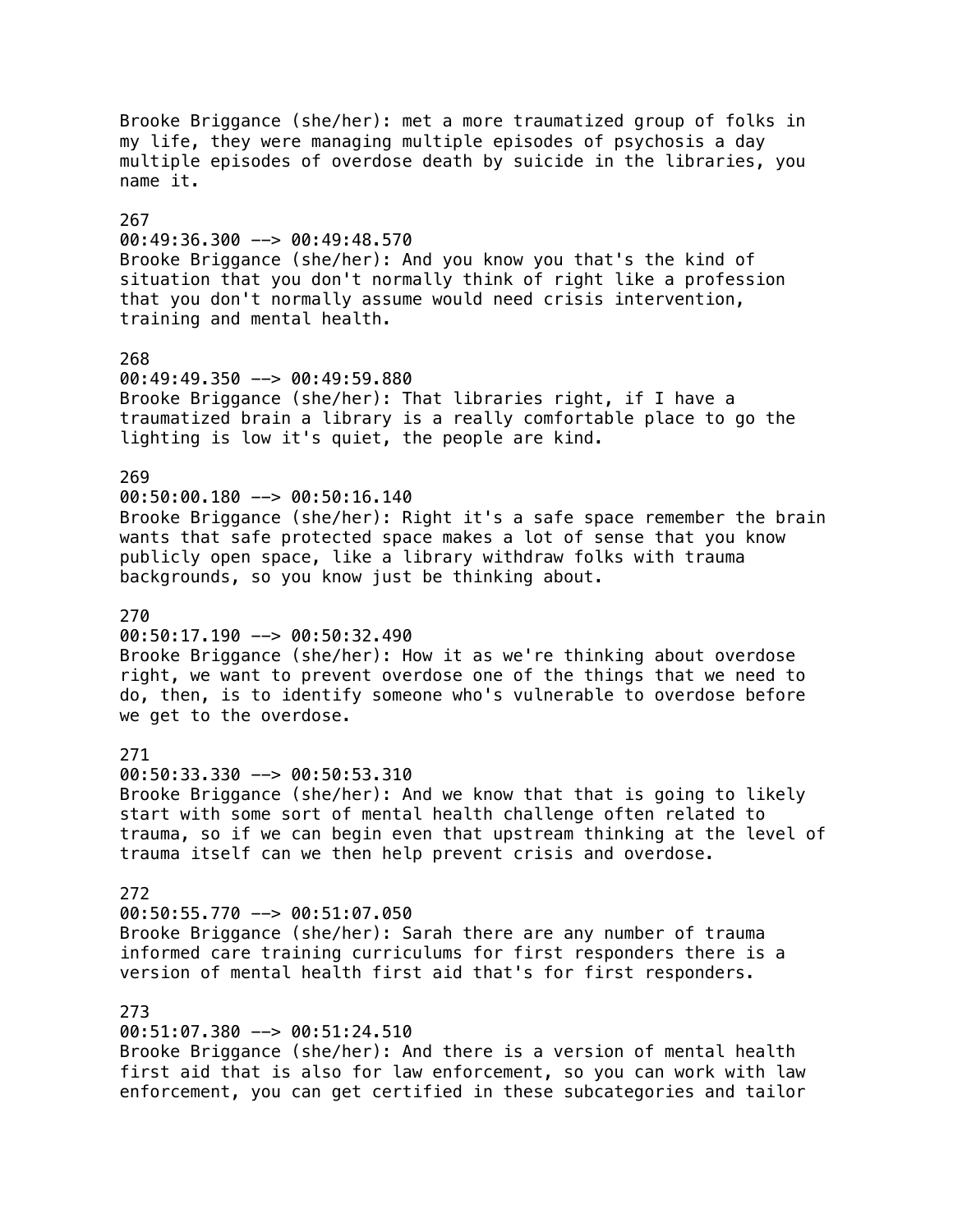the training, I think that there is still a lot of work that needs to be done very frankly. 274  $00:51:25.620$  -->  $00:51:36.120$ Brooke Briggance (she/her): At the level of first response, I think that there you know, for example, even just understanding the neurobiology of the stress response would be super helpful. 275  $00:51:36.840$  -->  $00:51:52.290$ Brooke Briggance (she/her): If i'm a first responder and i'm, the first on the scene and I need to de escalate something and I teach a de escalation co regulation workshop where we talk about these are the actual things I can do to impact the situation neurologically. 276 00:51:53.190 --> 00:51:59.100 Brooke Briggance (she/her): And I think, like everybody should have that too right like, but particularly first responders so. 277  $00:51:59.910$  -->  $00:52:09.900$ Brooke Briggance (she/her): Their error different things i've seen different responses and systems based on region some regions are standardizing these trainings and some aren't quite yet. 278 00:52:10.680 --> 00:52:18.930 Brooke Briggance (she/her): You will i'll have my email up at the last slide and you know you can always email me too, and maybe we can find something okay. 279 00:52:22.020 --> 00:52:33.000 Brooke Briggance (she/her): We also know that trauma is directly related to on you know underlying substance use and misuse issues, so the reason we're here today right thinking about overdose. 280 00:52:33.330 --> 00:52:45.630 Brooke Briggance (she/her): And I you know we know, again I could have inundated us with data, I decided not to do that, but I want to make sure that we understand that it comes from multiple places. 281 00:52:46.350 --> 00:53:00.120 Brooke Briggance (she/her): And it may come from multiple places in one person remember traumas experienced holistically and it

overwhelms, and so it is it's not easy it's not something we can parse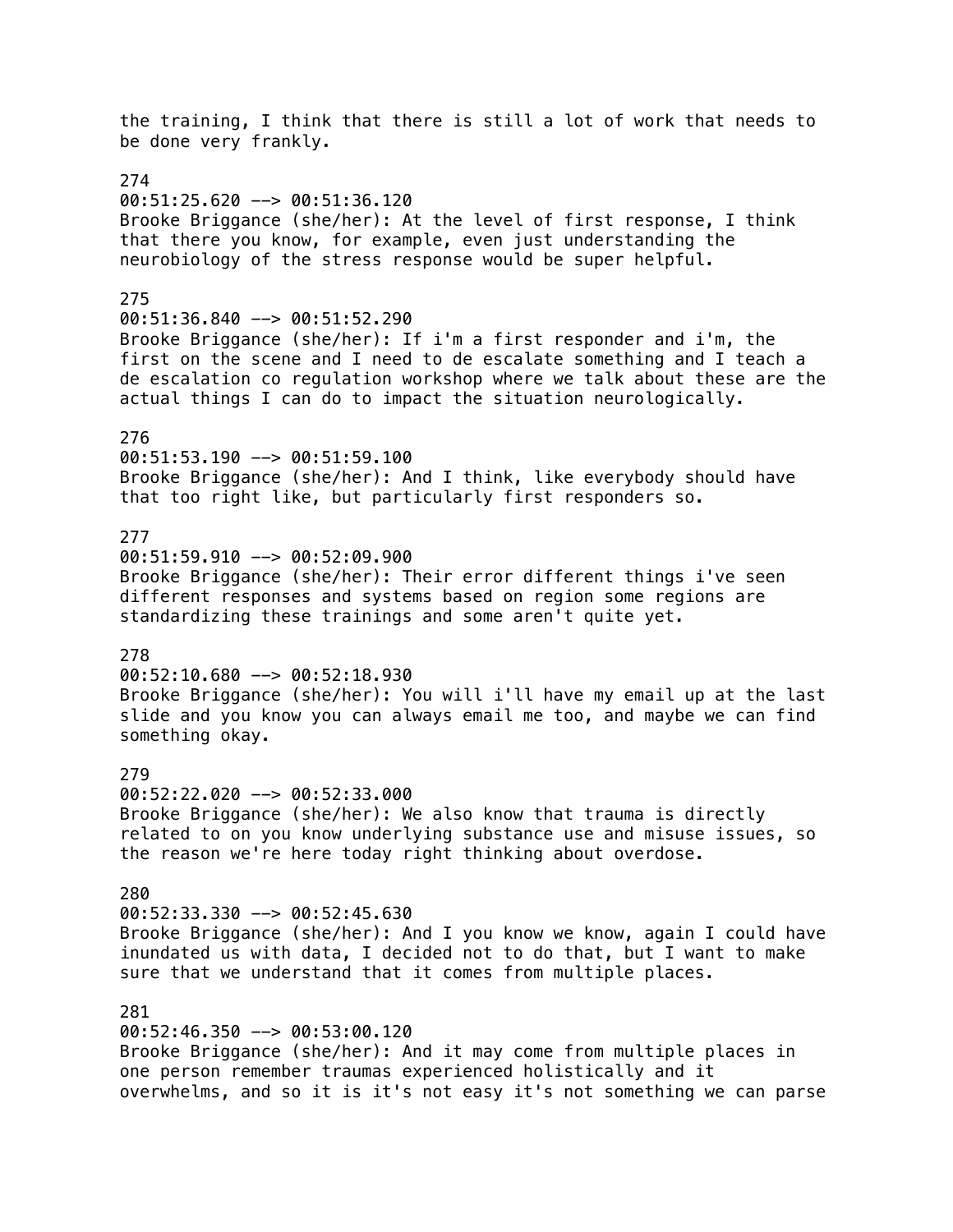out in a simple manner. 282 00:53:00.720 --> 00:53:09.180 Brooke Briggance (she/her): But we know that there are all different kinds of reasons why people may begin to self medicate We understand that there are all different kinds of reasons. 283 00:53:09.870 --> 00:53:23.430 Brooke Briggance (she/her): Maybe there is, you know expression in DNA there is inheritance, we know that there's intergenerational trauma that's implicated the stress response is implicated like we know that maladaptive behaviors are implicated, we know. 284 00:53:24.090 --> 00:53:38.100 Brooke Briggance (she/her): there's actually a correlation now that they're finding between attachments relationships in childhood and ptsd diagnoses and self medicating from a ptsd diagnosis so. 285 00:53:38.730 --> 00:53:47.040 Brooke Briggance (she/her): here's The simple answer we continue to learn I don't know if we'll learn everything in my lifetime i'm assuming we won't. 286 00:53:47.340 --> 00:53:55.020 Brooke Briggance (she/her): But we're getting there and what's happening is we're starting to see all of the connection of the dots, which is, I think, really exciting. 287 00:53:55.860 --> 00:54:06.270 Brooke Briggance (she/her): Where we are starting to break down the silos that have often existed between these conversations part of the reason I founded Cyprus was because. 288 00:54:07.140 --> 00:54:17.130 Brooke Briggance (she/her): You know oftentimes you see like traumas being talked about over here substance use is being talked about over here mental health is over here right. 289

00:54:17.580 --> 00:54:23.880 Brooke Briggance (she/her): You know D I in historical traumas over there and you're like no no that's not how people experience things.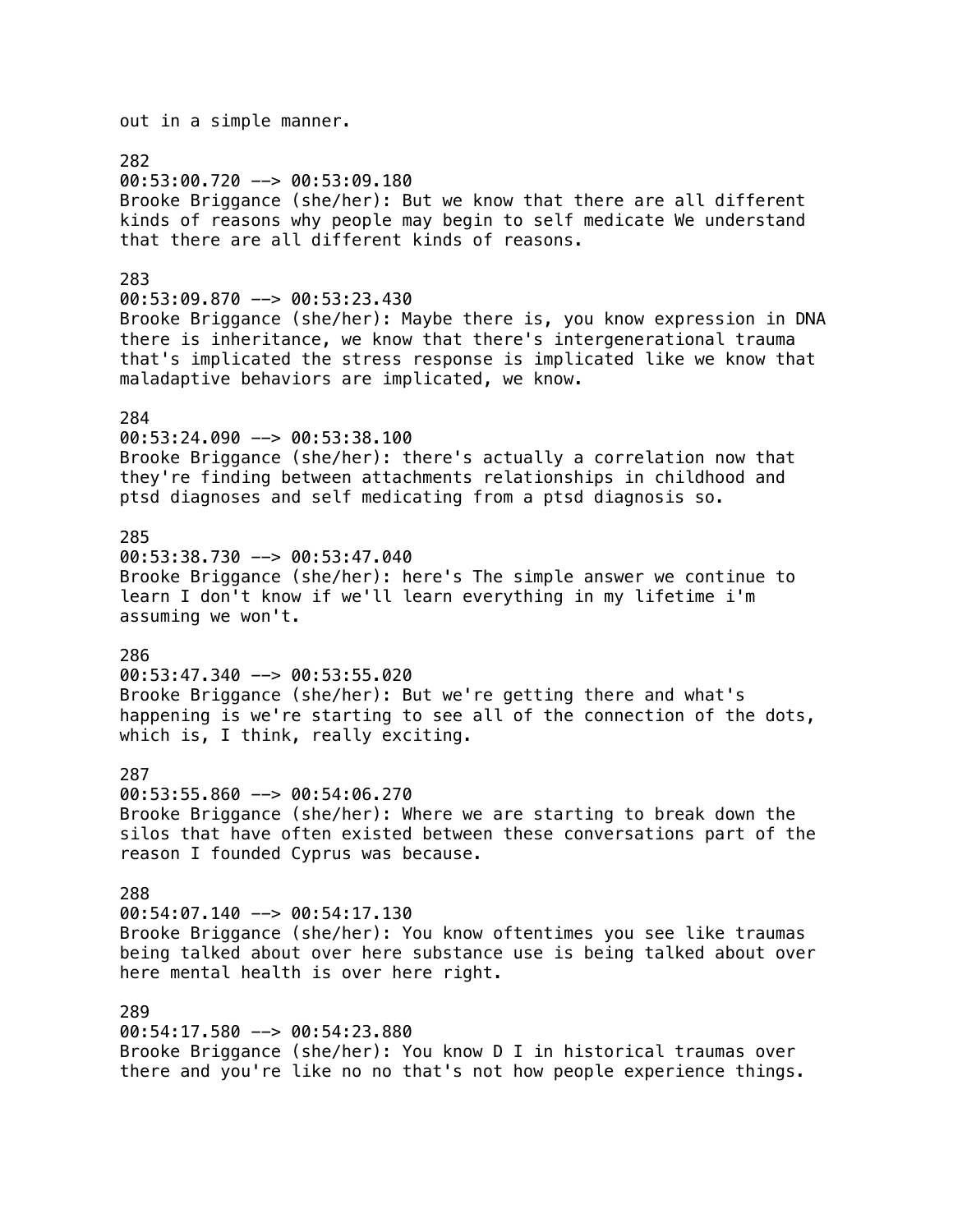290  $00:54:24.600$  -->  $00:54:28.830$ Brooke Briggance (she/her): And so what we wanted to do is try to work to break down silos. 291 00:54:29.100 --> 00:54:38.010 Brooke Briggance (she/her): And what we wanted to do was try to get the training to the Community level, so that we could say like hey we're not doing it this way anymore, and part of it is because. 292 00:54:38.250 --> 00:54:52.440 Brooke Briggance (she/her): there's just this intersection between all of these conversations right, this is what we are learning is this is how a person, a Community experiences trauma there's intersection between public health cortisol trauma mental health. 293 00:54:52.830 --> 00:55:05.910 Brooke Briggance (she/her): Self medicating behaviors attachments etc that's a human being that's the lived experience, and so I want to break down these conversations and start talking about what can we do in systems. 294 00:55:07.200 --> 00:55:17.280 Brooke Briggance (she/her): The good news is what we do actually matters, we know that our response has impact and that's why it's so important for us to respond. 295 00:55:17.850 --> 00:55:26.730 Brooke Briggance (she/her): And that is true, on the interpersonal level what I do, as a fellow human being has impact on another human being. 296 00:55:27.180 --> 00:55:34.500 Brooke Briggance (she/her): Right, so when we talk about trauma informed practice we have different trainings that are just focused on interpersonal communication skills. 297  $00:55:35.220$  -->  $00:55:48.660$ Brooke Briggance (she/her): How do I personally interact with you in a way that helps create safety and stability for you as an individual right so there's the individual level, then there is the organizational level.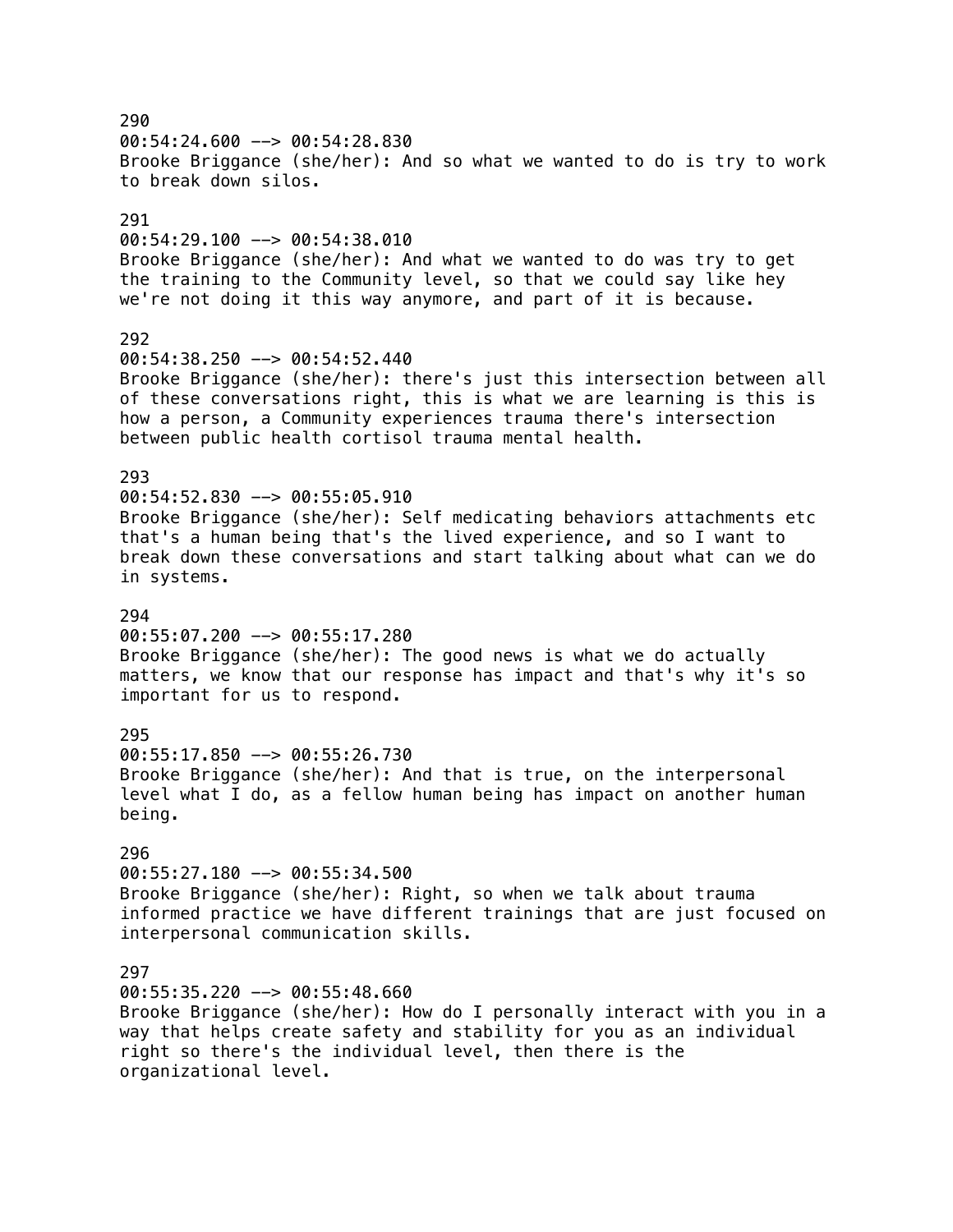298  $00:55:49.500$  -->  $00:55:54.510$ Brooke Briggance (she/her): In this organization, what do we need to do, and when I work with organizations. 299 00:55:54.780 --> 00:56:04.230 Brooke Briggance (she/her): We have to talk about outward facing practice and our internal practice, it is just as important for us to talk about our internal practices. 300 00:56:04.500 --> 00:56:20.310 Brooke Briggance (she/her): I mean, my goodness, how often do we see an organization that has really great outward facing practice and internally, people are super traumatized by the internal policies and procedures right maybe there is. 301 00:56:21.090 --> 00:56:33.210 Brooke Briggance (she/her): A lack of diversity equity inclusion in the organization, maybe there are micro aggressions within the organization right, and so, how are we expecting our outward facing practice. 302  $00:56:33.600$  -->  $00:56:45.510$ Brooke Briggance (she/her): To be truly transformative and healing if the people within the system itself are traumatized and being traumatized so some when I work with leadership in organizations, we have to talk about. 303 00:56:45.990 --> 00:56:52.230 Brooke Briggance (she/her): Okay, I know that you came here, because you care about working in Community and your outward facing practice, how are you doing internally. 304 00:56:52.920 --> 00:57:00.810 Brooke Briggance (she/her): what's your trauma informed HR policy like this is, these are hard conversations and so really important. 305 00:57:01.530 --> 00:57:10.410 Brooke Briggance (she/her): That we be thinking about outward and inward when we talk about organizations and then you've heard me say systems, over and over again right so very large.

306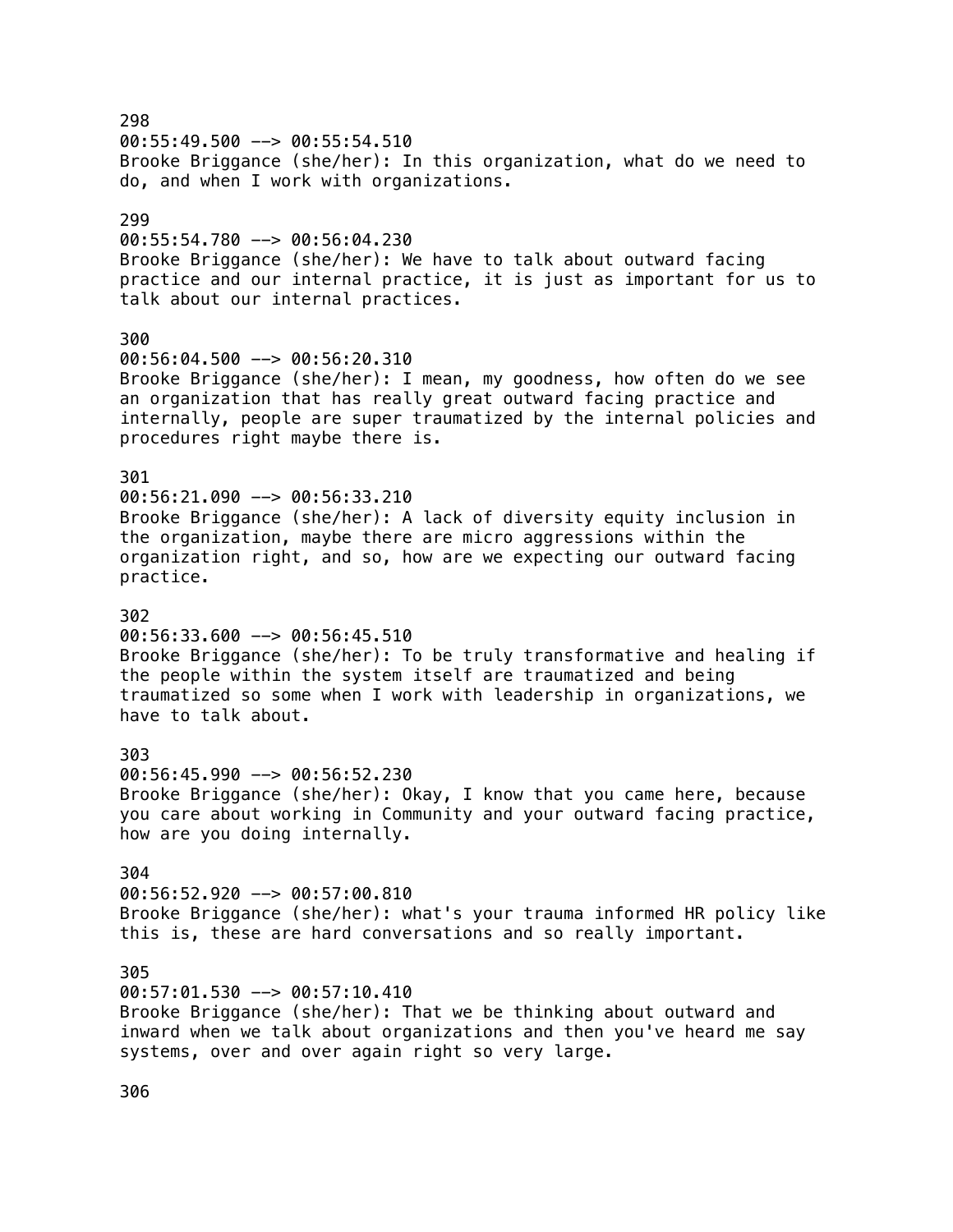00:57:10.890 --> 00:57:26.370 Brooke Briggance (she/her): Systems thinking about policy thinking about advocacy thinking about our system response matters, but the good news is that it actually on each one of those levels we can exact change and we can intervene and we can disrupt intergenerational trauma. 307 00:57:28.200 --> 00:57:34.200 Brooke Briggance (she/her): very first thing let's think forward now very first thing we have to do is have a shared mental model. 308  $00:57:35.400$  -->  $00:57:42.030$ Brooke Briggance (she/her): And I you know it has to be a D stigmatizing shared mental models so all of the stuff that we just talked about. 309 00:57:42.450 --> 00:57:54.390 Brooke Briggance (she/her): we're talking a little bit of neuro bio or talking a little bit of you know, historical trauma we're talking as as we're talking that I want these conversations to be just the things we talked about. 310 00:57:54.990 --> 00:58:05.670 Brooke Briggance (she/her): I want them to be standard conversations normalized I want D stigmatize conversations around the response, the brain has to be activated. 311 00:58:06.300 --> 00:58:22.530 Brooke Briggance (she/her): So, very often those four f's get stigmatized themselves right like if my brain decides fight, then I get labeled violent I get labeled aggressive and I didn't pick that. 312 00:58:23.070 --> 00:58:36.960 Brooke Briggance (she/her): Okay, like I didn't have the time Gilbert didn't pick jumping up and landing on the hood of the car his limbic system decided that for him before he ever saw or recognized car. 313 00:58:37.650 --> 00:58:41.970 Brooke Briggance (she/her): Before he knew he was in danger his brain reacted The same is true for fight. 314 00:58:42.630 --> 00:58:51.870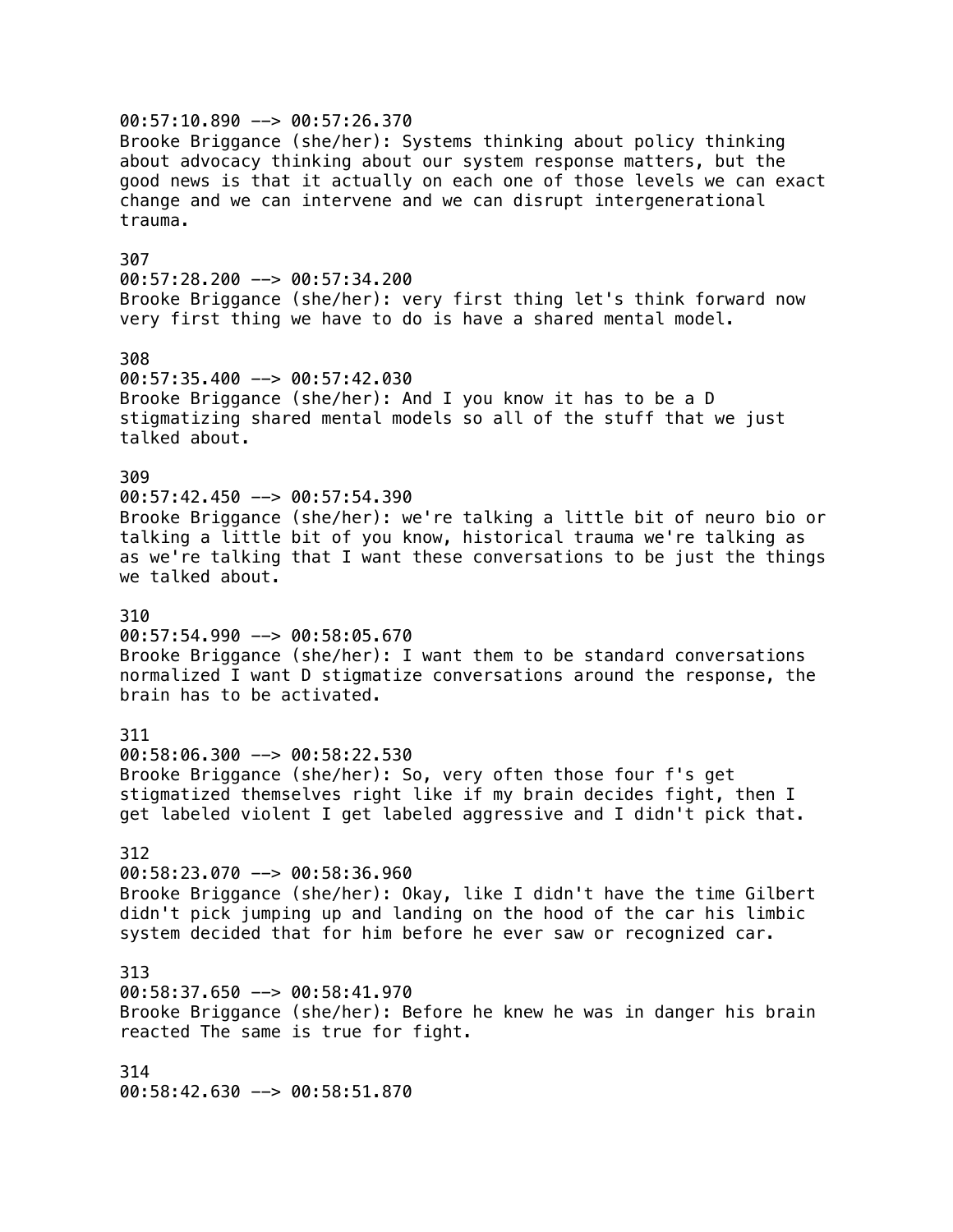Brooke Briggance (she/her): Right, but we stigmatized fight oftentimes so one of the things we have to do is to begin to have neurobiology as a common conversation. 315 00:58:52.680 --> 00:59:01.080 Brooke Briggance (she/her): Right, and you know at the Community level, we need a shared mental model, not only internally at our organization about the work that we're doing. 316 00:59:01.380 --> 00:59:14.520 Brooke Briggance (she/her): But letting folks in on the conversation helping people understand hey this is what's going on, and once we have that shared mental model we have common terminology, we have common definition we have common practice. 317 00:59:14.910 --> 00:59:26.850 Brooke Briggance (she/her): And then we can start to really impact change but that's why these sorts of conversations are so important right because we are creating. 318  $00:59:27.690$  -->  $00:59:37.560$ Brooke Briggance (she/her): A learning Community together, I mean I see all of you out there and I think wow how cool that I get to spend some time with my learning Community today. 319 00:59:38.070 --> 00:59:48.810 Brooke Briggance (she/her): Talking about something that we're going to share as a mental model moving forward, but it, you know the big key thing here is D stigmatizing normalizing. 320  $00:59:49.260$  -->  $00:59:57.150$ Brooke Briggance (she/her): helping people understand that the reactions they're having are their brains attempt to survive, it is their inherent resilience. 321 00:59:57.540 --> 01:00:08.340 Brooke Briggance (she/her): And and and I think reframing it from that taking it out of a deficit lens and putting it into this opportunity lens is really important for people. 322 01:00:09.330 --> 01:00:28.200 Brooke Briggance (she/her): You know, not just taking away the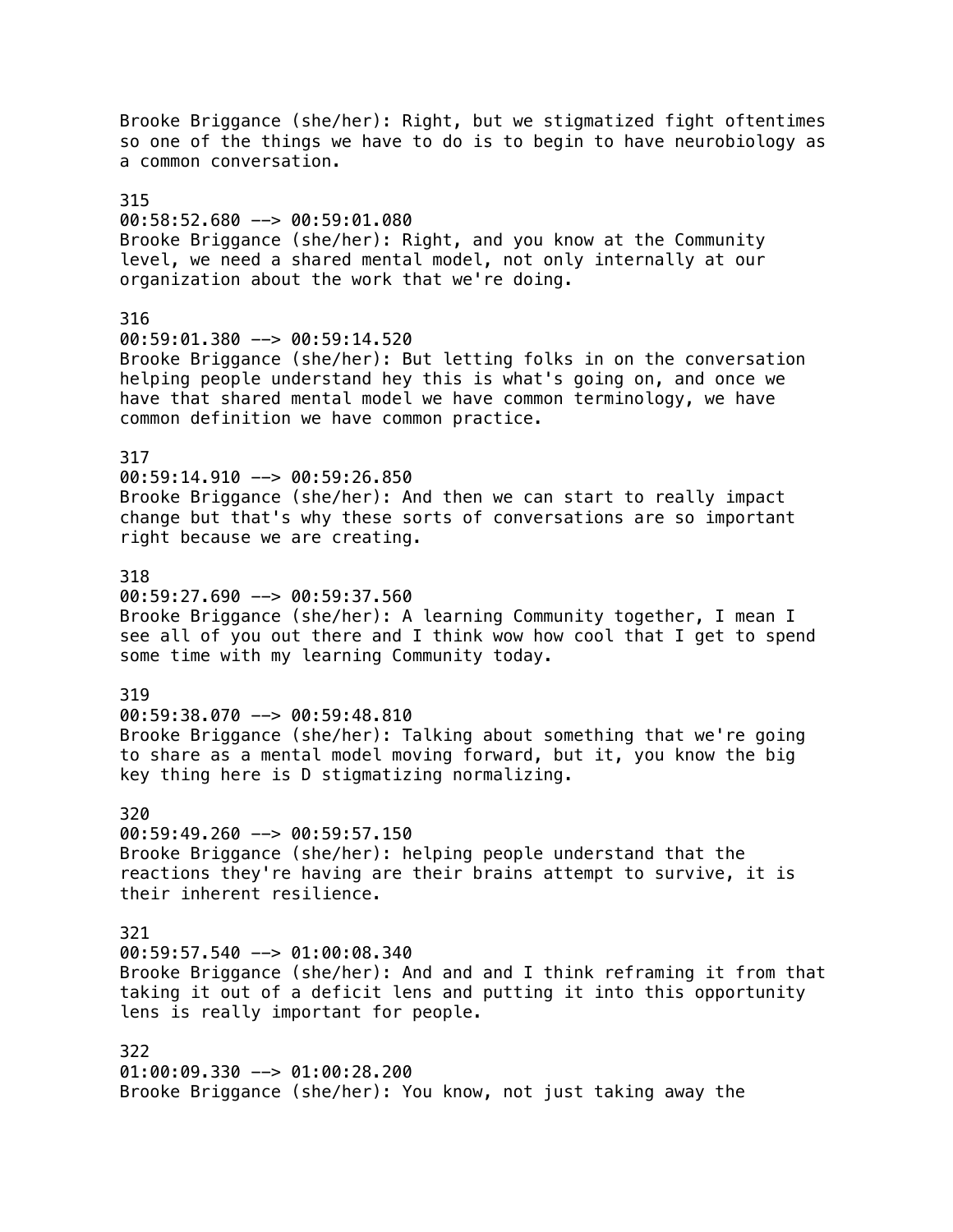negative, but actually, as I said earlier, honoring the fact that what the brain is trying to do is survive what the Community has done is survive, and that is profound and needs to be acknowledged as well. 323  $01:00:30.210$  -->  $01:00:40.410$ Brooke Briggance (she/her): When we do trauma informed practice when we are thinking about an organization right, we are thinking about some of these common guidelines and. 324 01:00:40.680 --> 01:00:45.060 Brooke Briggance (she/her): I believe we've talked about some of these so I didn't spend a lot of time on them here. 325 01:00:45.330 --> 01:00:54.240 Brooke Briggance (she/her): But you know these are some of the guiding principles when I work with organizations around thinking about this is what we need to do for trauma informed work. 326 01:00:54.570 --> 01:00:59.700 Brooke Briggance (she/her): And one of the most important that I like to talk about is the sense of safety. 327  $01:01:00.390$  -->  $01:01:14.100$ Brooke Briggance (she/her): Safety remember that protected relationship protected space is what's helping the brain find rest it's what is giving us an opportunity to rebuild neural pathways around things like trust. 328 01:01:14.370 --> 01:01:21.540 Brooke Briggance (she/her): Assessment of safety, accepting the proximity of another person my brain can learn how to do that. 329 01:01:21.990 --> 01:01:30.990 Brooke Briggance (she/her): Right my brain can read learn things like accepting proximity, it can relearn a properly assessing for safety, it can really learn. 330 01:01:31.950 --> 01:01:41.940 Brooke Briggance (she/her): You know, trust and it needs that safe space to do it so safety oftentimes when we run an organization, we think of safety as physical safety.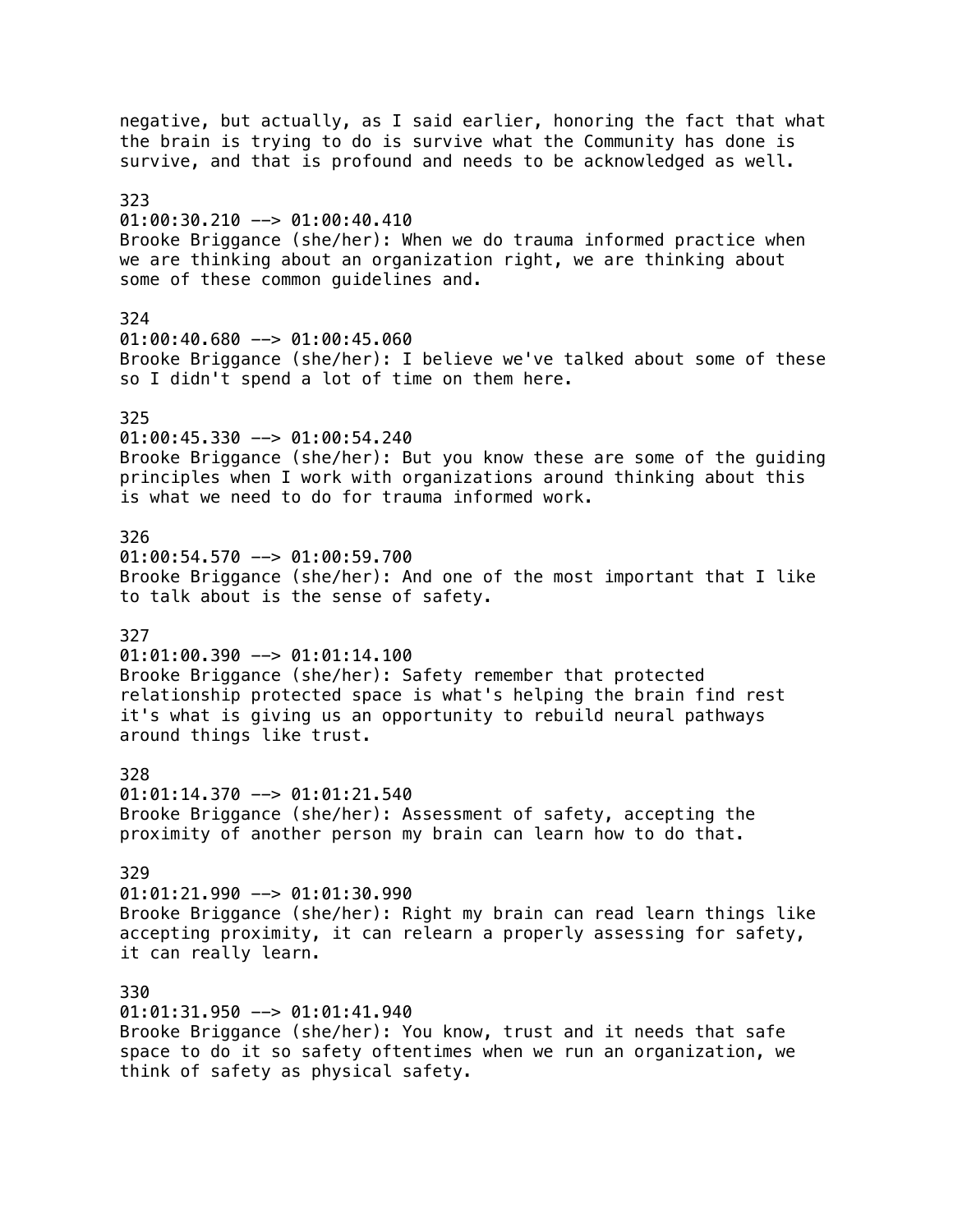331  $01:01:42.210$  -->  $01:01:55.230$ Brooke Briggance (she/her): Do I fire extinguishers and my Ada accessible and that's, not to say it's not important, but we also are thinking about that mental emotional social and spiritual safety in organizations. 332  $01:01:55.830$  -->  $01:02:13.620$ Brooke Briggance (she/her): If trauma is experienced holistically, it must be healed holistically and, and so we often you know aren't necessarily connecting the dots on that piece of it that hey as an organization, I have to be thinking about holistic safety. 333 01:02:14.730 --> 01:02:18.930 Brooke Briggance (she/her): Oh i'm so Margaret so funny oftentimes people will call that. 334  $01:02:19.440$  -->  $01:02:33.330$ Brooke Briggance (she/her): People pleasing I don't like that terminology I don't i'm not a huge fan of that what it basically means is someone is figuring out how to do something or offer something to stay safe. 335  $01:02:33.900$  -->  $01:02:36.930$ Brooke Briggance (she/her): So take it take it out of a people context for a second. 336  $01:02:37.740$  -->  $01:02:52.620$ Brooke Briggance (she/her): let's imagine if the bear was coming toward me and I have a backpack of snacks on my back, maybe I would grab my backpack and throw it to the bear to see if I can get away and survive. 337  $01:02:53.130$  -->  $01:03:12.180$ Brooke Briggance (she/her): Right, so that might be something where like i'm going to see if I can give you something or do something to change the situation so that I have a chance at survival so that's what we mean by funding sometimes we'll see it in interpersonal violence so maybe intimate partner violence. 338 01:03:13.230 --> 01:03:21.810 Brooke Briggance (she/her): Any kind of domestic abuse situation child abuse situations, if I do this, can I be safe, right now, if I do that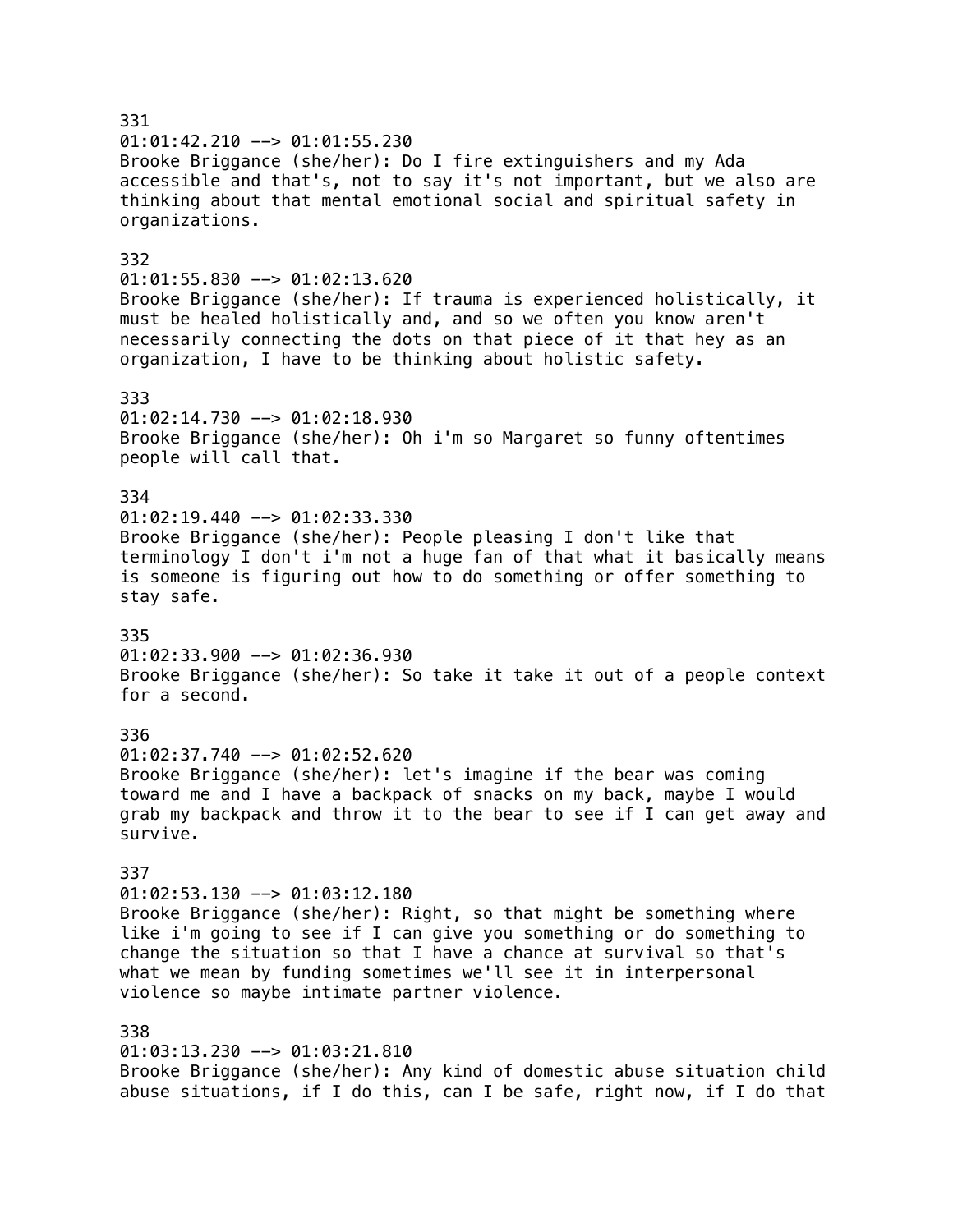## can I be safe right now. 339  $01:03:22.110$  -->  $01:03:33.270$ Brooke Briggance (she/her): I people sort of carrot characterize it as people pleasing, but I think that is a stigmatizing kind of phraseology so I try to stay away from that, but sometimes that's how folks think of it. 340  $01:03:34.890$  -->  $01:03:48.510$ Brooke Briggance (she/her): yeah angie CIT police officers that's we're seeing increased exposure to CIT training in law enforcement i've been really excited about that partnering with them is really helpful i'd like to see more. 341 01:03:49.590 --> 01:03:59.520 Brooke Briggance (she/her): I would like to continue to see more opportunity to get CIT training, but yeah and that's actually one of the things that we talked about. 342  $01:03:59.820$  -->  $01:04:11.130$ Brooke Briggance (she/her): In mental health first aid is if I if let's say 911 is my only option, there are other options and communities, but if 911 is my only option in a community to manage a crisis. 343 01:04:11.790 --> 01:04:27.900 Brooke Briggance (she/her): We train people to ask for this do you have CIT officers that could respond to the scene, so one of the things that we need to do at the Community level is let people know what the options are, how to handle a 911 call, what do you say, what do you ask for. 344  $01:04:28.470$  -->  $01:04:36.330$ Brooke Briggance (she/her): Because that's going to trigger a different response from the dispatcher So if I if I know that there's such a thing as a CIT trained officer. 345  $01:04:36.540$  -->  $01:04:43.620$ Brooke Briggance (she/her): I can ask for that right, maybe then I get a different kind of response that's a safer response to a mental health emergency.

346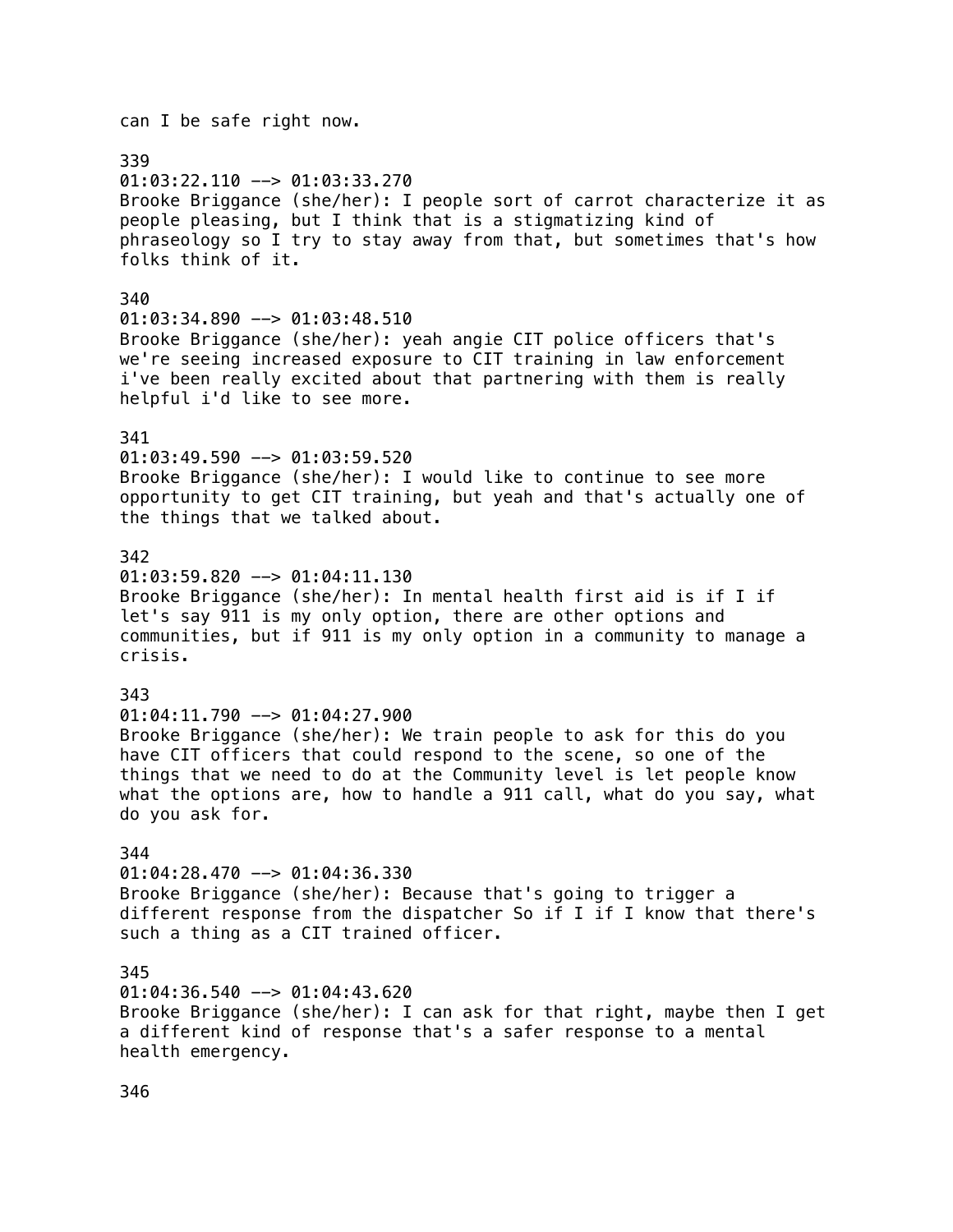$01:04:44.070$  -->  $01:04:51.210$ Brooke Briggance (she/her): Do I have mobile mental health units in my jurisdiction that's something that we train, we want to know, do I have that as an option. 347 01:04:51.840 --> 01:05:05.730 Brooke Briggance (she/her): Some places we do some places we don't in San Francisco now every 911 call it, you know that if you say mental health emergency on your 911 call to the dispatcher you get a mobile mental health unit, instead of a squad car. 348 01:05:06.150 --> 01:05:12.540 Brooke Briggance (she/her): Right, but these are things that you have to educate people on Otherwise, how would they know to ask they're just going to get on the phone. 349  $01:05:12.780$  -->  $01:05:18.300$ Brooke Briggance (she/her): And escalate the situation because they're going to be yelling oh my God oh my God, you know so and so's going through a mental health crisis. 350  $01:05:19.170$  -->  $01:05:27.510$ Brooke Briggance (she/her): And so what we want to do is make sure that people understand what's available to them and not keep that information retain just at the professional level. 351  $01:05:29.610$  -->  $01:05:34.350$ Brooke Briggance (she/her): And oh Mary so what's my perspective on Community based resiliency programs. 352  $01:05:35.790$  -->  $01:05:48.510$ Brooke Briggance (she/her): Oh train the trainer yeah so you're going to hear me in about two seconds talk about mindfulness we have really good data now about mindfulness and its impact, even on interrupting. 353  $01:05:49.260$  -->  $01:06:02.880$ Brooke Briggance (she/her): The DNA implications for intergenerational trauma and mindfulness actually is lengthening and strengthening the telomeres which are the protectors of genes, and so I you know I think mindfulness is. 354 01:06:03.240 --> 01:06:14.460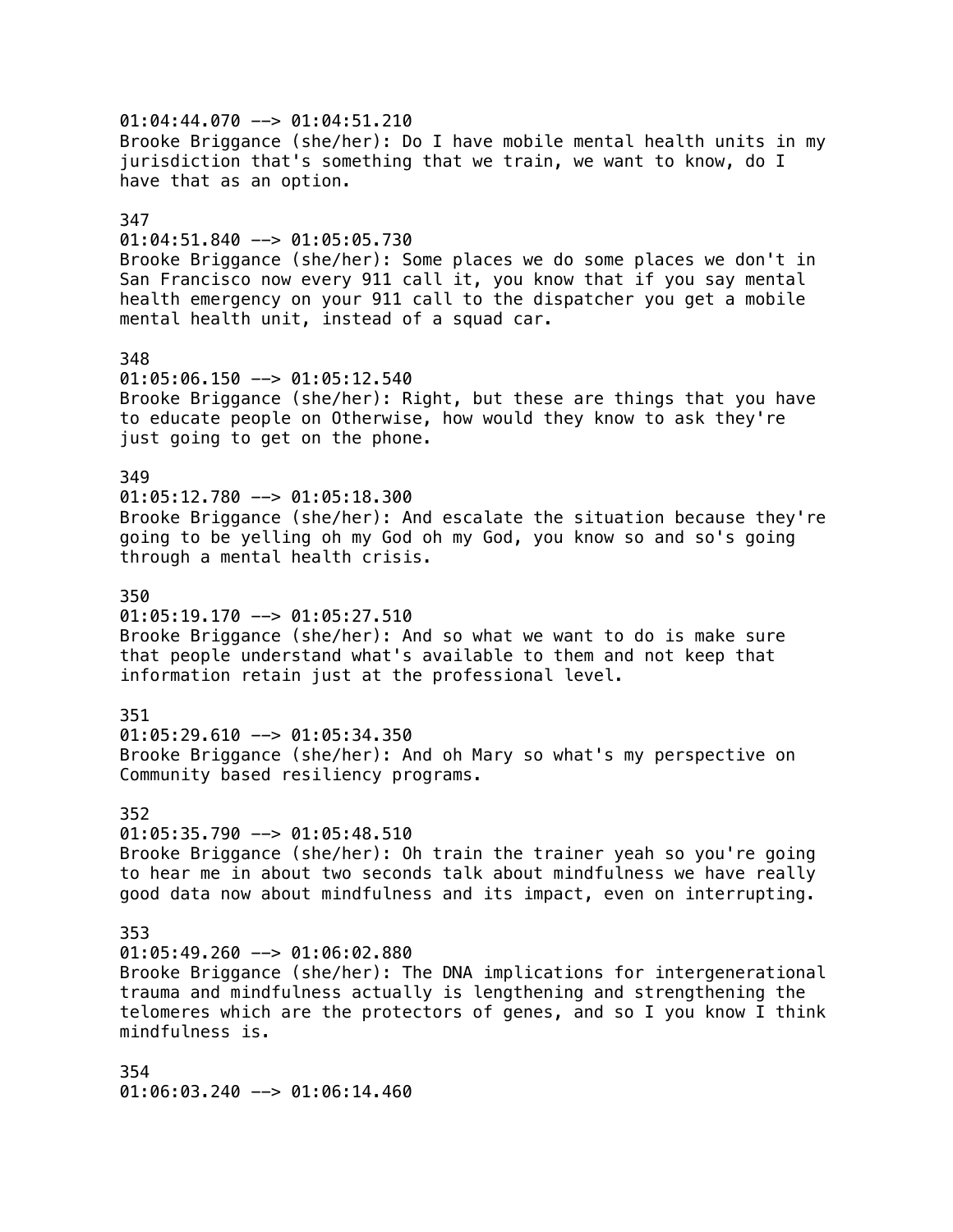Brooke Briggance (she/her): One of the places where this is going to go, so I think it's really important, and we have incredible data that talks about other impacts of mindfulness training. 355 01:06:14.970 --> 01:06:26.400 Brooke Briggance (she/her): Including reducing the stress response so absolutely totally behind it and you'll see on a slide in just a second that I don't think that we can talk about. 356 01:06:26.970 --> 01:06:41.730 Brooke Briggance (she/her): sort of Western only approaches we've got it also talk about what the Community can offer us in terms of really creating that holistic experience of healing right Western models alone are not going to do it for us. 357 01:06:43.620 --> 01:06:55.080 Brooke Briggance (she/her): So one of the other things that we talked about when we think about systems and organizations is you know voice and choice right, how do we collaborate and empower, how do we include at the table. 358  $01:06:55.620$  -->  $01:07:03.690$ Brooke Briggance (she/her): This is both for our outward facing practice as well as for our inward facing practice, and this is also for our interpersonal. 359  $01:07:03.960$  -->  $01:07:13.650$ Brooke Briggance (she/her): practice and how am I, ensuring that I am countering the message of helplessness that trauma put in my brain. 360  $01:07:14.070$  -->  $01:07:23.700$ Brooke Briggance (she/her): Right like that neural pathway of helplessness that experience of I couldn't do anything about it that matters it literally makes that. 361  $01:07:24.420$  -->  $01:07:36.390$ Brooke Briggance (she/her): You know neural pathway deeper it's the experience of the trauma connected to the sense of helplessness and so one of the ways that we retrain the brain is to give choice. 362  $01:07:36.990$  -->  $01:07:47.190$ Brooke Briggance (she/her): To literally teach the brain how to make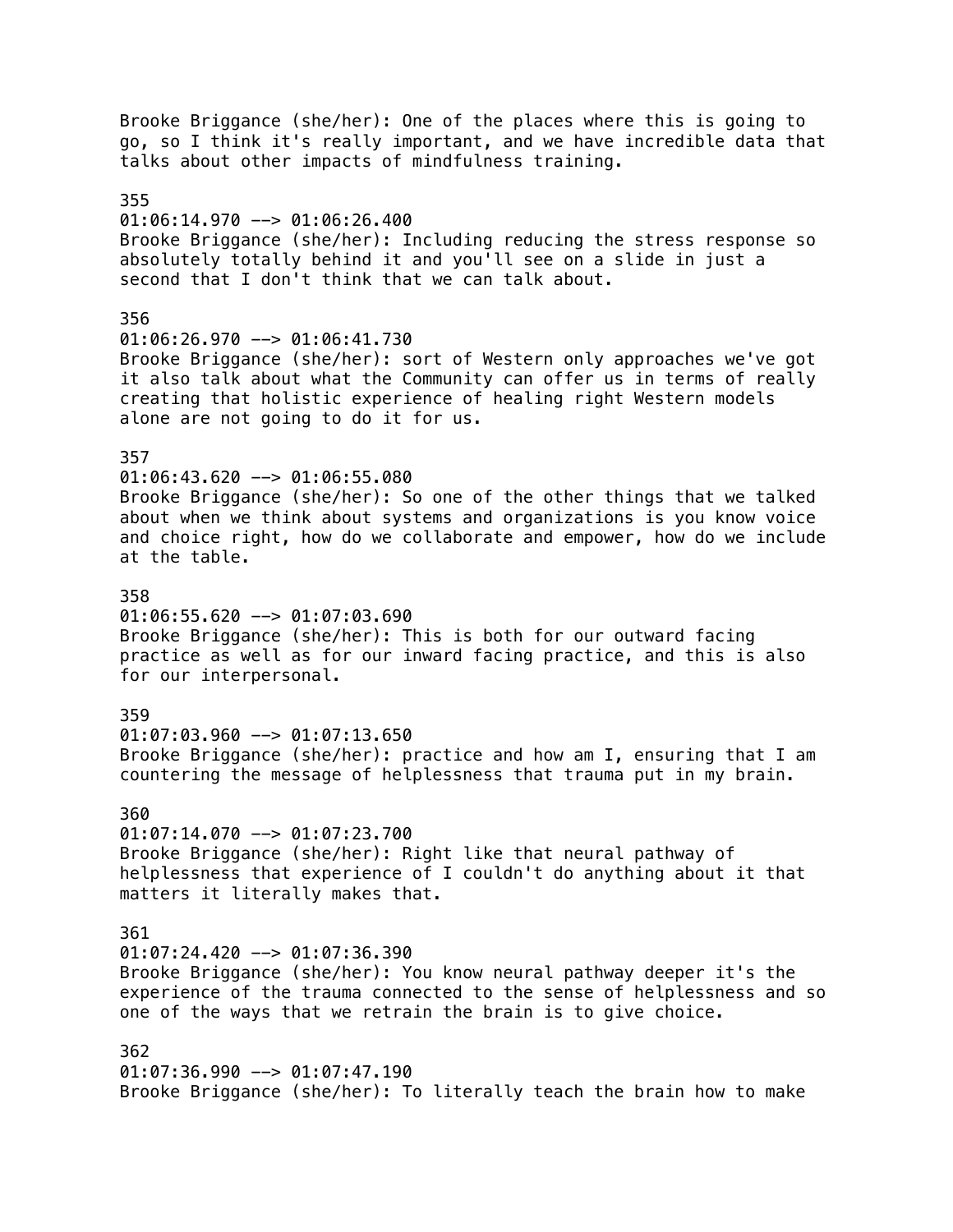decisions, how to make choices, how to identify need how to express the need and so organizations and people. 363  $01:07:47.940$  -->  $01:07:58.050$ Brooke Briggance (she/her): By giving that sense of collaboration and empowerment, that is part of what makes that protected space and protected relationship. 364  $01:07:58.680$  -->  $01:08:10.050$ Brooke Briggance (she/her): transformative and healing for someone with a trauma experience, so we want to make sure that when we are thinking specifically about people who have trauma backgrounds and we may be. 365 01:08:10.530 --> 01:08:20.010 Brooke Briggance (she/her): Providing a program for them, or maybe we are thinking about intervention or we've got a strategy for healing or whatever it is within our organization. 366  $01:08:20.460$  -->  $01:08:28.290$ Brooke Briggance (she/her): Including voice and choice within that is really critical helping that person become part of the treatment plan. 367 01:08:28.710 --> 01:08:42.030 Brooke Briggance (she/her): Having that person on advisory councils and determining what the program will look like having the voice of the Community included in whatever is designed for the Community, not making assumptions right. 368 01:08:43.980 --> 01:08:50.220 Brooke Briggance (she/her): This you know this is sort of speaking to you know what we were just talking about Mary that sense of. 369 01:08:50.880 --> 01:08:57.990 Brooke Briggance (she/her): We want when we're thinking of like a holistic treatment and we're thinking about prevention and we're thinking about the systems work. 370 01:08:58.350 --> 01:09:04.470 Brooke Briggance (she/her): We want to you know of course support advances in the neuroscience we know.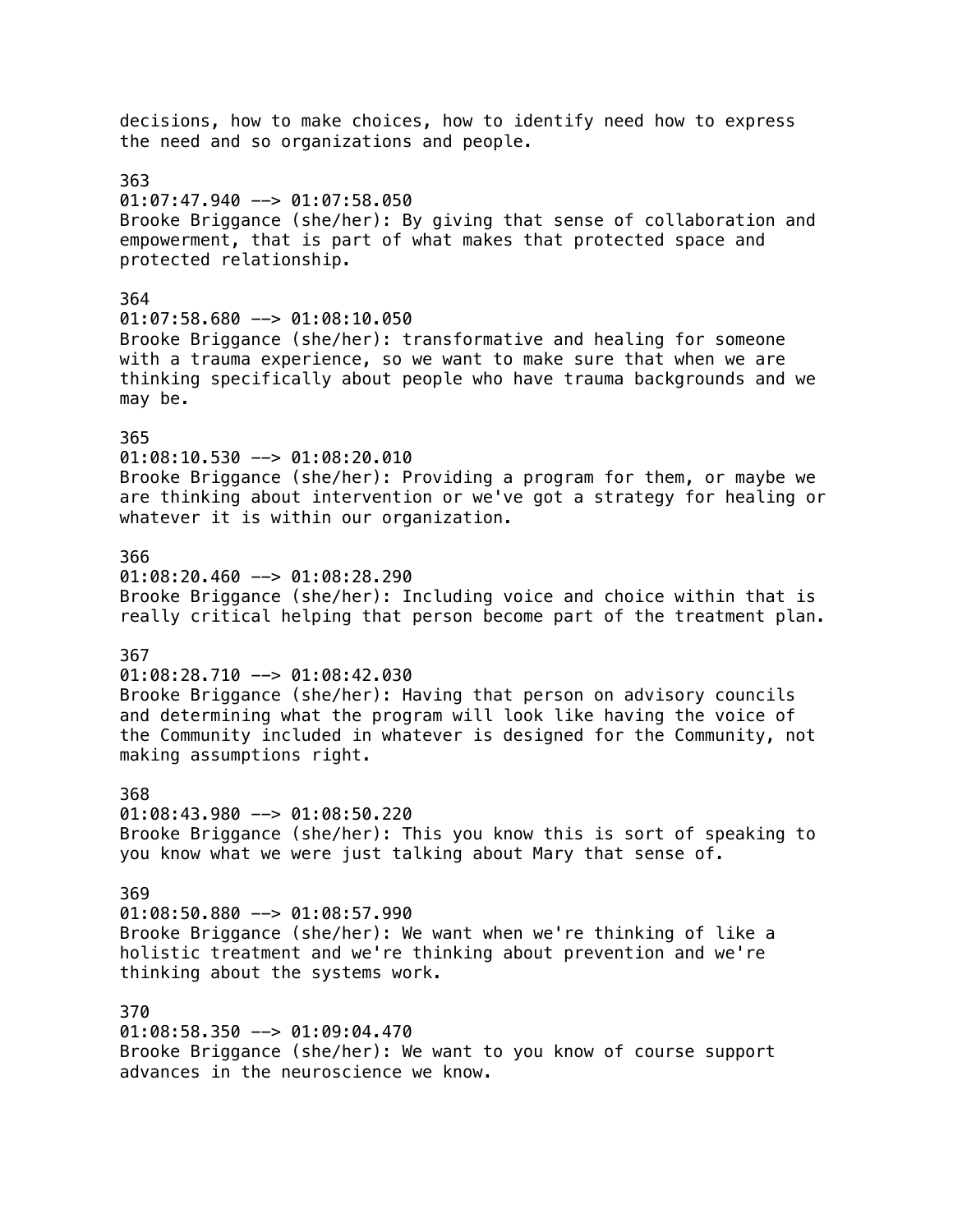371  $01:09:04.740$  -->  $01:09:12.540$ Brooke Briggance (she/her): That, for instance, nutritional psychology is advancing there's more serotonin in your gut than there is in your brain. 372 01:09:12.780 --> 01:09:22.170 Brooke Briggance (she/her): How do we capitalize on that How do we move that serotonin from your gut to your brain nutritional psychology right soon we will be talking. 373 01:09:22.620 --> 01:09:36.540 Brooke Briggance (she/her): Very commonly about the relationship between what we take in for nutrition and mood and how we can help a support mood with what we eat. 374  $01:09:37.410$  -->  $01:09:44.580$ Brooke Briggance (she/her): And so you know these are the you know sort of Western scientific advancements these are very important and. 375  $01:09:44.880$  -->  $01:09:55.170$ Brooke Briggance (she/her): to your point earlier that inherent Community resilience is also important because we know that trauma is being felt in these primal parts of the brain. 376 01:09:55.440 --> 01:10:06.510 Brooke Briggance (she/her): We know that the strategies, for instance, are you know brain integration break you know trying Yun brain integration is all about thoughts feelings and the body. 377  $01:10:07.050$  -->  $01:10:15.690$ Brooke Briggance (she/her): And so, some of the Community based practices tend to be more about the body right, we know that we need right and left brain integration. 378  $01:10:16.050$  -->  $01:10:26.460$ Brooke Briggance (she/her): We know that this is part of what you know what we're doing in a Western model than what is the Community telling us you know they can do, and they can offer. 379 01:10:26.760 --> 01:10:39.540 Brooke Briggance (she/her): And so, one of the things that we never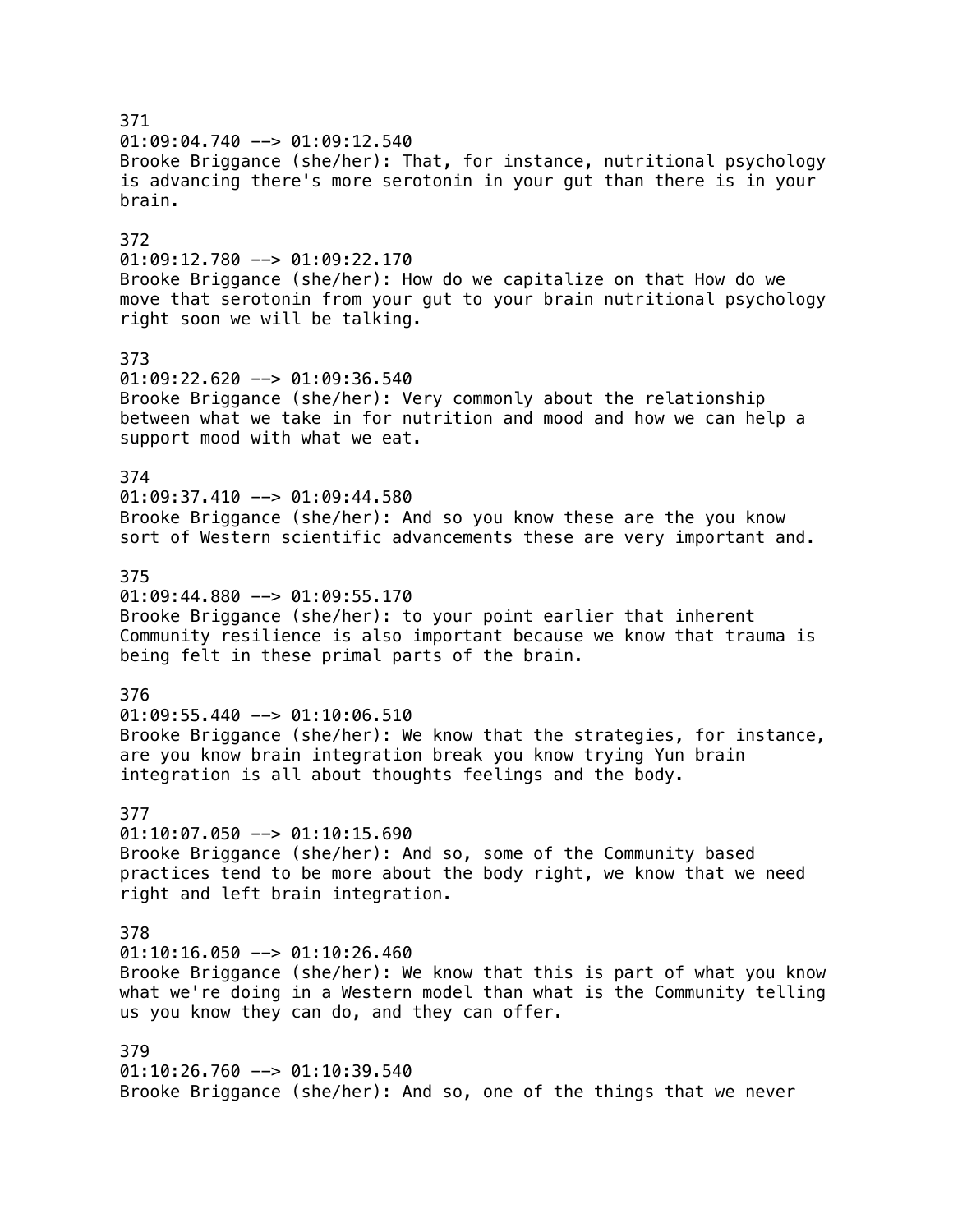want to do is rely on only one thing I sort of think of this as each individual or each community is going to build their toolkit of things that work. 380  $01:10:40.200$  -->  $01:10:45.330$ Brooke Briggance (she/her): right that are working for them, and it should be tools that are coming from both. 381  $01:10:45.780$  -->  $01:10:56.460$ Brooke Briggance (she/her): You know both avenues, it should be some of the professional help that we have available to us might be therapy, it might be substance use counseling maybe it's working with a peer. 382 01:10:57.150 --> 01:11:06.300 Brooke Briggance (she/her): It may be, you know we're thinking about nutrition it's all of that stuff that we learn and some Community based practices, particularly. 383  $01:11:06.570$  -->  $01:11:16.830$ Brooke Briggance (she/her): For folks who are coming from marginalized communities that Community resilience has been sustained intergenerational Lee because of things like this. 384  $01:11:17.220$  -->  $01:11:22.380$ Brooke Briggance (she/her): right because of artistic expression or the music that song or the healing circles that happen. 385  $01:11:22.680$  -->  $01:11:33.570$ Brooke Briggance (she/her): And so it's not enough to say Oh, we want to replace that with this other stuff that's not going to work for folks, and so what we want is an integrated approach that speaks to holistic. 386  $01:11:34.320$  -->  $01:11:49.740$ Brooke Briggance (she/her): healing for the lived experience of the person and of the Community, so one of the things that you think of if you're thinking about providing programming for folks is do I have good integration here and do does my organization have. 387 01:11:50.610 --> 01:11:58.380 Brooke Briggance (she/her): You know, are we, including these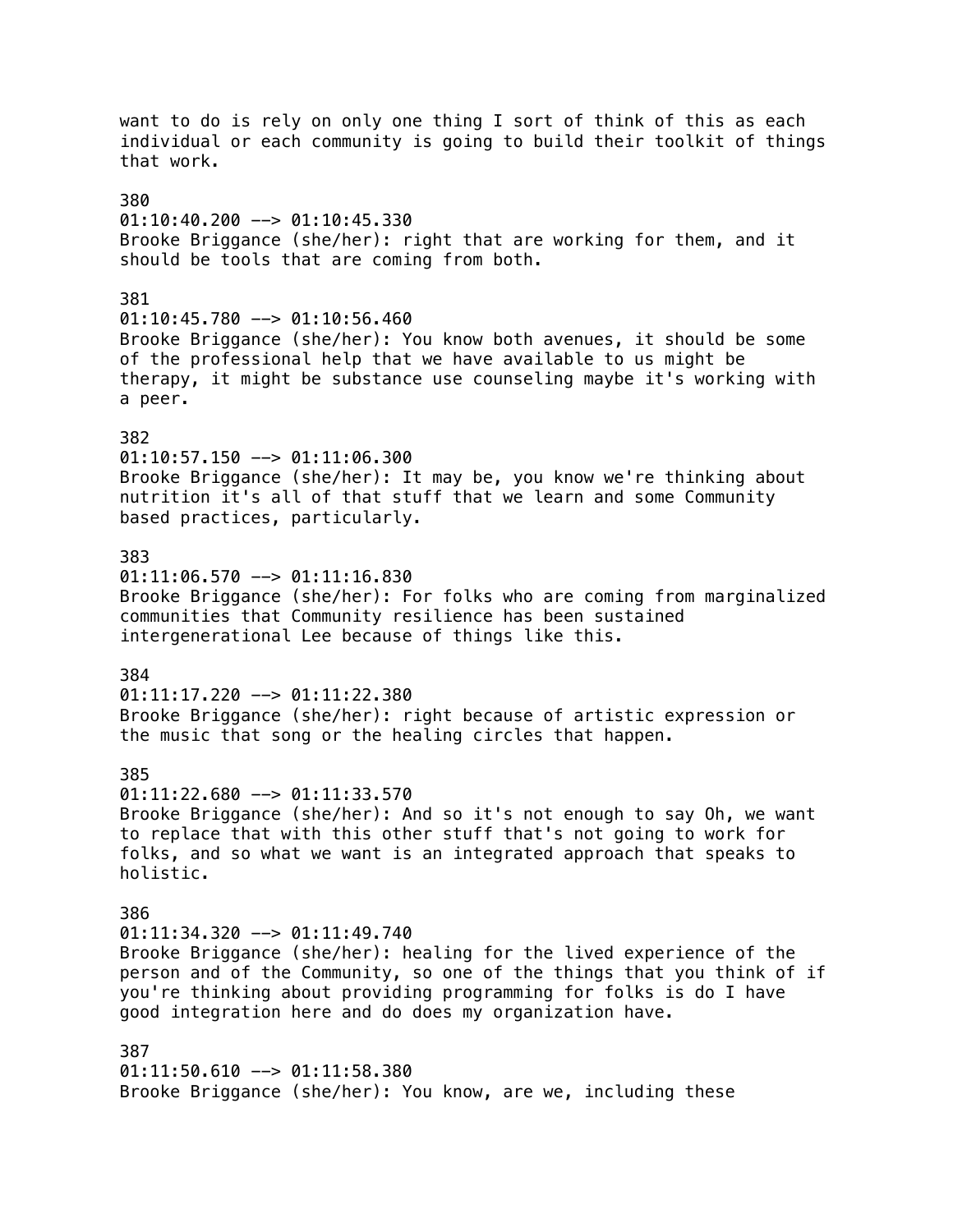Community based practices, as well as our other treatment options for folks. 388  $01:12:00.690$  -->  $01:12:03.330$ Brooke Briggance (she/her): Then, when we think about the system's level. 389  $01:12:04.380$  -->  $01:12:20.190$ Brooke Briggance (she/her): You know what few things that I like to consider and just remind us of one thing is that you know I want to have us include trauma informed discussions at different touch points in the system, meaning. 390  $01:12:21.030$  -->  $01:12:30.660$ Brooke Briggance (she/her): it's not enough, a lot of times in particularly large systems you'll see lots and lots of church training for the folks who are interacting directly with Community. 391 01:12:31.230 --> 01:12:34.290 Brooke Briggance (she/her): But not necessarily leadership and administration. 392  $01:12:34.860$  -->  $01:12:48.660$ Brooke Briggance (she/her): Not necessarily at the policy level, and you know, I think that that's you know that's a huge issue, because if you see it my last point, I talked about the fact that sustainability is a trauma informed system response. 393  $01:12:49.110$  -->  $01:12:59.610$ Brooke Briggance (she/her): If we create a program and it's grant based and the funding isn't sustainable and the program goes away that re traumatizes the people served by that Program. 394 01:13:00.270 --> 01:13:16.230 Brooke Briggance (she/her): Right, so at the policy level at the leadership level at the you know decision making level, there has to be the same conversation about trauma informed practice so that policies right our trauma informed. 395 01:13:17.250 --> 01:13:27.690 Brooke Briggance (she/her): It is not enough for us to MacGyver this together right with duct tape and chewing gum and a shoelace and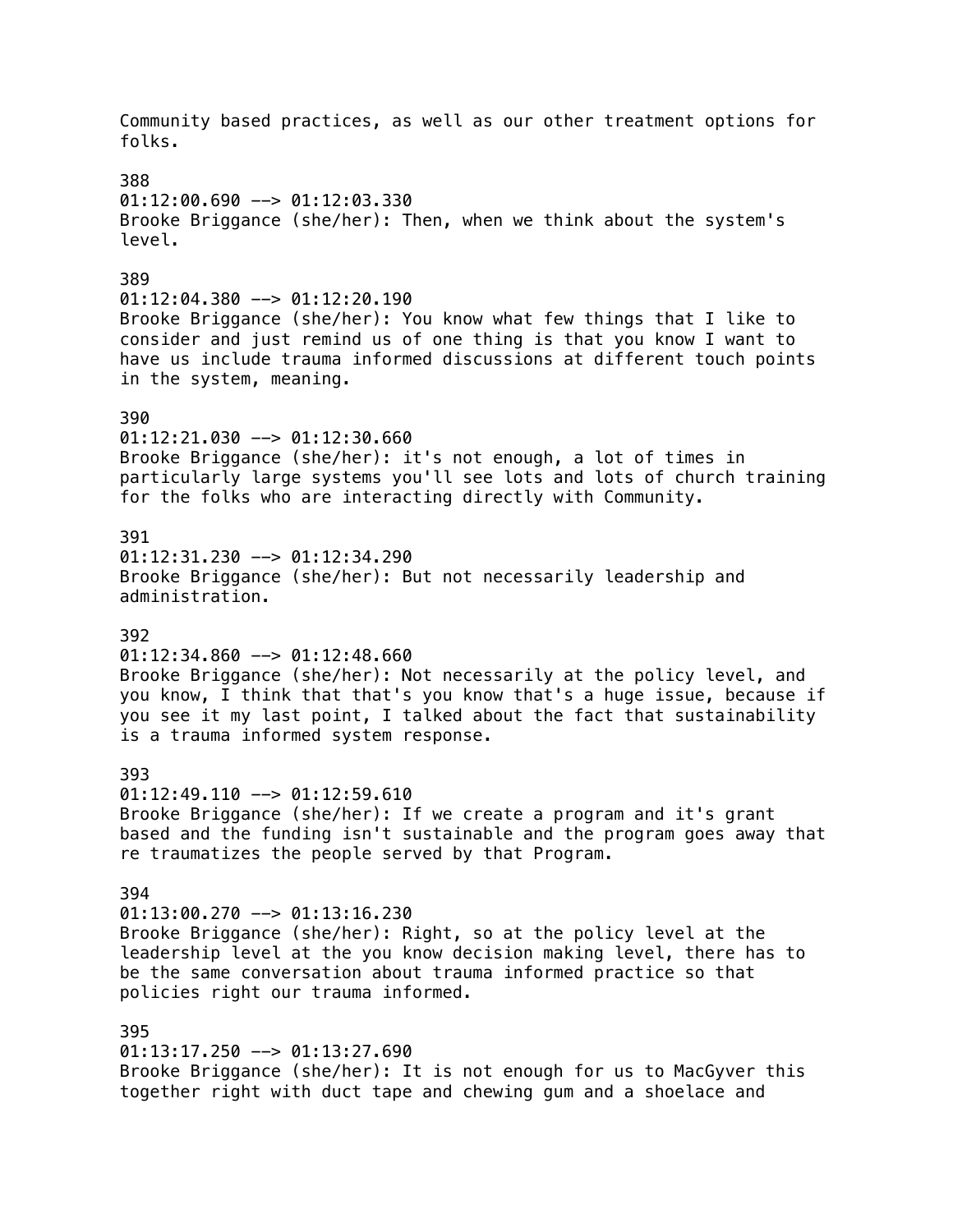# oftentimes that's what we're left to do. 396  $01:13:28.080$  -->  $01:13:35.550$ Brooke Briggance (she/her): And, very often, when I work with organizations there's amazing work being done and everyone's terrified that it won't be sustainable. 397  $01:13:35.970$  -->  $01:13:47.310$ Brooke Briggance (she/her): And so the system's approach speaks to the fact that sustainability itself is honoring the role of trauma informed practice within the system. 398 01:13:48.150 --> 01:13:54.420 Brooke Briggance (she/her): The other thing I mentioned it, but oh my gosh we've got to take away the silos in the conversation. 399  $01:13:55.320$  -->  $01:14:03.720$ Brooke Briggance (she/her): Very often, even the silos are in competition right, and this is a practical thing, this is a logistics thing, and maybe you know. 400  $01:14:04.200$  -->  $01:14:09.150$ Brooke Briggance (she/her): Maybe i'm showing my bias, but you know, very often, what I see is. 401  $01:14:09.690$  -->  $01:14:22.920$ Brooke Briggance (she/her): People doing work on different parts of a person's experience and they're in competition for the same dollar or they're in competition again, you know around the same policy or there's some kind of thing. 402  $01:14:23.670$  -->  $01:14:36.750$ Brooke Briggance (she/her): Part of the power of nope and part of the power of creating cross sector collaboration is taking away those silos and creating a shared mental model of prevention. 403  $01:14:37.380$  -->  $01:14:47.520$ Brooke Briggance (she/her): and prevention is our upstream conversation here you guys are here because of overdose or upstream conversation is about trauma and so.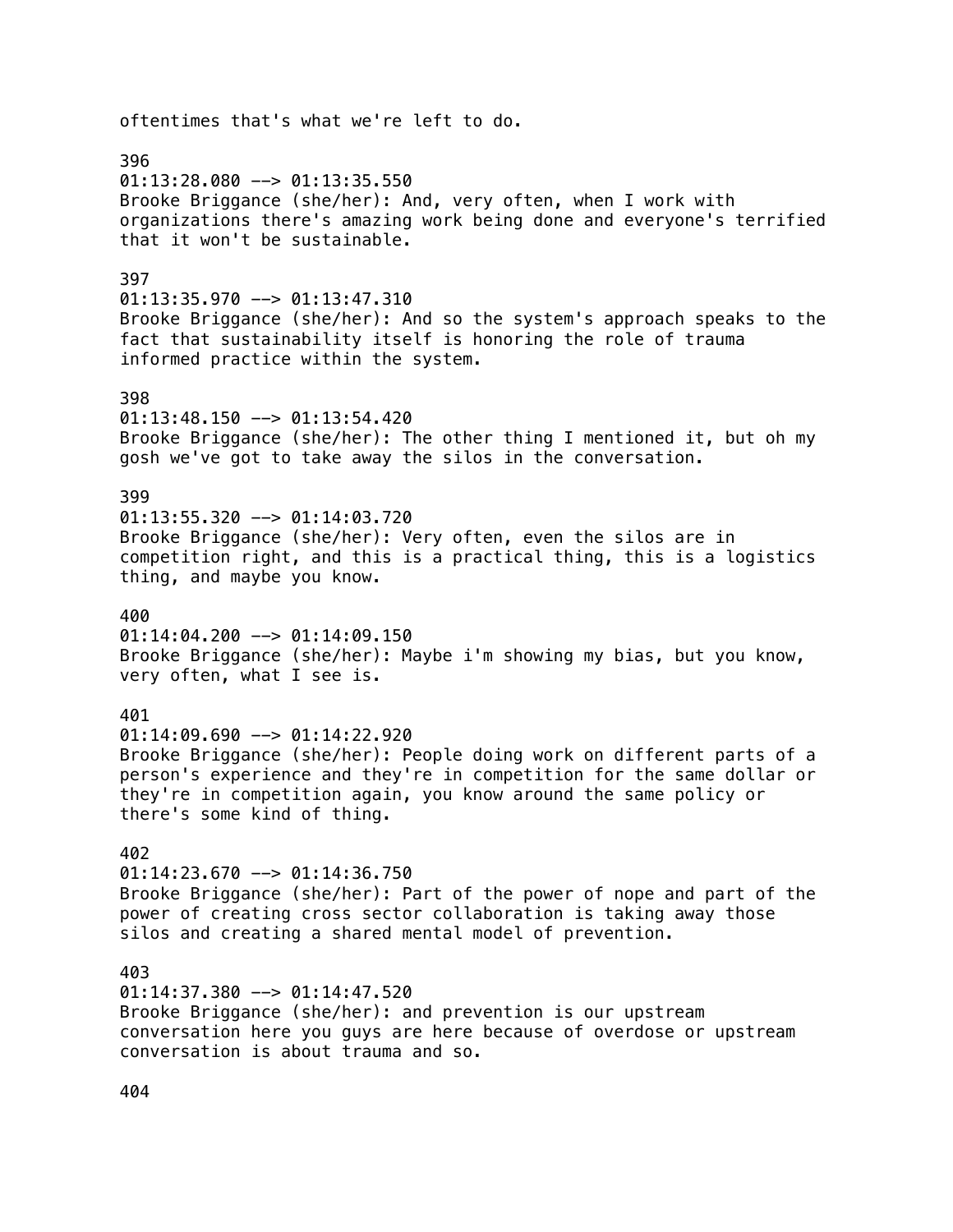$01:14:47.940$  -->  $01:14:58.110$ Brooke Briggance (she/her): If we can take away the silos and and, frankly, in some ways the destabilization that has occurred, and a lot of our systems because of coven. 405  $01:14:58.410$  -->  $01:15:07.230$ Brooke Briggance (she/her): offers us an opportunity to do this if we're aggressive if we commit to it we're aggressive, we can build partnerships, now that we haven't been able to build before. 406  $01:15:07.920$  -->  $01:15:19.590$ Brooke Briggance (she/her): Because we were so cemented in our little you know part of the world, and so I i've been seeing a lot of really interesting cross sector collaboration that I haven't seen before. 407 01:15:20.250 --> 01:15:32.520 Brooke Briggance (she/her): Because, maybe you know we've we destabilized some things just in our coven response so when i'm sort of seeing this as an opportunity, it can be a huge challenge. 408  $01:15:33.240$  -->  $01:15:38.070$ Brooke Briggance (she/her): One of the things that we know is so important, though, is that sustainability piece. 409  $01:15:38.850$  -->  $01:15:45.390$ Brooke Briggance (she/her): So I you know go thank if you run an organization and its grant driven go thank your fund development people. 410  $01:15:45.660$  -->  $01:16:03.180$ Brooke Briggance (she/her): Because you know what they're doing is trauma informed system work, even if they don't necessarily see it that way, the sustainability of our interventions will dramatically change, whether or not they're healing or re traumatizing An example of this, what I mean by this. 411 01:16:04.590 --> 01:16:07.290 Brooke Briggance (she/her): I live in the Bay area in California and. 412 01:16:08.100 --> 01:16:20.040 Brooke Briggance (she/her): Pre coven the school districts were in all sorts of financial trouble and in oakland unified school district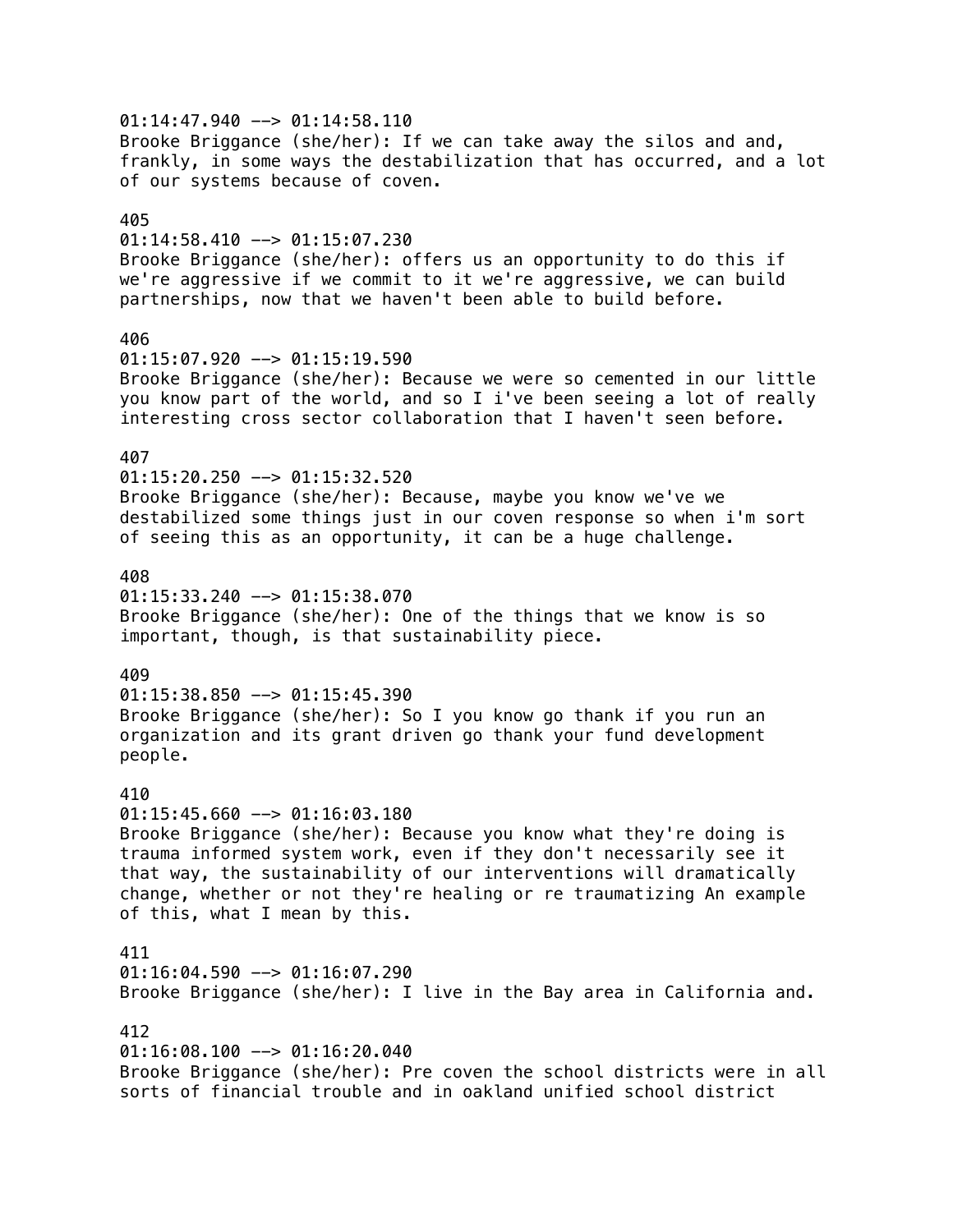# there had been a lot of work done at the school sites. 413  $01:16:20.310$  -->  $01:16:33.060$ Brooke Briggance (she/her): On healing circles restorative justice practices, and it was an intervention that was designed initially to address the issue of disparity in suspensions and expulsions for behavior. 414  $01:16:33.750$  -->  $01:16:44.970$ Brooke Briggance (she/her): But high trauma populations lots of students living in in poverty lots of historical trauma kids of color etc, and these are stored of justice practices. 415  $01:16:45.480$  -->  $01:16:50.130$ Brooke Briggance (she/her): healing circles wellness you know sort of things they were working. 416  $01:16:50.490$  -->  $01:16:59.310$ Brooke Briggance (she/her): Right start to saw see the decrease the changes and behaviors fewer calls to law enforcement, to get them on campus etc, etc, all of that was working. 417  $01:16:59.610$  -->  $01:17:10.770$ Brooke Briggance (she/her): The second the budgets were called into question all of that stuff was on the chopping block all of it, and you know and on in addition increases to class size. 418  $01:17:11.370$  -->  $01:17:24.690$ Brooke Briggance (she/her): Reduction in counselors for foster youth and institution system involved youth, and so you started to see all of the infrastructure that had gone into addressing trauma. 419 01:17:25.380 --> 01:17:31.770 Brooke Briggance (she/her): Right and offering healing space offering protected space at school, all of that stuff started to go away. 420  $01:17:32.340$  -->  $01:17:40.500$ Brooke Briggance (she/her): And you know, there was this massive outcry from the Community hey wait wait wait, this is what's helping our children be academically successful.

421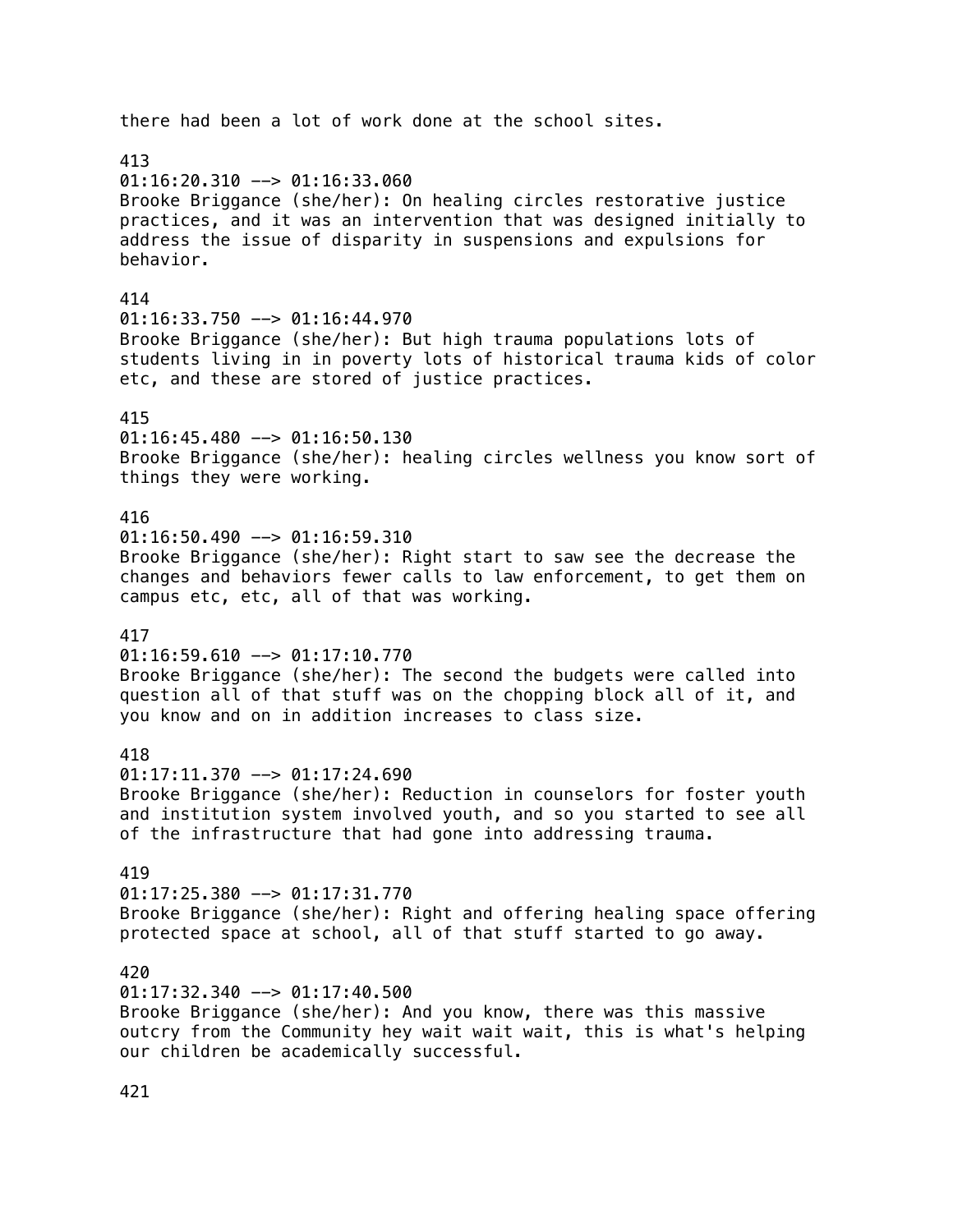$01:17:40.770$  -->  $01:17:49.140$ Brooke Briggance (she/her): And this is what's helping them over the long term, this is changing, not just their behavior but also their overall health and well being. 422  $01:17:49.590$  -->  $01:17:56.250$ Brooke Briggance (she/her): Right, but when you have that versus you know core subjects what's going to go. 423 01:17:56.760 --> 01:18:04.350 Brooke Briggance (she/her): Right and that's what I mean by sustainability that's a perfect example of the fact that, when we fluctuate sustainability. 424 01:18:04.620 --> 01:18:13.830 Brooke Briggance (she/her): were put into situations where we have to make these hard decisions and we just stripped away a school district of all the things that we knew were working that were trauma informed practice. 425  $01:18:17.820$  -->  $01:18:24.480$ Brooke Briggance (she/her): Other examples I you know, one of the things that's a passion of mine is as i've said before, everybody needs to know this stuff. 426 01:18:24.960 --> 01:18:31.500 Brooke Briggance (she/her): Like I don't want it, I don't need lots of fancy letters behind your name in order to think this is important for folks to know. 427  $01:18:32.070$  -->  $01:18:40.140$ Brooke Briggance (she/her): If we serve Community directly, the Community should be involved in these trainings they should be a part of the conversation, they should have the same shared mental model. 428  $01:18:40.500$  -->  $01:18:49.860$ Brooke Briggance (she/her): I teach this stuff for a living right like I go out and I teach this and i'm at the Community level and it's a really humbling experience to be in front of people. 429 01:18:50.190 --> 01:18:55.110 Brooke Briggance (she/her): who have trauma backgrounds who may be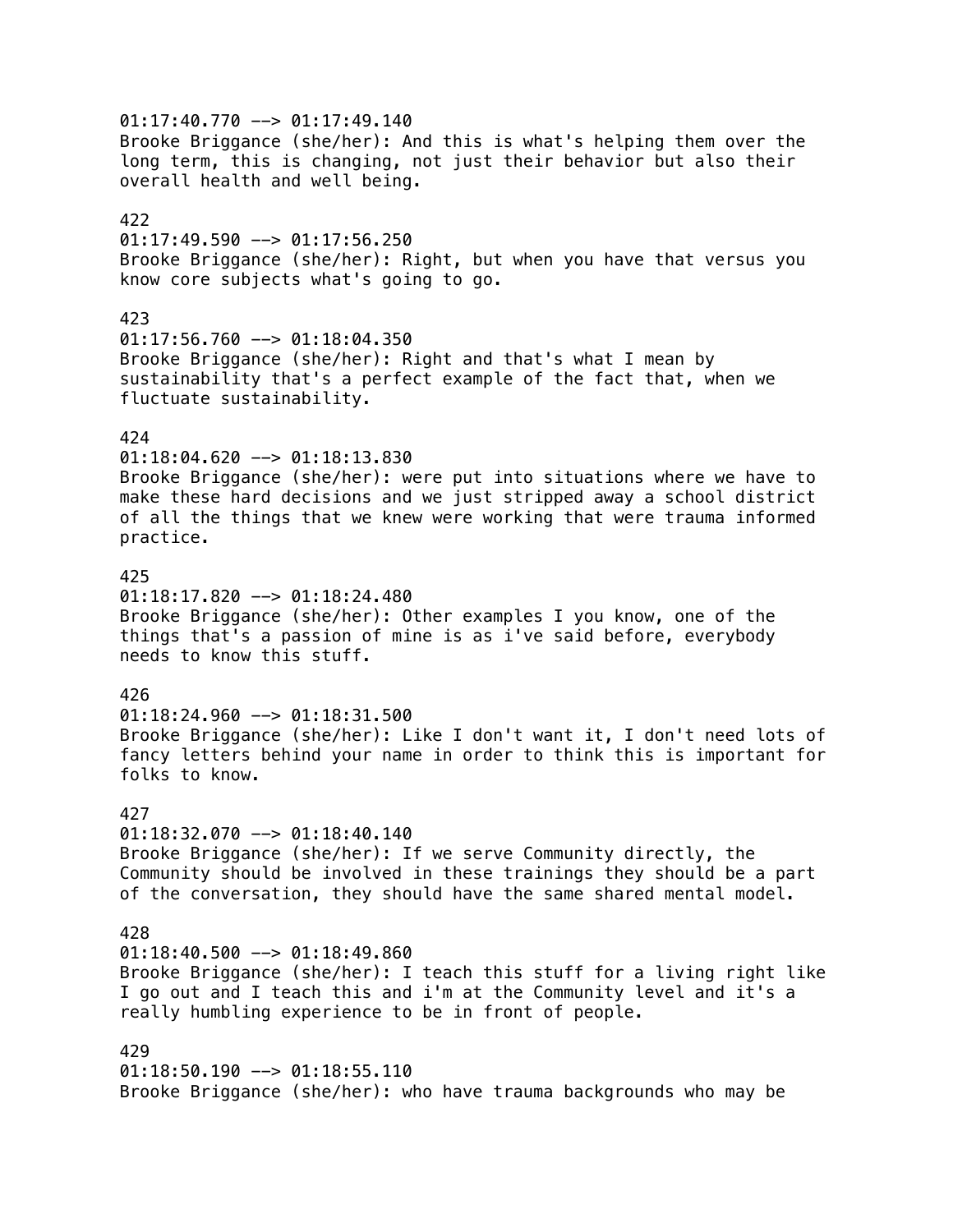experiencing these secondary impacts. 430  $01:18:55.890$  -->  $01:19:02.040$ Brooke Briggance (she/her): Managing chronic disease historical trauma maybe they're managing substance use maybe they've been incarcerated. 431  $01:19:02.340$  -->  $01:19:18.690$ Brooke Briggance (she/her): And, and they start to understand the neurobiology of trauma and why they have the reactions, they do, and you can see a light bulb sometimes what you see is grief right someone saying people come up to me all the time I wish I had known this sooner. 432 01:19:19.860 --> 01:19:32.460 Brooke Briggance (she/her): And I say to them like that's Our job is to make sure that everyone knows this sooner right, but you see that light bulb and then you just see the sort of sense of relief because it's like. 433  $01:19:34.620$  -->  $01:19:40.230$ Brooke Briggance (she/her): Now I can understand what's going on and it's through that education and understanding. 434  $01:19:40.920$  -->  $01:19:51.570$ Brooke Briggance (she/her): That, then, we can have a conversation about change, then we can have a conversation about how to interact with our program our system, etc, and. 435  $01:19:51.930$  -->  $01:19:56.640$ Brooke Briggance (she/her): If we understand that this is intergenerational Community based and it's in families. 436  $01:19:57.600$  -->  $01:20:03.900$ Brooke Briggance (she/her): Every time we do that and we teach something like co regulation skills or the neurobiology of trauma. 437  $01:20:04.170$  -->  $01:20:13.560$ Brooke Briggance (she/her): or mental health first aid certification, or how to support someone who's grieving that has ripple effects within that family system within that community.

438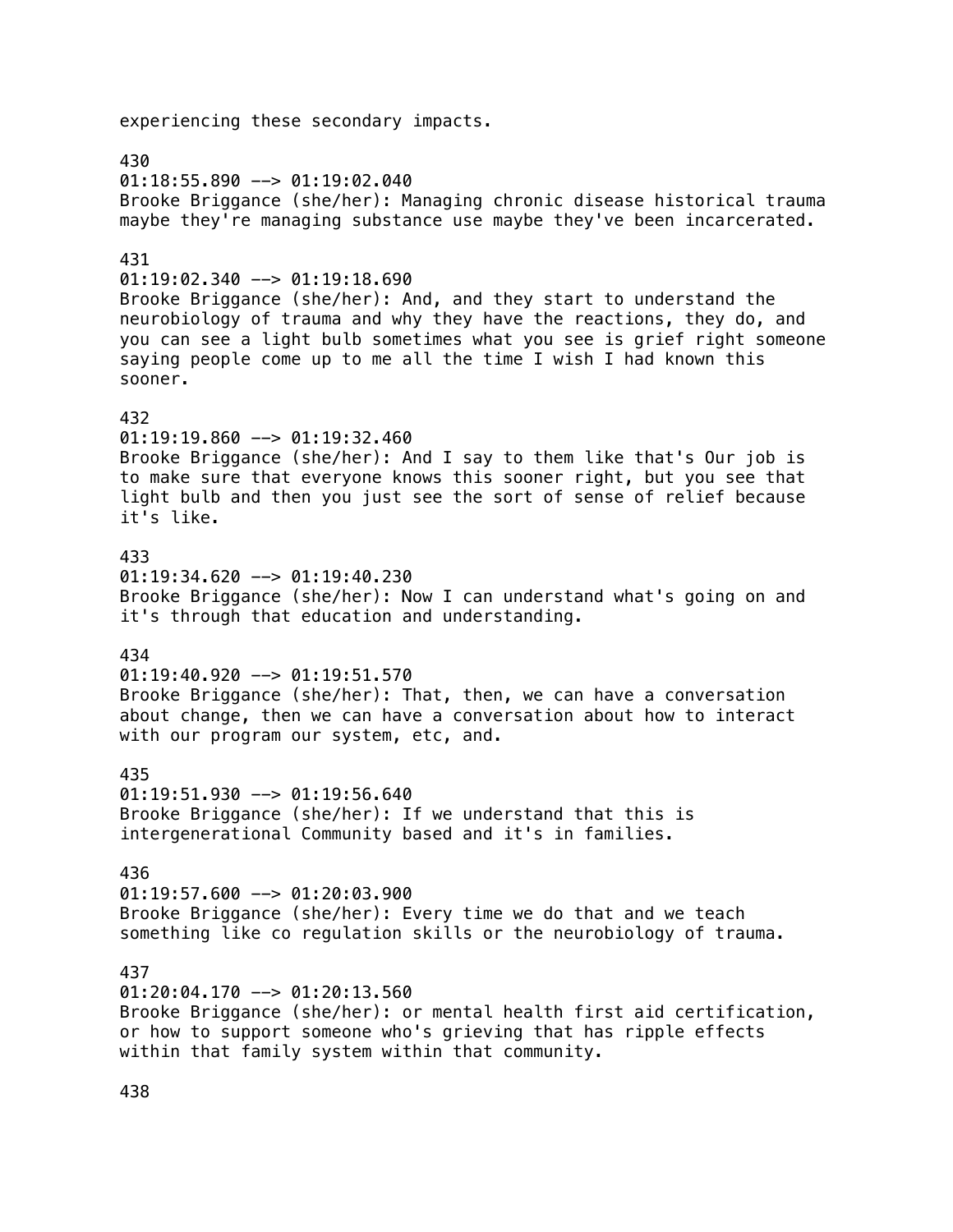$01:20:13.980$  -->  $01:20:20.790$ Brooke Briggance (she/her): Right, there is now a person it's a safety net skill set that is now in the Community, and then the family, a different way. 439  $01:20:21.210$  -->  $01:20:29.610$ Brooke Briggance (she/her): Right, so now, I see parents who have co regulation de escalation strategies using that with their children. 440 01:20:30.060 --> 01:20:42.390 Brooke Briggance (she/her): that's going to change the intergenerational impact of that trauma experience so it's really critical to me that it we take this out of the professional only. 441 01:20:42.900 --> 01:20:54.420 Brooke Briggance (she/her): Space and we talked to Community members and again anybody everybody I recently did a mental health first aid certification outside. 442  $01:20:55.170$  -->  $01:20:57.750$ Brooke Briggance (she/her): on the street level for unsheltered youth. 443  $01:20:58.410$  -->  $01:21:08.040$ Brooke Briggance (she/her): And you know we talked about the neurobiology of trauma and we talked about how to help support someone during an overdose and we talked about where that comes from. 444 01:21:08.280 --> 01:21:19.470 Brooke Briggance (she/her): talked about all that stuff and we built skills together and that it, you know, having a conversation with those 15 young people at the street level was pretty remarkable. 445  $01:21:20.190$  -->  $01:21:35.850$ Brooke Briggance (she/her): So we really you know I completely advocate that we continue to bring this to folks right people The other thing I would say is that we can systematized that too, and so I gave you an example. 446  $01:21:36.450$  -->  $01:21:53.160$ Brooke Briggance (she/her): At you know social emotional learning in schools really important, because we have data that tells us if you are able to name your emotion you decrease your stress response that's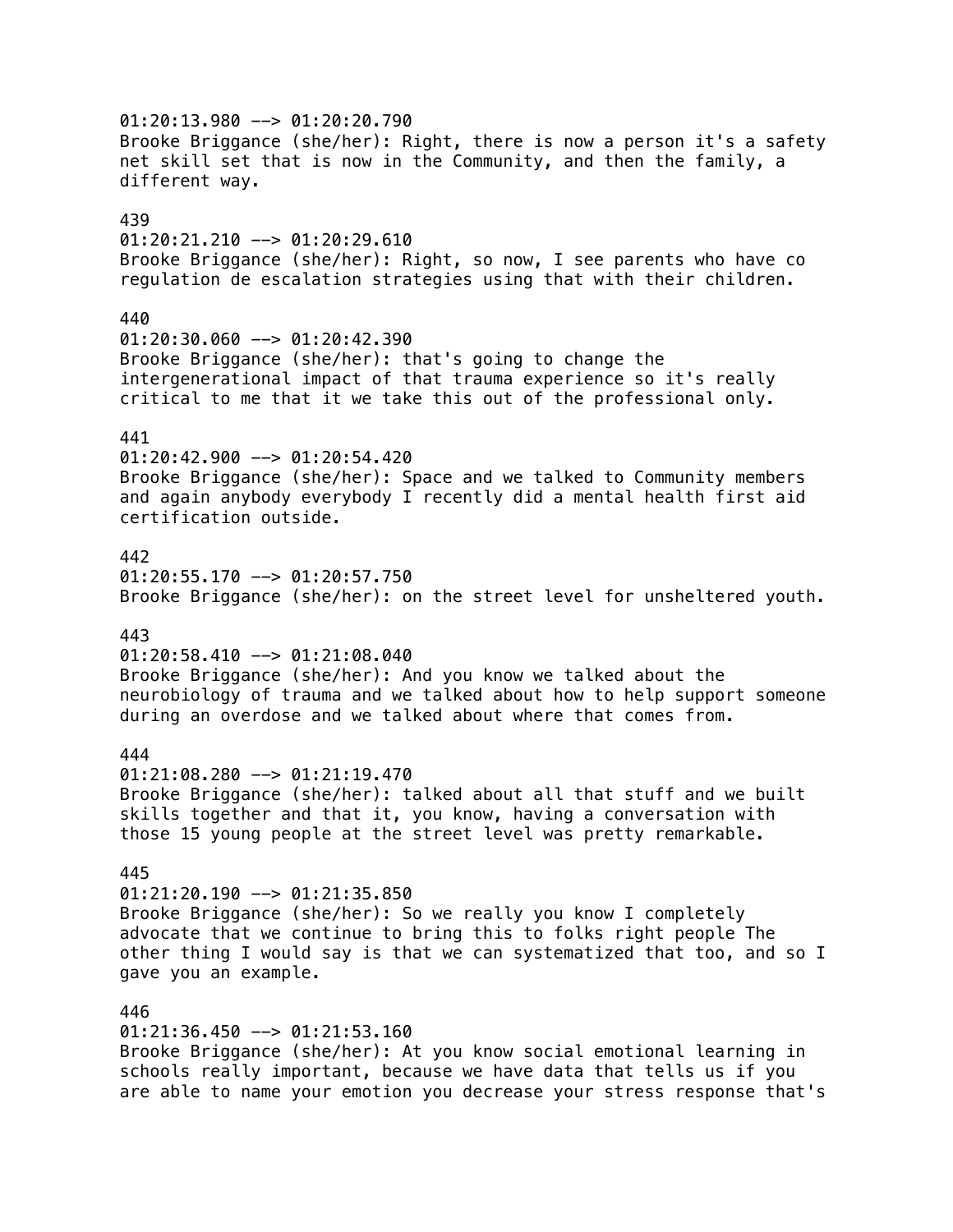less cortisol in that little body social emotional learning as the impact on trauma. 447  $01:21:54.240$  -->  $01:21:59.130$ Brooke Briggance (she/her): standardizing mental health first aid certification standardizing trauma informed trainings. 448  $01:21:59.940$  -->  $01:22:13.530$ Brooke Briggance (she/her): My my youngest was a senior this past year he's just graduated and he's going off to college and he had a class that was a requirement for graduation that they called adult thing right. 449 01:22:13.830 --> 01:22:22.500 Brooke Briggance (she/her): And, and he laughed about it a lot during turn covert he's like I don't even know what i'm supposed to be learning here mom like what is adult in any way. 450  $01:22:23.490$  -->  $01:22:29.040$ Brooke Briggance (she/her): And I you know it was really interesting because I started to think about you know oh my gosh like. 451  $01:22:29.640$  -->  $01:22:37.380$ Brooke Briggance (she/her): You know, if we really had adult in classes and we really took seriously I would include all of the stuff in adult thing. 452  $01:22:37.950$  -->  $01:22:42.990$ Brooke Briggance (she/her): right for him, it was about like building your resume and it was about. 453  $01:22:43.800$  -->  $01:22:49.650$ Brooke Briggance (she/her): You know how to have an informational interview with someone it was about how to fill out an application for work. 454  $01:22:49.920$  -->  $01:22:59.190$ Brooke Briggance (she/her): It was those were all really important skills, what I would also like to see are these skills right, so what would it be like if a graduation requirement.

455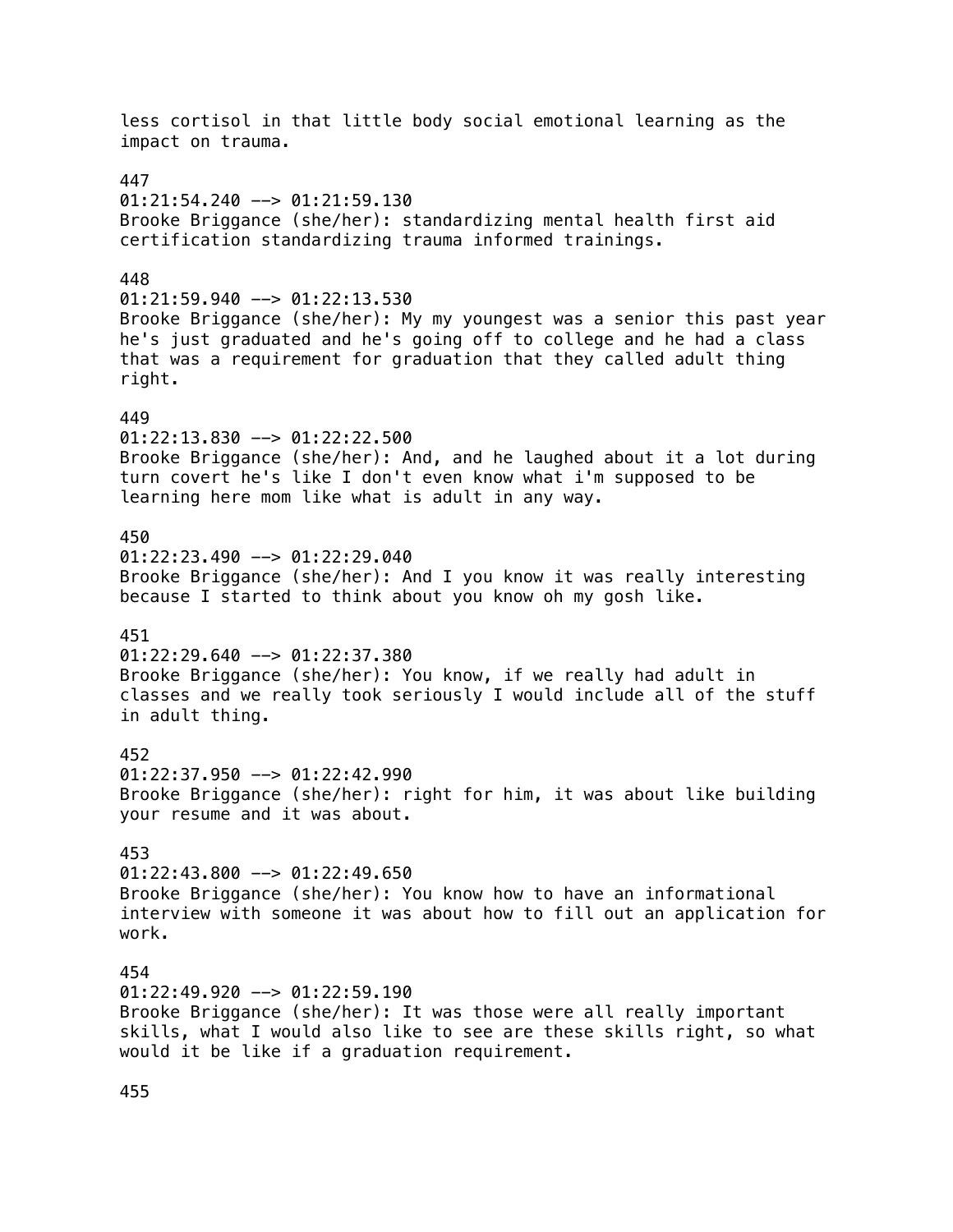$01:22:59.370$  -->  $01:23:06.840$ Brooke Briggance (she/her): Was that you were mental health first aid certified you had some training and trauma informed practice and you knew how to support someone who was agreed over. 456  $01:23:07.680$  -->  $01:23:17.010$ Brooke Briggance (she/her): That might change, and so it, you know, he was sitting there learning how to balance, a checkbook and he was like this is silly because we don't have checkbooks anymore. 457 01:23:17.550 --> 01:23:21.600 Brooke Briggance (she/her): he's like I have an APP for my bank card mom like Why do I need to know about checkbooks. 458 01:23:22.470 --> 01:23:34.410 Brooke Briggance (she/her): And I was trying to explain him well there were these things, called checks and they were paper so like you know, maybe we could rethink a systems approach to something like that, and instead offer our young people. 459  $01:23:35.070$  -->  $01:23:47.820$ Brooke Briggance (she/her): ways to build their skill set and and I think it's going to be incredibly important for them moving forward what we're seeing are very large investments in child and youth mental health. 460 01:23:48.540 --> 01:23:58.830 Brooke Briggance (she/her): So, making sure that you know we get more providers on school sites and things like that, if you do anything in workforce, the way that I do you know we don't have enough people. 461 01:23:59.580 --> 01:24:07.740 Brooke Briggance (she/her): let alone multilingual multicultural providers of care and so there's a certain point at which we're going to Max out on that. 462  $01:24:08.520$  -->  $01:24:15.360$ Brooke Briggance (she/her): And we're not going to be able to have enough people you know if you support clients and patients. 463  $01:24:15.750$  -->  $01:24:24.690$ Brooke Briggance (she/her): directly, you know what the wait list is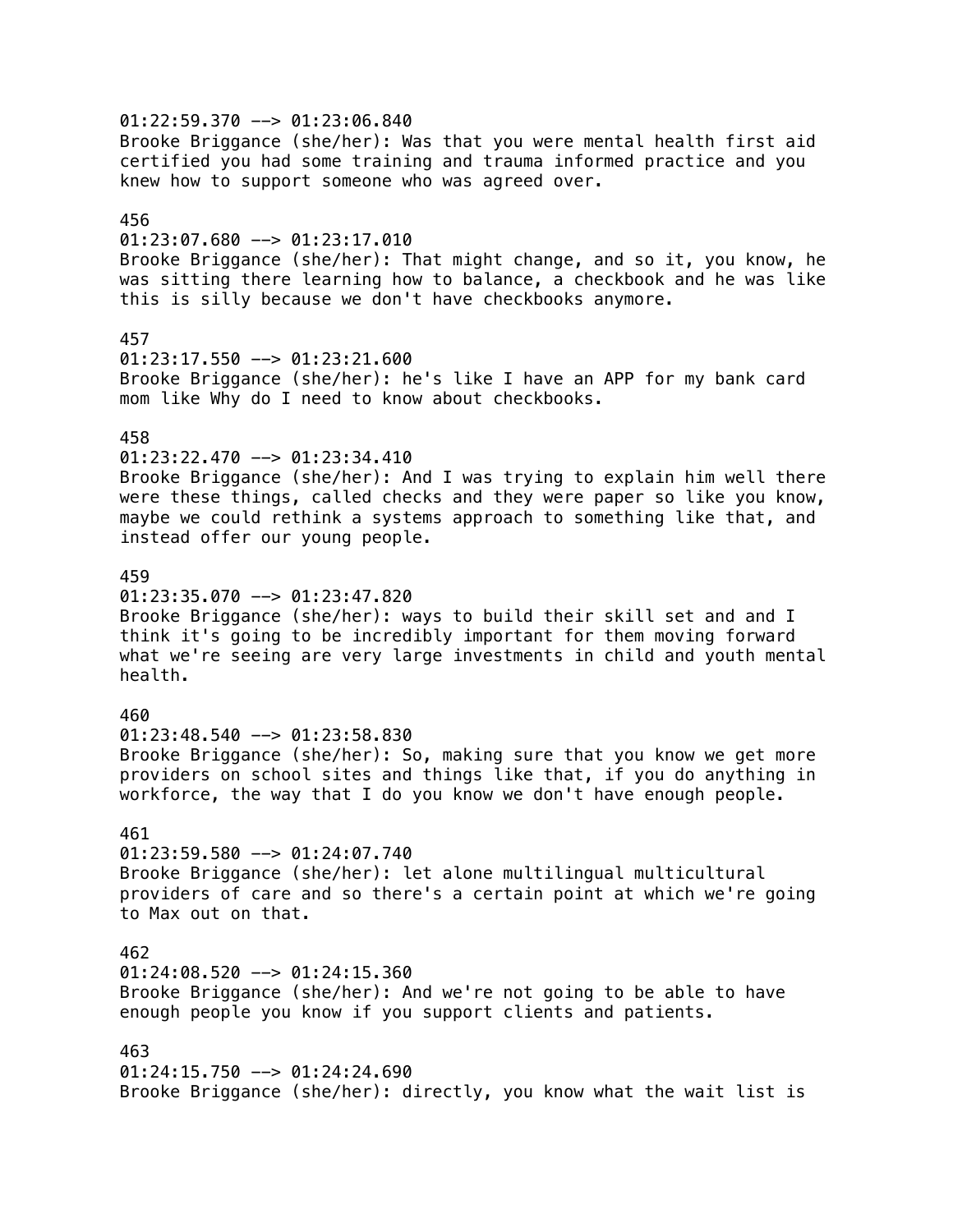right now, for instance for finding someone a therapist, let alone a therapist, for instance, for an adolescent. 464  $01:24:25.110$  -->  $01:24:40.470$ Brooke Briggance (she/her): And you know, sometimes you know months of a waitlist in order to get that person connected to care so one of the things I want to do is just sort of, say, a part of our trauma informed systems approach is to make sure. 465  $01:24:40.800$  -->  $01:24:48.690$ Brooke Briggance (she/her): That we have a Community that is educated about this stuff and knows what to do and what to say and how to respond. 466 01:24:49.080 --> 01:24:55.230 Brooke Briggance (she/her): And you know, and I think we could gosh wouldn't it be great if we could start with young people. 467  $01:24:55.920$  -->  $01:25:07.920$ Brooke Briggance (she/her): That might be a really powerful systems approach to say we're going to make sure that everyone is trained and there is a teen version of mental health first aid, it was being piloted. 468  $01:25:08.610$  -->  $01:25:15.000$ Brooke Briggance (she/her): When covert hit and the pilot had been funded by Lady gaga is foundation born this way. 469  $01:25:15.870$  -->  $01:25:29.850$ Brooke Briggance (she/her): And our team got certified in that we were super excited about going to train and then coven hit they had the National Council hasn't given us a virtual option for that yet, so I think everyone is kind of on hold. 470  $01:25:30.390$  -->  $01:25:41.670$ Brooke Briggance (she/her): For when we get back to in person learning, but you know that is coming there's also another pilot that's out right now, which is for adults supporting children. 471 01:25:42.270 --> 01:25:48.330 Brooke Briggance (she/her): The fastest growing demographic for death by suicide in the country is elementary school children and so.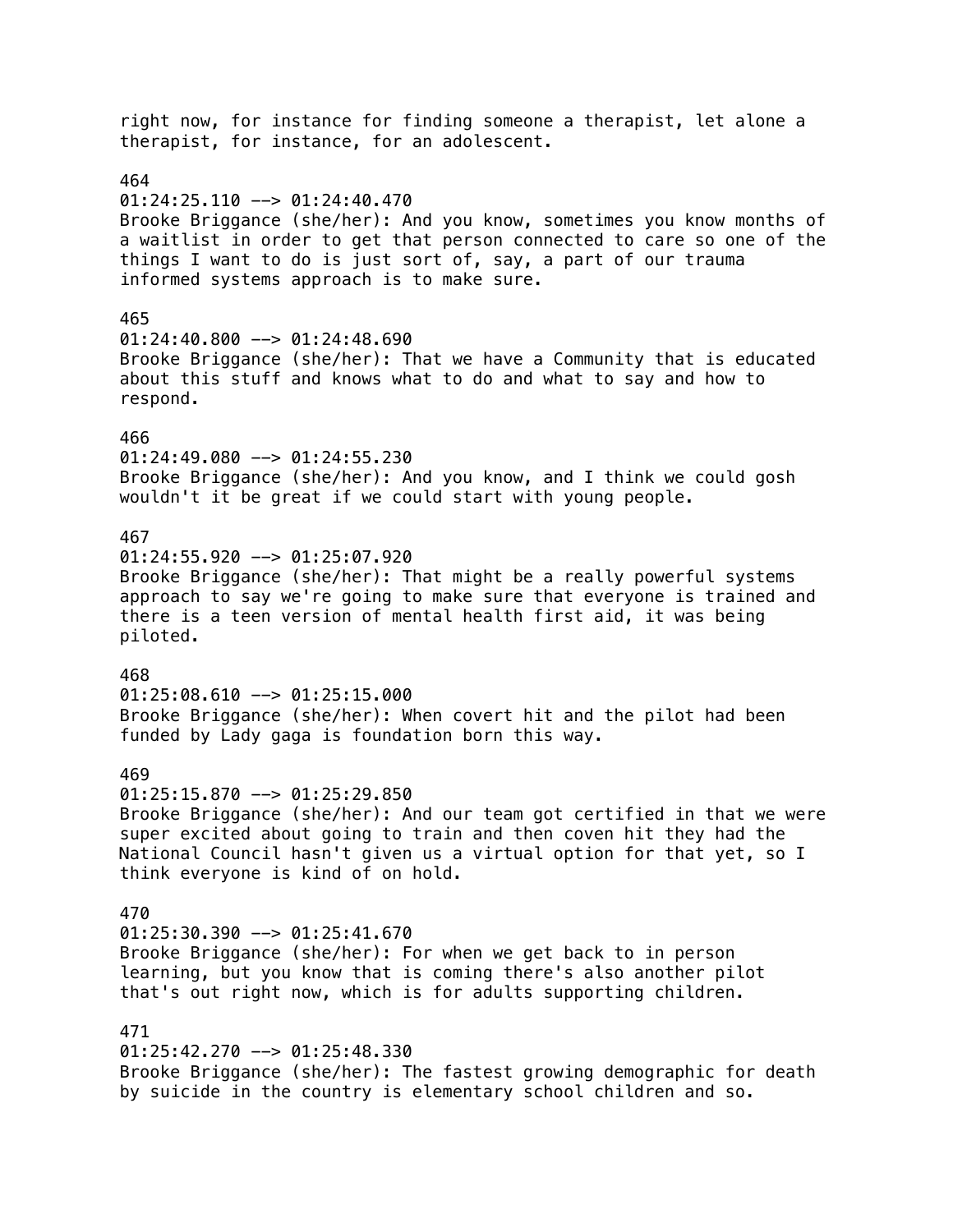# 472 01:25:48.720 --> 01:26:00.330 Brooke Briggance (she/her): The National Council is piloting a curriculum that's for adults supporting children, and we know that that's going to be really critical obviously as things begin to open up. 473  $01:26:00.960$  -->  $01:26:11.490$ Brooke Briggance (she/her): Many young children are seeing escalated rates of anxiety depression, etc, we already knew that that median age of onset for anxiety was really low. 474 01:26:12.000 --> 01:26:20.520 Brooke Briggance (she/her): Some studies say 10 some 11 years old, but that, coupled with the escalation in death by suicide for children. 475  $01:26:21.300$  -->  $01:26:29.460$ Brooke Briggance (she/her): The American pediatric Association, the CDC and the National Council everyone's very alarmed by that so there's lots of research going on. 476  $01:26:30.330$  -->  $01:26:40.710$ Brooke Briggance (she/her): And there's lots of intervention at the school level, so we are starting to see that there will be a sort of systems approach in schools. 477  $01:26:41.310$  -->  $01:26:51.600$ Brooke Briggance (she/her): To be building skill set in young people about how to you know early identify signs and symptoms of mental health challenges. 478  $01:26:51.930$  -->  $01:27:05.430$ Brooke Briggance (she/her): And for our overdose conversation that matters a lot right because, again, if we can intervene early and we've got more eyes and ears, on the situation that may help us prevent an overdose. 479 01:27:05.730 --> 01:27:11.310 Brooke Briggance (she/her): And one of the important things that teen mental health first aid talks about is social media.

480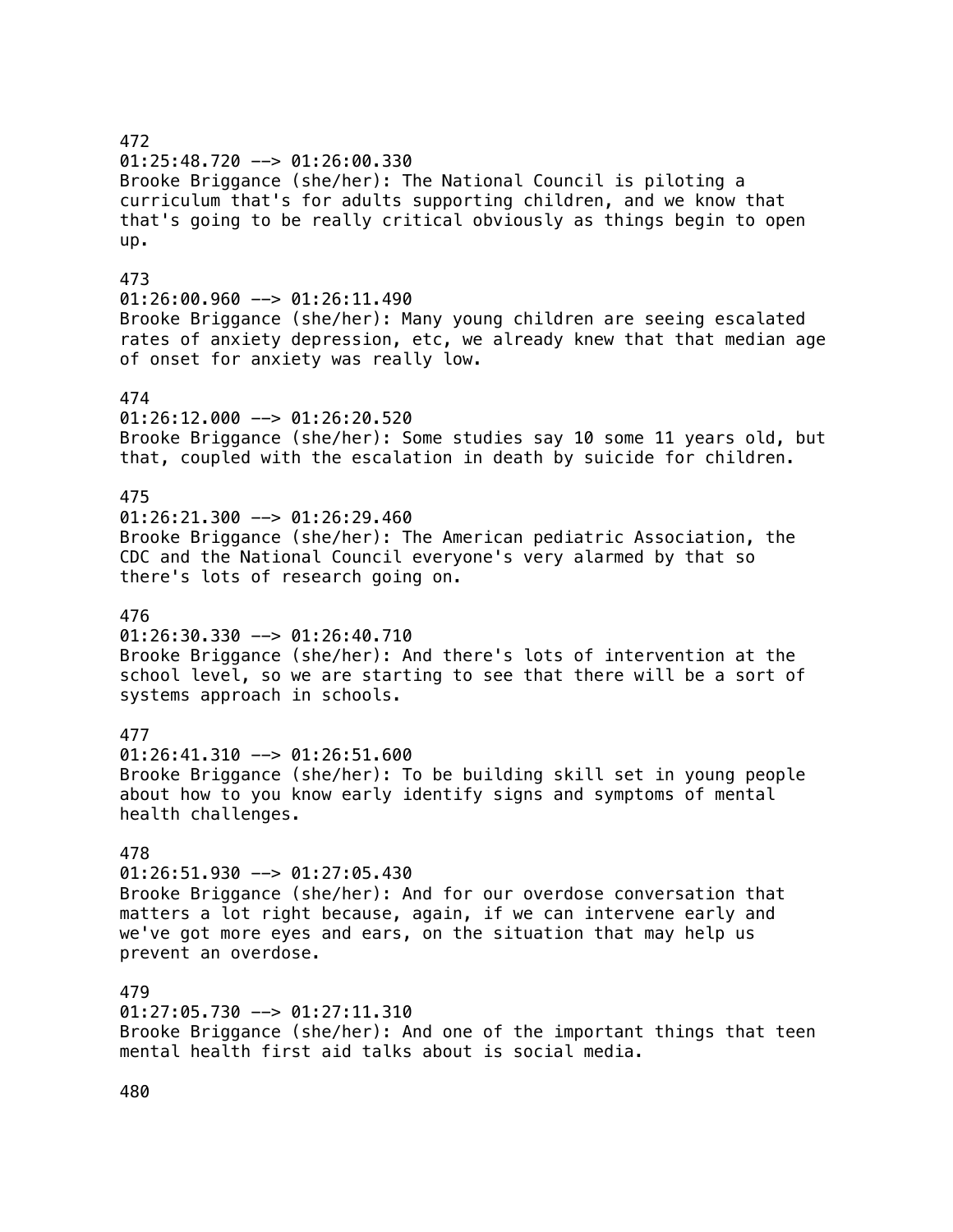01:27:11.760 --> 01:27:23.730 Brooke Briggance (she/her): Right, how to know whether or not someone's social media post needs our attention, how do we approach someone who's posted something on social media that may be of concern to us. 481  $01:27:24.540$  -->  $01:27:34.050$ Brooke Briggance (she/her): And it's really you know it's ultimately a conversation about friendship and sort of getting young people over the stigma of. 482 01:27:34.590 --> 01:27:41.760 Brooke Briggance (she/her): Trying to intervene early with my friend if i'm concerned is is the sign of true friendship, as opposed to. 483 01:27:42.390 --> 01:27:53.640 Brooke Briggance (she/her): You know sort of stigmatizing that I don't want to rat them out right so you're starting to see systems approaches in schools and school districts to getting some of these skills into the hands of young people. 484  $01:27:54.510$  -->  $01:28:02.790$ Brooke Briggance (she/her): And it certainly will be then coupled with you know universal a screening and making sure that we're talking about trauma. 485  $01:28:03.180$  -->  $01:28:15.510$ Brooke Briggance (she/her): The good news ish I guess of covert again is that it has created such a common experience of these things that you know everybody's talking about it. 486  $01:28:16.200$  -->  $01:28:33.600$ Brooke Briggance (she/her): Right so that's that's part of what we look for is opportunity to get more involved and to create a systems approach and to ensure that every young person is graduating with these skills, the same way that we would care about whether or not they can write a five, paragraph essay essay. 487 01:28:35.310 --> 01:28:46.410 Brooke Briggance (she/her): And I like to wrap up on just sort of reminding us about that lineage right just sort of reminding us and colleen it into the space that this is.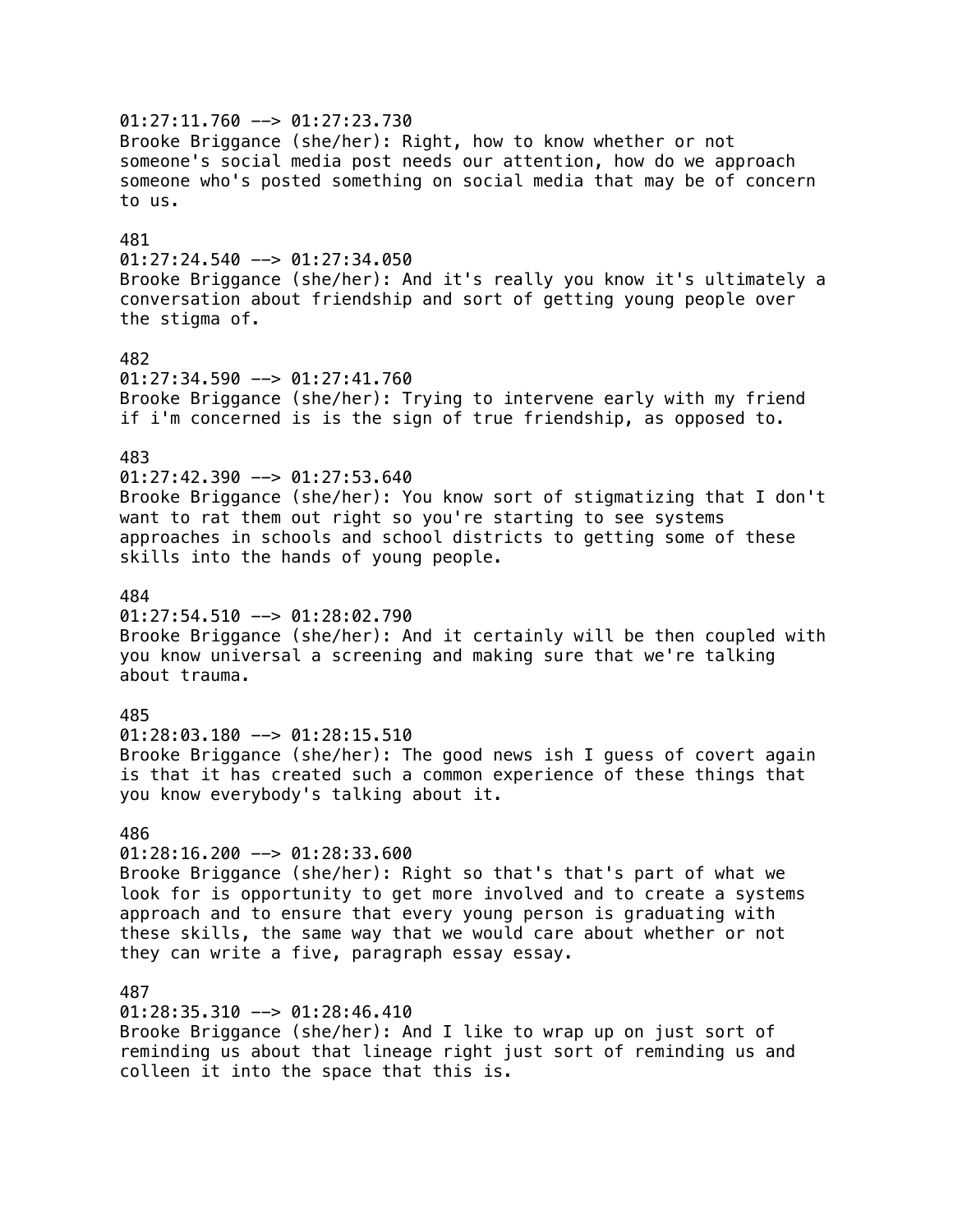488  $01:28:47.670$  -->  $01:28:55.710$ Brooke Briggance (she/her): This isn't something that happens overnight whenever you talk about systems change or even work in an organization you're talking about a change in culture. 489  $01:28:56.940$  -->  $01:29:10.170$ Brooke Briggance (she/her): changes and culture don't come easily they are you know difficult there's always backlash and you, we are talking about the reality of inheritance here. 490 01:29:10.560 --> 01:29:21.030 Brooke Briggance (she/her): We are talking about the reality neuro biologically of continuation of trauma and if that is true. 491 01:29:21.480 --> 01:29:38.940 Brooke Briggance (she/her): Our interventions are as much about the people who are to come as they are about the people in front of us, and that when I am sort of lost or I feel overwhelmed about how long it's taking I remind myself of that because. 492  $01:29:39.600$  -->  $01:29:48.660$ Brooke Briggance (she/her): Culture change is going to impact those people who are yet to come and that's why conversations like this matter so much. 493  $01:29:50.160$  -->  $01:30:03.510$ Brooke Briggance (she/her): So I want to offer you know my email to you if you ever have any questions or you want to know a particular source for something, please let me know i'm happy to provide that for you. 494  $01:30:03.750$  -->  $01:30:15.510$ Brooke Briggance (she/her): I really want to thank everyone again for being here it's just so important it's such an important conversation I look here at some conversations in the chat. 495  $01:30:17.250$  -->  $01:30:26.790$ Brooke Briggance (she/her): And so, do I see trauma stress and cortisol is an element of long coven I don't think we know enough about coven yet I don't think anybody really understands.

496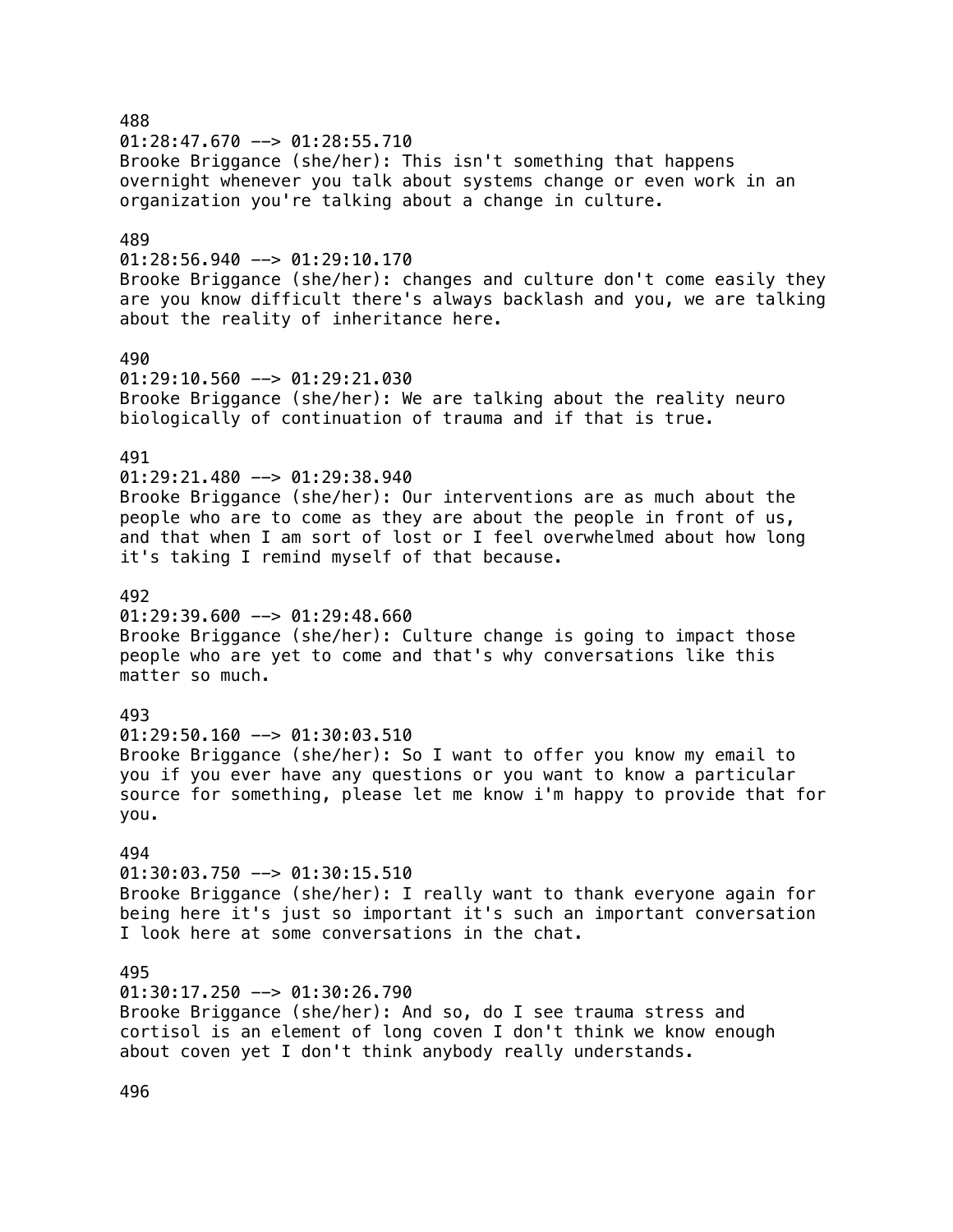$01:30:27.270$  -->  $01:30:47.280$ Brooke Briggance (she/her): What like long coven means or is quite yet, but I do think that anything that undermines your system's ability to fight and invader is important, so we know that trauma and cortisol are directly linked to auto immune issues right. 497  $01:30:48.210$  -->  $01:30:53.190$ Brooke Briggance (she/her): So I don't I don't want heightened cortisol levels as I go to fight a virus. 498 01:30:54.180 --> 01:31:01.680 Brooke Briggance (she/her): Like I don't want that I don't want hypertension is I go to fight coven I don't want like so I already know there's a lot of wear and tear. 499 01:31:01.950 --> 01:31:12.870 Brooke Briggance (she/her): On the body and again for some communities more than others, but that stress responses, putting wear and tear on me that makes it harder for me to fight whatever invader i've got to fight. 500  $01:31:13.470$  -->  $01:31:21.330$ Brooke Briggance (she/her): Right so part of it is like a you know, do we know enough about code even know what long cove it is no probably not yet and. 501 01:31:21.780 --> 01:31:29.010 Brooke Briggance (she/her): You know, we know that code is impacting folks of color disproportionately again it's not the only reason. 502  $01:31:29.400$  -->  $01:31:36.540$ Brooke Briggance (she/her): Right some of that is because folks are essential workers and they were on the front lines and it might be their job, it might be. 503 01:31:37.110 --> 01:31:54.090 Brooke Briggance (she/her): The Community in which they live, maybe there's higher density in their Community there's other social determinants that are impacting code rates and traumas in there because trauma is directly implicated in a lot of the pre existing conditions that folks had right so it's in there.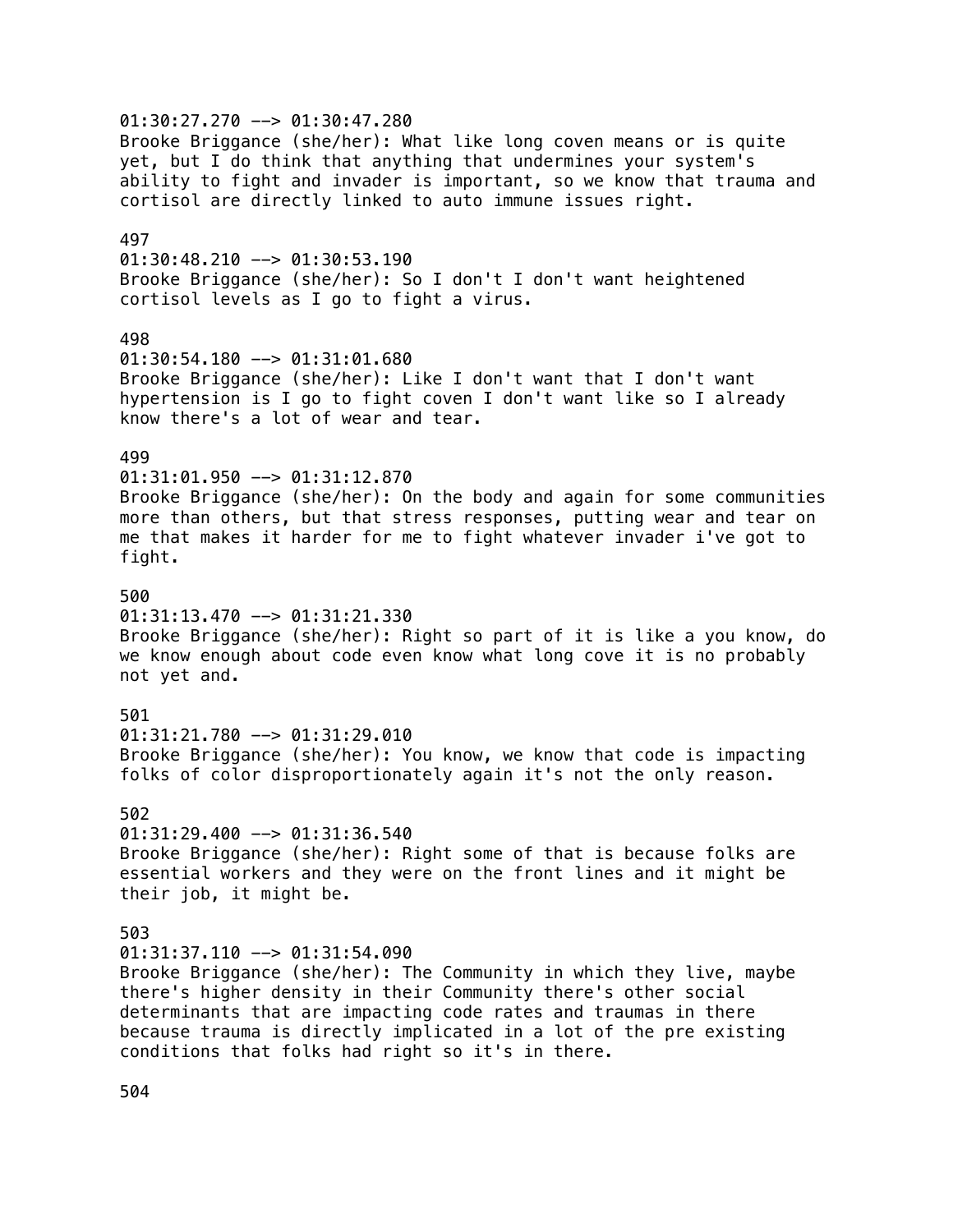01:31:55.500 --> 01:32:13.050 Brooke Briggance (she/her): i'm sheila will that be open to Community program staff i'm not sure what that is in your question and you will, can you type in what you mean by will that be open to Community program staff I probably didn't catch it at the right time to answer for you in real time. 505  $01:32:19.050$  -->  $01:32:20.100$ Brooke Briggance (she/her): Oh, thank you, Barbara. 506 01:32:21.180 --> 01:32:31.260 Brooke Briggance (she/her): I appreciate that oh and alyssa has got a resource that she put in there and really important that everybody check that out thanks for putting that in there Ellis I really appreciate that. 507 01:32:32.460 --> 01:32:34.380 Brooke Briggance (she/her): Oh no and I see that your county. 508  $01:32:35.460$  -->  $01:32:45.720$ Brooke Briggance (she/her): Maria you've got a surge of youth suicides in the last fiscal year yeah actually suicides over all went down during shelter in place. 509  $01:32:46.470$  -->  $01:32:58.500$ Brooke Briggance (she/her): The theory behind that is that maybe there since folks were sheltered together, maybe there wasn't an you know the same level of opportunities, some folks are. 510 01:32:58.890 --> 01:33:04.530 Brooke Briggance (she/her): concerned that that has left folks the opportunity to do planning to plan more but. 511 01:33:05.160 --> 01:33:12.720 Brooke Briggance (she/her): That was sort of something that people didn't really expect to see the all of the other numbers are escalating anxiety depression. 512 01:33:13.680 --> 01:33:25.350 Brooke Briggance (she/her): substance use misuse binge drinking overdose you know all of that, and in some populations increases in suicide are already starting to show.